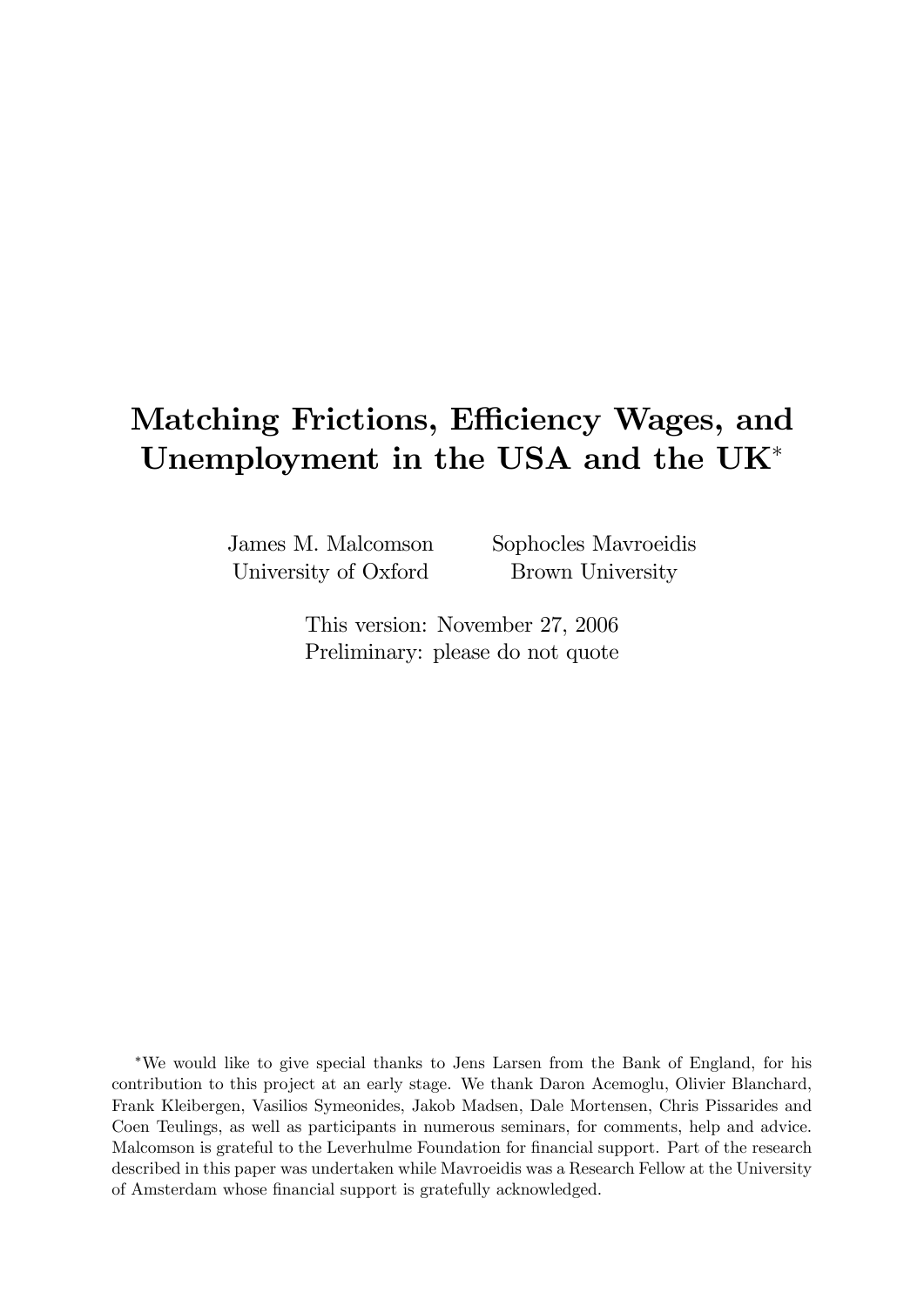#### Abstract

This paper combines matching frictions with efficiency wages to deter shirking in a model that is estimated for the USA and the UK to derive the underlying structural parameters. Methods robust to weak instruments are used to show that, for both countries, both matching frictions and efficiency wages play a significant role in enabling the model to fit the data even with non-prescriptive formulations for wage determination. The results indicate that adding an efficiency wage element to matching frictions may be a better way to fit the data than simply searching for an alternative wage formulation.

Keywords: Matching frictions, efficiency wages, unemployment, shirking, robust inference

JEL classification: E2, J3, J6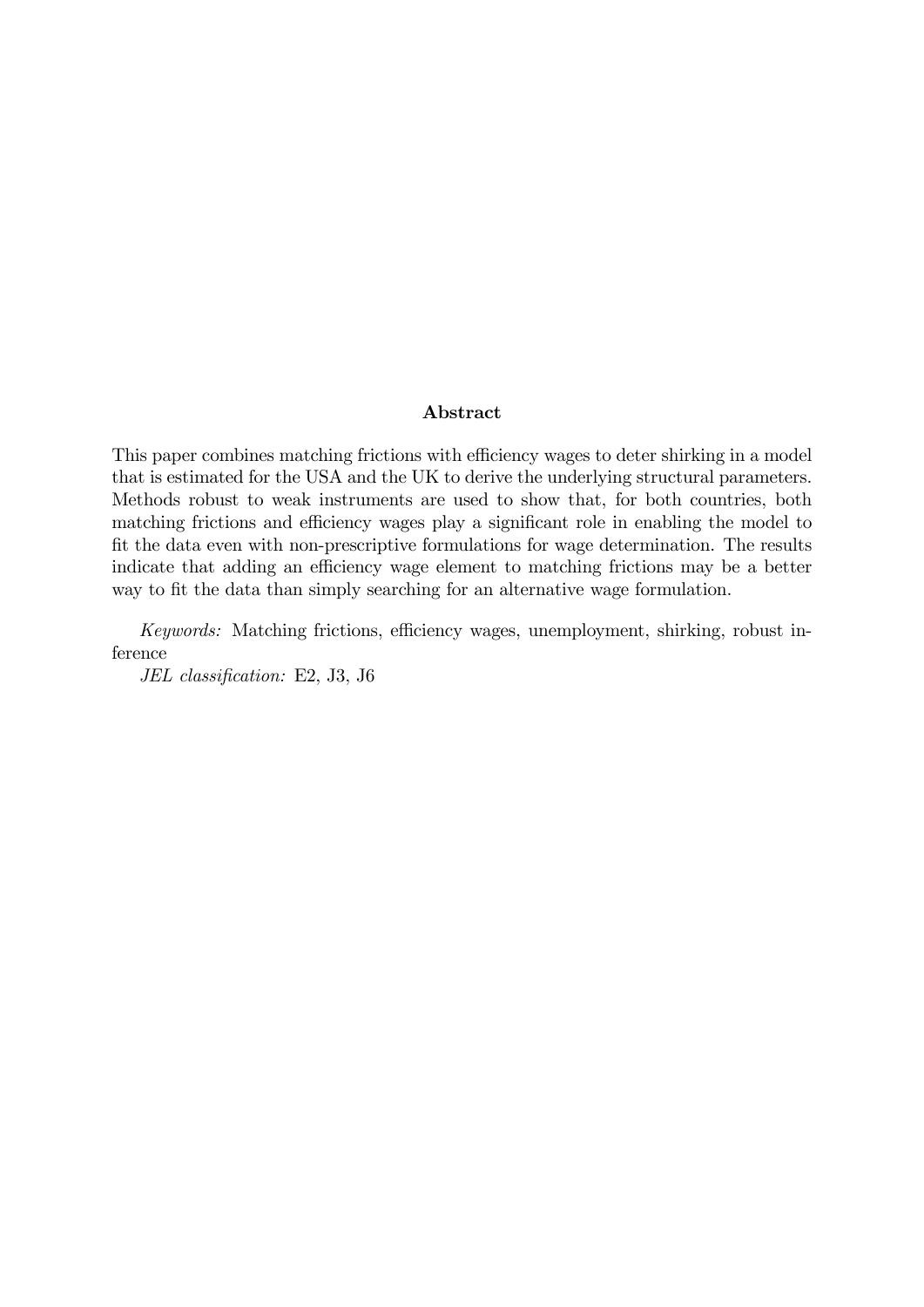### 1 Introduction

Two theoretical approaches that have been widely used recently in discussions of unemployment are models of matching frictions, stemming from the work of Diamond (1982), Blanchard and Diamond (1989), Mortensen and Pissarides (1994) and Pissarides (1985), and shirking models of efficiency wages based on Shapiro and Stiglitz (1984). A number of recent contributions have calibrated or estimated tightly-specified aggregate formulations of the Mortensen-Pissarides matching model – see, for example, Cole and Rogerson (1999), Yashiv (2000), Hall (2005a), Shimer (2005) and Yashiv (2006).<sup>1</sup> These, however, typically find it hard to match aspects of the US data, at least with wage determination based on the standard Nash bargain of the original model, and this has generated the search for alternative wage determination procedures, see Hall (2005b) and Hall and Milgrom (2005).

This paper explores a different approach, asking whether it is more consistent with the data to add an efficiency wage element to the matching frictions, a natural step since the two approaches are complements, not substitutes. It does this by constructing a model that combines matching frictions with a tightly-specified shirking model of efficiency wages based on the extension of Shapiro and Stiglitz (1984) in MacLeod and Malcomson (1998) for which model parameters can be estimated empirically. The paper then estimates the combined model econometrically for the US and the UK. To address the concern in the earlier literature (see, for example, Bean  $(1994)$ ) about the identification of aggregate time-series econometric models of this type (and particularly their wage equations), the paper uses empirical methods that are robust to weak identification. Specifically, it uses a novel method to construct confidence sets for inference purposes that are robust to weak instruments. The bottom line is that the data for both countries calls for the inclusion of an efficiency wage element in the model in addition to matching frictions even for non-prescriptive formulations of wage determination. This suggests that adding an efficiency wages to matching frictions may be a better way to fit the data than simply searching for an alternative wage formulation. The paper also provides an indication of the relative contributions of matching frictions and efficiency wages to long-run unemployment.

The model of matching frictions and vacancy creation used here is essentially an econometric specification of that in Mortensen and Pissarides (1994) applied recently to US data by Hall  $(2005b)$  and Shimer  $(2005)$ . The model of efficiency wages is essentially that of Shapiro and Stiglitz (1984) as extended in MacLeod and Malcomson (1998). In addition to incorporating both frictional and efficiency wage unemployment, the model incorporates a further type of unemployment that can arise for the following reason. To sustain the efficiency wage equilibrium in the model of Shapiro and Stiglitz (1984) requires, as pointed out by Carmichael (1985), a mechanism to prevent wages from being bid down. That workers will shirk if it is in their interest to do so is not in itself sufficient for this because it is wages in the future that influence the incentives to shirk. Thus, when hiring an employee, a firm can reduce the starting wage to the point at which the employee is indifferent between taking the job and not taking the job without affecting incentives to shirk. But, if firms can do that, it becomes in each firm's interest to replace its current employees with new ones to take advantage of the low starting wage. Then employees

<sup>&</sup>lt;sup>1</sup>There is also a growing literature applying disaggregated versions of the matching model with heteregeneous firms and employees to micro data. For a recent example, see Cahuc, Postel-Vinay, and Robin (2006).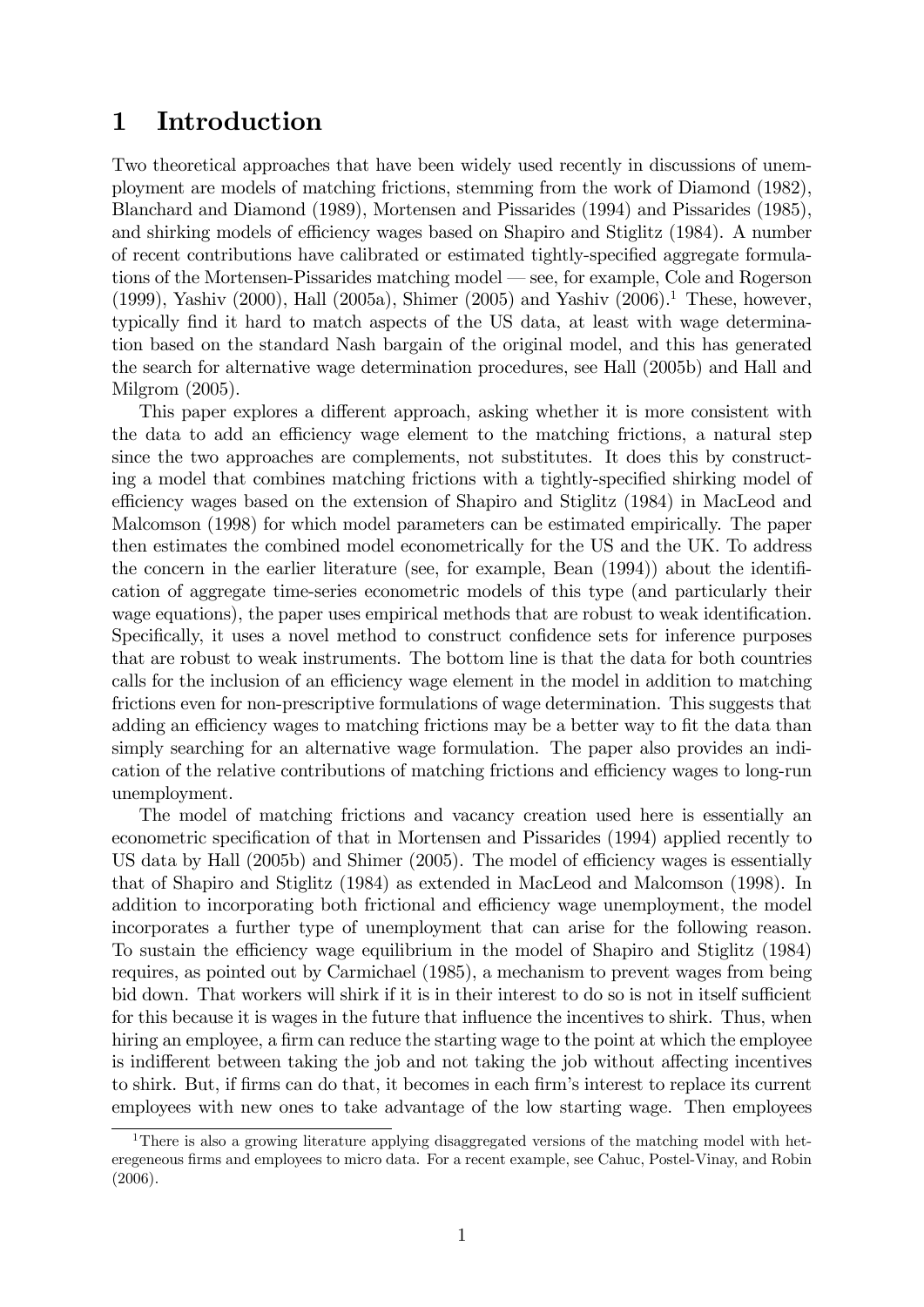have no incentive not to shirk because they will never receive the higher future wages required to deter shirking. Firms, anticipating this, will not hire them in the first place, so no employment occurs. Thus, as MacLeod and Malcomson (1998) show, the efficiency wage equilibrium cannot be sustained. MacLeod and Malcomson (1998) also show that an equilibrium with employment can be sustained by a market convention about the wage that is appropriate for the job. Firms adhere to the convention because employees either shirk or refuse a job if they do not. Employees adhere to the convention because firms either do not hire them or else fire them if they do not. Thus it is in both sides interests to stick to the convention. Such a convention provides the mechanism necessary to prevent the bidding down of wages that destroys equilibrium with employment.

Conventions of this sort are not, however, restricted to sustaining the efficiency wage equilibrium of Shapiro and Stiglitz (1984). They can support any wage high enough to deter shirking and low enough to enable firms to make profits, as MacLeod and Malcomson (1998) show. The implications for the model in Shapiro and Stiglitz (1984) are illustrated in Figure 1(a). On the vertical axis is the wage w as a share of worker productivity p, on the horizontal axis the ratio of filled jobs to workers j. For  $j = 1$ , all workers are employed, so  $1-i$  corresponds to the unemployment rate. The upward sloping curve labelled NSC is the Shapiro-Stiglitz no-shirking condition, which gives the lowest wage that deters shirking for a given unemployment rate. It is upward sloping in employment because a higher wage is required to prevent shirking when unemployment is lower. A wage on or above that curve is sufficient to deter shirking at the corresponding unemployment rate. The downward sloping line labelled  $L<sup>d</sup>$  is the labour demand, or job creation, curve specifying the maximum number of profitable jobs that can exist at a given wage. The appropriate market convention can sustain the Shapiro-Stiglitz equilibrium at the intersection of the two curves, point A in Figure  $1(a)$ . But other market conventions can sustain as equilibria any higher wage such as  $w^*$  (with the corresponding employment rate given by the labour demand curve at  $U^*$  up to the level at which the labour demand curve cuts the vertical axis. Bargaining power of matched workers or trade unions may also raise wages above the minimum level required to prevent shirking but are not necessary for that. Whatever the reason for a wage above that corresponding to point A, it results in higher unemployment. We refer to such unemployment as high wage unemployment.

It is straightforward to add matching frictions to this framework. Such frictions reduce the profitability of creating a new job because that job may not be filled straightaway. They reduce profitability more as the ratio of jobs to workers increases, so the job creation curve becomes steeper. Moreover, some jobs remain vacant while Önding a match so the number of filled jobs is less than the total number; the horizontal distance between the filled jobs and the job creation lines in Figure  $1(b)$  corresponds to the number of jobs created at a given wage that remain vacant determined, as standard in the literature, by a matching function. The number of such vacancies increases as the unemployment rate is reduced because there are fewer unemployed workers with which to match, so the Ölled jobs line is steeper than the job creation line. But matching frictions leave the no-shirking condition unchanged. The resulting curves are all illustrated in Figure 1(b). With these changes taken into account, the underlying analysis of high wage unemployment remains largely unchanged. For a wage convention that sets the wage at  $w^*$  in Figure 1(b), jobs are created to the level on the job creation curve corresponding to that wage (point C) and the number of filled jobs is at the point on the filled jobs curve corresponding to that wage (point B). The equilibrium unemployment rate is thus U.

Which of the multiple equilibria comes about depends on the convention that de-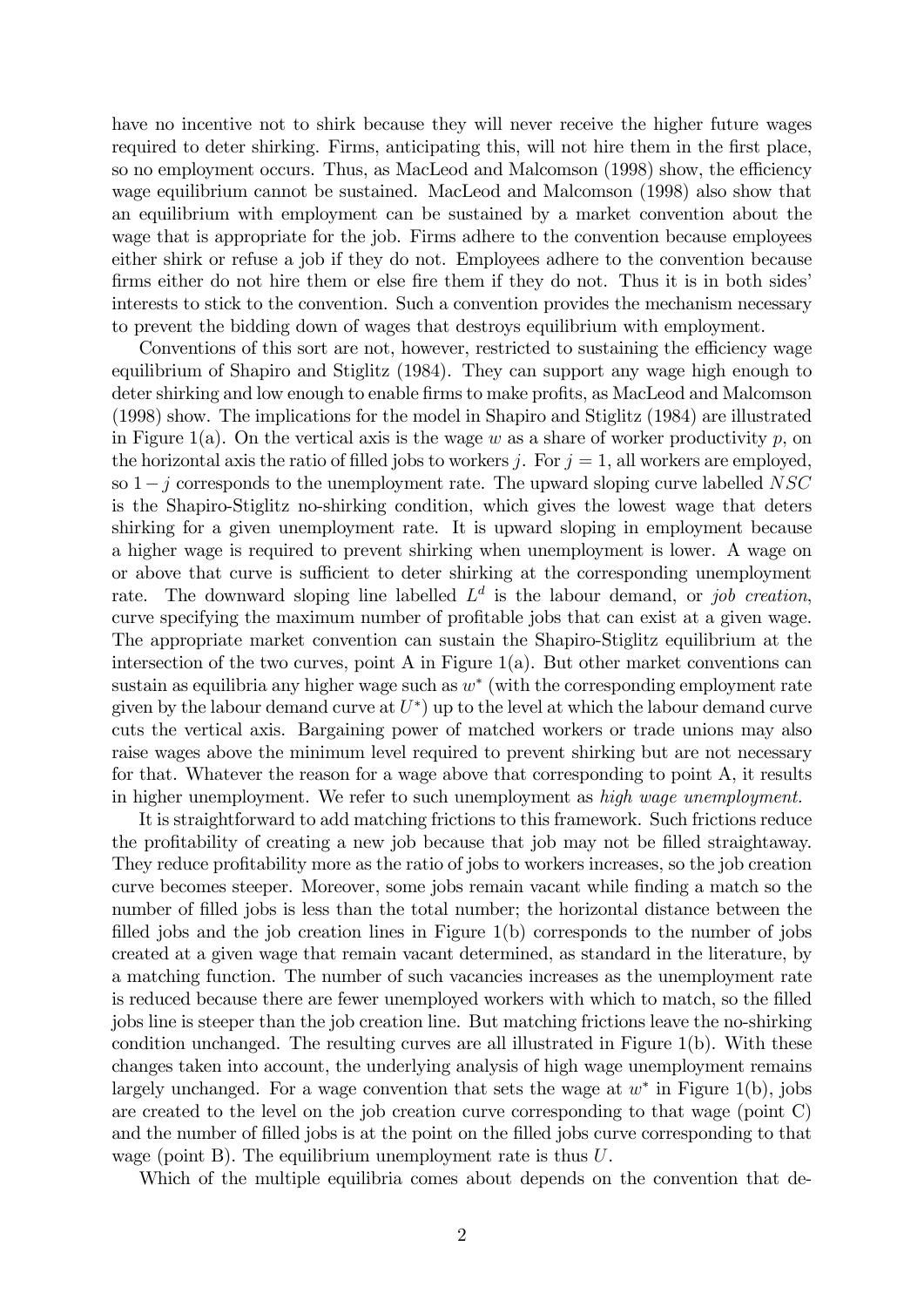

Figure 1: (a) Shapiro-Stiglitz model (b) Model with matching frictions

termines the wage. That is something external to the model. For empirical purposes, a natural way to specify it is via a statistically determined wage equation, or dynamic wage curve in the language of Blanchflower and Oswald (1994)—the convention in the model determines what the wage will be as a function of economic conditions which is exactly what an empirical wage equation does. In effect, the empirically determined wage equation acts as an equilibrium selection device, as in Hall (2005b). It can also take account of wages that are above the minimum level necessary to deter shirking because of trade union or insider bargaining power. When estimated along with the matching function and a dynamic version of the labour demand curve, it can be used to determine all the parameters of the model.

The extent to which unemployment results from matching frictions, efficiency wages and high wages, respectively can be measured in a way that is illustrated in Figure 1(b). The curve ws represents the wage share derived from a stationary representation of an empirically estimated wage equation. The long-run equilibrium wage selected by this curve is  $w^*$  with employment at B, the corresponding point on the filled jobs curve. The long-run unemployment rate is then given by  $U$ . Removing all matching frictions with everything else unchanged shifts the long-run equilibrium from point B to point F on the job creation curve with no frictions, so a measure of unemployment arising from matching frictions is given by  $U<sup>f</sup>$ . Removing high wages (that is, reducing wages to the lowest level consistent with deterring shirking) while leaving everything else (including matching frictions) unchanged corresponds to making the wage curve identical to the no-shirking condition, as implicit in Shapiro and Stiglitz (1984). This shifts the long-run equilibrium from point B to point E, so a measure of unemployment arising from high wages is given by  $U^{hw}$ . Removing both matching frictions and high wages shifts the long-run equilibrium from point  $B$  to point  $A$ , leaving just efficiency wage unemployment  $U<sup>eff</sup>$ . (An alternative measure of unemployment arising from matching frictions is the shift from E to A, and of that arising from high wages the shift from F to A, but in our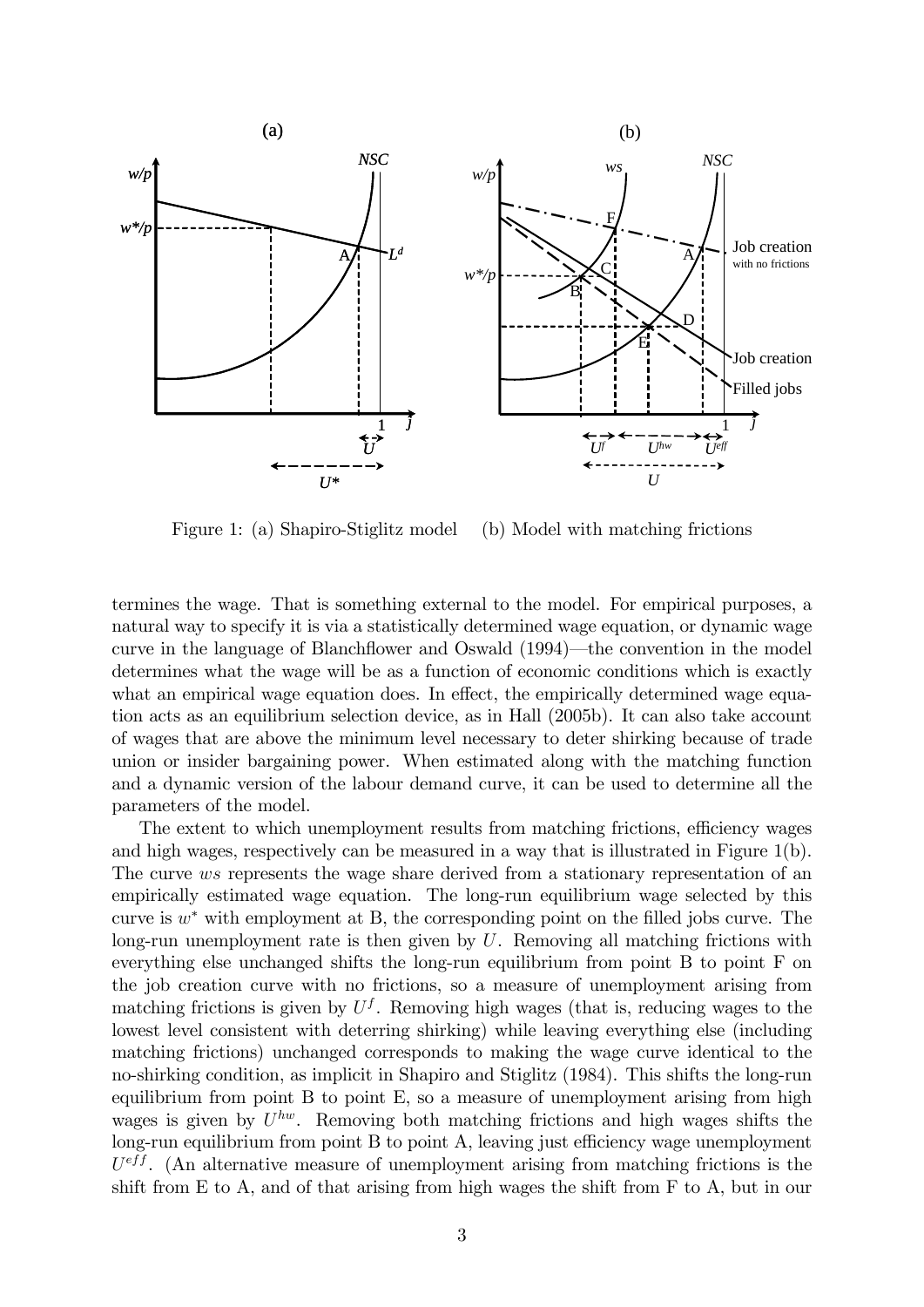calculations the differences turn out to be negligible.)

Figure 1 illustrates only long-run equilibria. For estimation, the specifications of the job creation equation, the wage equation and the no-shirking condition are explicitly dynamic. The first of these is specified by the condition that the expected cost of creating an additional vacancy equals the expected future profit from having an additional job to fill, taking account of the probability of filling it. Similarly the no-shirking condition recognizes that the incentive to provide effort depends on the path of future wages and the probability of obtaining an alternative job. The final equation in the model is the matching function. The economic specifications of the wage and job creation equations correspond directly to moment conditions, so a natural estimation procedure is the Generalized Method of Moments (GMM) initiated by Hansen (1982). Because of the concern with identification in models of this kind, we construct confidence sets for the long-run values of interest (the long-run unemployment rate and its various decompositions) using methods described in Stock, Wright, and Yogo (2002) that are robust to weak identification. As shown by Kleibergen and Mavroeidis (2006), these methods yield reliable inference without requiring any identification assumptions.

The model is estimated on data for the USA and the UK. For both countries we find that the data call for both matching frictions and efficiency wages  $-$  the parameters of the matching function are such as to enable us to reject the hypothesis that all vacancies are matched straightaway at the  $0.1\%$  level and the no-shirking condition is significantly above the workers' reservation wage. However, the relative contributions of matching frictions and efficiency wages to unemployment differs substantially between the two countries. For the US, of the long-run unemployment rate estimated at 5.9%, matching frictions account for 1.7%, high wages for  $0.7\%$ , and efficiency wages for 3.5%. For the UK, the long-run unemployment rate is estimated at 6.1%. But there, matching frictions account for only  $0.1\%$  (though still significantly different from zero), high wages for another  $0.2\%$ , and efficiency wages for  $5.8\%$ . In the estimation, we allow for considerable flexibility in the wage equation and, while the point estimates naturally differ for different specifications, the basic conclusion that matching frictions do not account for all long-run unemployment is highly robust. Even with wage determination not restricted to the standard Nash bargaining solution, the model needs more than just matching frictions to match the data well.

The paper is organized as follows. The next section describes the model and characterizes equilibrium. The following section provides details of the empirical implementation and the estimation procedure. This is followed by a description and discussion of the estimation results. Section 5 applies robust inference procedures to investigate long-run unemployment and its components. That is followed by a short conclusion.

### 2 Theory

#### 2.1 The model

The model consists of risk-neutral workers and firms with a common discount factor  $\delta_t$ at time t. A job may have one worker working a specified number of hours or no worker at all. A worker's utility in period t from being employed at total cost to the firm  $w_t$  and incurring effort  $e_t$  is  $w_t \tau_t - c_t e_t$ , where  $\tau_t$  is the ratio of take-home pay to the total cost of employment to the firm and  $c_t$  is the time-dependent disutility of effort measured in monetary terms. Effort takes one of two values,  $e_t = 1$  (working) and  $e_t = 0$  (shirking).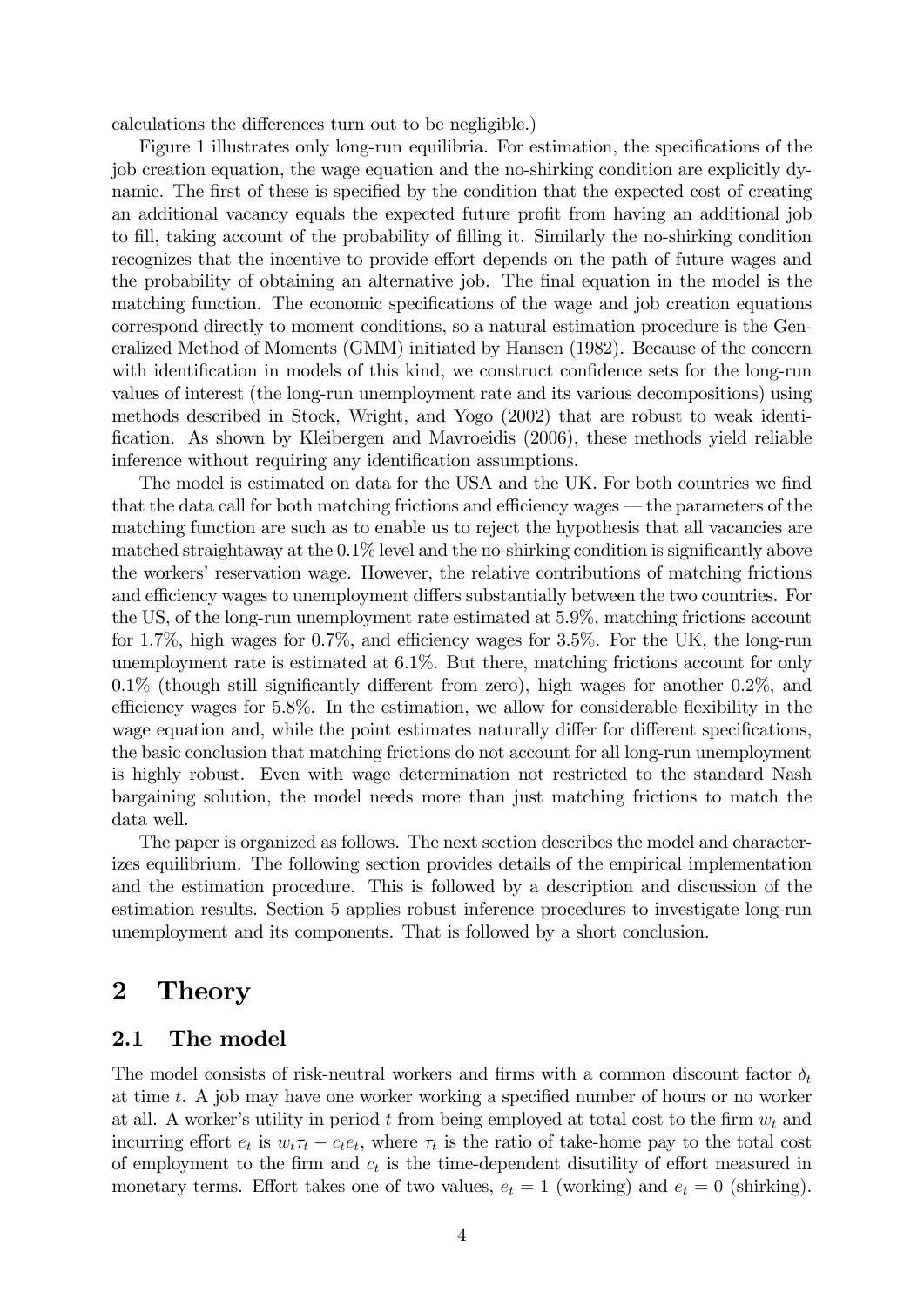

Figure 2: Timing of events in period  $t$ 

The output received by the firm is  $p_t e_t$ , so its period t profit from employing a worker is  $p_t e_t - w_t$ . Monitoring by the firm is perfect but not verifiable in court, so a firm knows a worker's effort in its job but cannot make the wage conditional on that. As in Shapiro and Stiglitz  $(1984)$  it can, however, fire an employee who shirks.<sup>2</sup>

The timing of events for period  $t$  is shown in Figure 2. At the start of period  $t$ , the economy is characterized by the following stocks determined at  $t-1$ :  $J_{t-1}$  filled jobs and employed workers;  $V_{t-1}$  vacancies unfilled after matches in period  $t-1$  have been formed; and  $L_{t-1}$  workers, of whom  $L_{t-1} - J_{t-1}$  are unemployed. At  $t_0$ , four exogenous events occur. First, a common productivity  $p_t$  for all jobs producing in period t is observed. Second, the discount factor  $\delta_t$  for receipts and payments at  $t + 1$  is observed. Third, a fraction  $1 - \rho_t$  of the jobs filled in period  $t - 1$ , and of unfilled vacancies at  $t - 1$ , become unprofitable for exogenous reasons and are destroyed. Fourth, vacancies that firms decided at  $t - n$  (with  $n \ge 1$ ) to create for period t become available to be filled. Once vacancy creation has taken place, the stock of vacancies becomes  $\rho_t V_{t-1} + V_t^c$ . To keep a vacancy available for filling, a firm must incur a hiring cost  $\psi_t$  each period. The number of periods in advance n at which vacancy creation decisions for period  $t$  are made is given exogenously. Creating an additional vacancy incurs a capital cost that, discounted back to  $t-n$  (when the decision to create the vacancy is made), is denoted  $\Psi_{t-n}$ . Thus, as recommended by Shimer (2005) for fitting US data, vacancies are a genuine state variable. The specifications of  $\psi_t$  and  $\Psi_t$  are determined empirically. Finally at  $t_0$ , labour supply increases exogenously by  $\Delta L_t$ . All these events are public information.

At  $t_1$ , firms with vacancies and unemployed workers create  $M_t$  new matches at agreed wage  $w_t$  and that wage is paid. Creating new matches requires search. The search friction is characterized by a matching function for which an empirical functional form is specified later. At  $t_2$ , workers decide the effort  $e_t$  to incur and firms decide how many vacancies to create for period  $t + n$ . Finally in period t, at  $t_3$ , firms with workers observe output  $p_t e_t$ and decide whether to retain or fire their worker.

Employment in period  $t$  is the fraction of jobs in the previous period that are not destroyed,  $\rho_t J_{t-1}$ , plus newly matched vacancies  $M_t$ , so

$$
J_t = \rho_t J_{t-1} + M_t. \tag{1}
$$

Let  $j_t = J_t/L_t$ ,  $m_t = M_t/L_t$  and  $l_t = L_t/L_{t-1}$ . Then, divided by  $L_t$ , (1) becomes

$$
j_t = \rho_t j_{t-1}/l_t + m_t. \tag{2}
$$

<sup>&</sup>lt;sup>2</sup>Formally,  $p_t$  is the total productivity (net of non-labour costs) of employing a worker in period t for optimal hours and non-labour inputs, and  $w_t$  the total labour cost of doing so.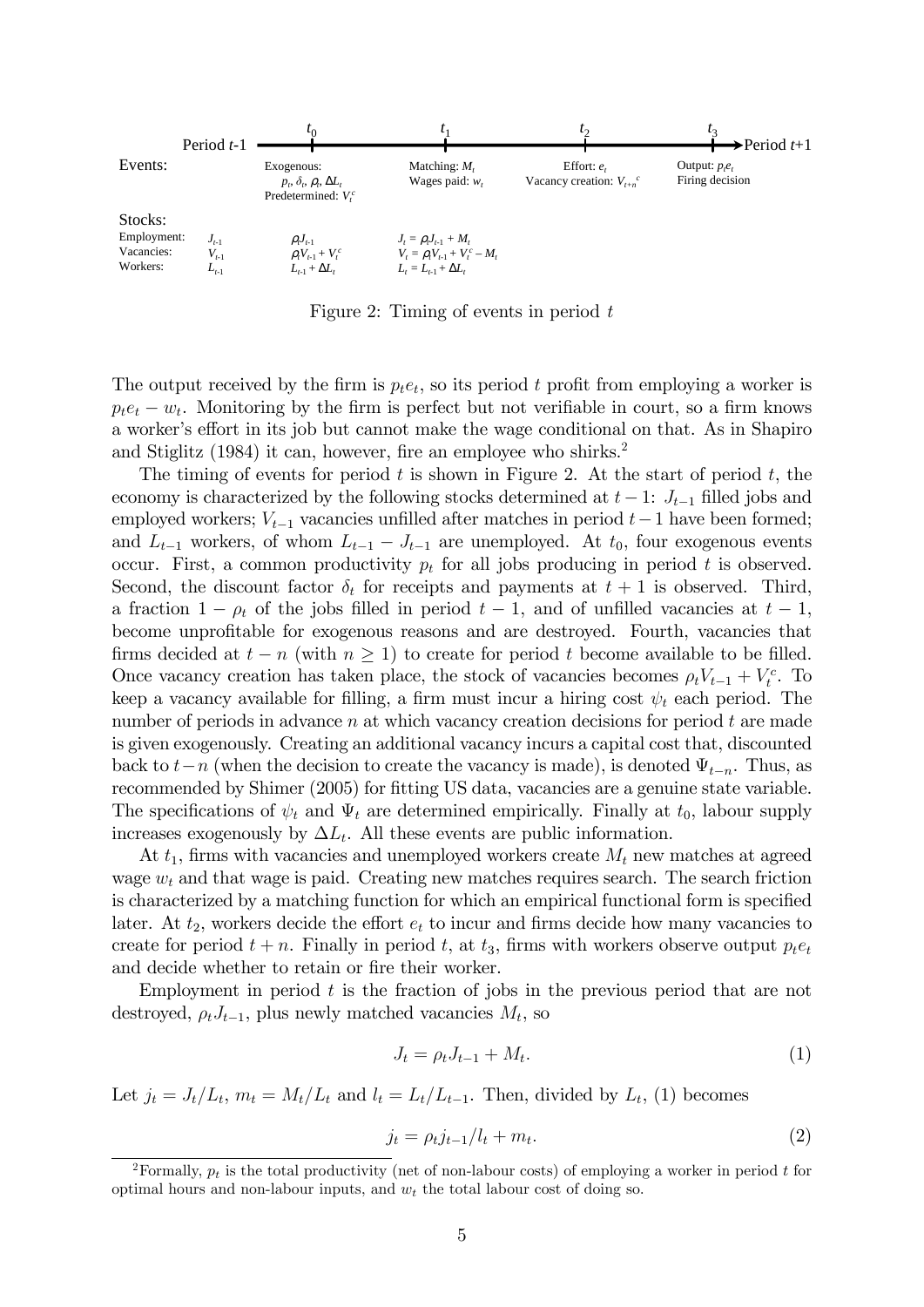This, with a specific functional form for the matching function, is one of the model equations that is estimated. The stock of vacancies at the end of period  $t, V_t$ , is the sum of vacancies at the outset of the period after destruction has taken place,  $\rho_t V_{t-1}$ , and newly created vacancies,  $V_t^c$ , minus matches  $M_t$ , so

$$
V_t = \rho_t V_{t-1} + V_t^c - M_t. \tag{3}
$$

Let  $v_t^c = V_t^c / L_t$  denote the ratio of new vacancies to workers at t. In an equilibrium in which no workers actually shirk, the ratio of total vacancies to workers at the time of matching at  $t_1$  is  $v_t$  given by

$$
v_t = \frac{\rho_t V_{t-1} + V_t^c}{L_t} \tag{4}
$$

$$
= \rho_t \frac{v_{t-1} - m_{t-1}}{l_t} + v_t^c, \tag{5}
$$

the second inequality following from manipulation of  $(3)$ .<sup>3</sup>

Also in an equilibrium in which no workers actually shirk, the stock of unemployed workers seeking matches at  $t_1$  consists of workers who were unemployed in the previous period,  $L_{t-1}-J_{t-1}$ , workers who were employed in the previous period but have lost their job,  $(1 - \rho_t) J_{t-1}$ , and new workers,  $\Delta L_t = L_t - L_{t-1}$ , making  $L_t - \rho_t J_{t-1}$  in total. Thus the job-seeking rate at  $t_1$  is  $u_t$  given by

$$
u_t = \frac{L_t - \rho_t J_{t-1}}{L_t} = 1 - \rho_t \frac{j_{t-1}}{l_t}.
$$
\n(6)

#### 2.2 Equilibrium

Equilibrium requires that the wage path is such that workers do not shirk and that, as long as new vacancies are created, the expected profit from creating an additional vacancy is zero. To see the implications of the second of these, denote by  $\Pi_t$  the expected present value of current and future profits at  $t_1$  from having a job filled at wage cost  $w_t$ . This equals output net of wage costs at  $t$ , plus the expected present value of profits from period  $t+1$  on, discounted by the discount factor at t and the probability that the relationship is not ended before production at  $t + 1$  because the job is destroyed for exogenous reasons. Thus

$$
\Pi_t = p_t - w_t + E_t \left( \delta_t \rho_{t+1} \Pi_{t+1} \right), \text{ for all } t,
$$
\n
$$
\tag{7}
$$

where  $E_t$  is the expectation operator conditional on information available at  $t_2$ . The probability of Ölling a vacancy at t conditional on the numbers of vacancies and matches is  $m_t/v_t$ . Hence, the present discounted value  $\bar{\Pi}_t$  of having a vacancy available for matching at t is

$$
\bar{\Pi}_t = -\psi_t + \frac{m_t}{v_t} \Pi_t + \left(1 - \frac{m_t}{v_t}\right) E_t \left(\delta_t \rho_{t+1} \bar{\Pi}_{t+1}\right), \text{ for all } t.
$$
\n
$$
(8)
$$

<sup>3</sup>From (4),  $\rho_t V_{t-1} + V_t^c = v_t L_t$  which, used in (3), gives  $V_t = (v_t - m_t) L_t$ . Substitution of this for  $t-1$  into (4) gives

$$
v_t = \frac{\rho_t \left(v_{t-1} - m_{t-1}\right) L_{t-1} + V_t^c}{L_t} = \rho_t \left(v_{t-1} - m_{t-1}\right) \frac{L_{t-1}}{L_t} + \frac{V_t^c}{L_t},
$$

which corresponds to  $(5)$ .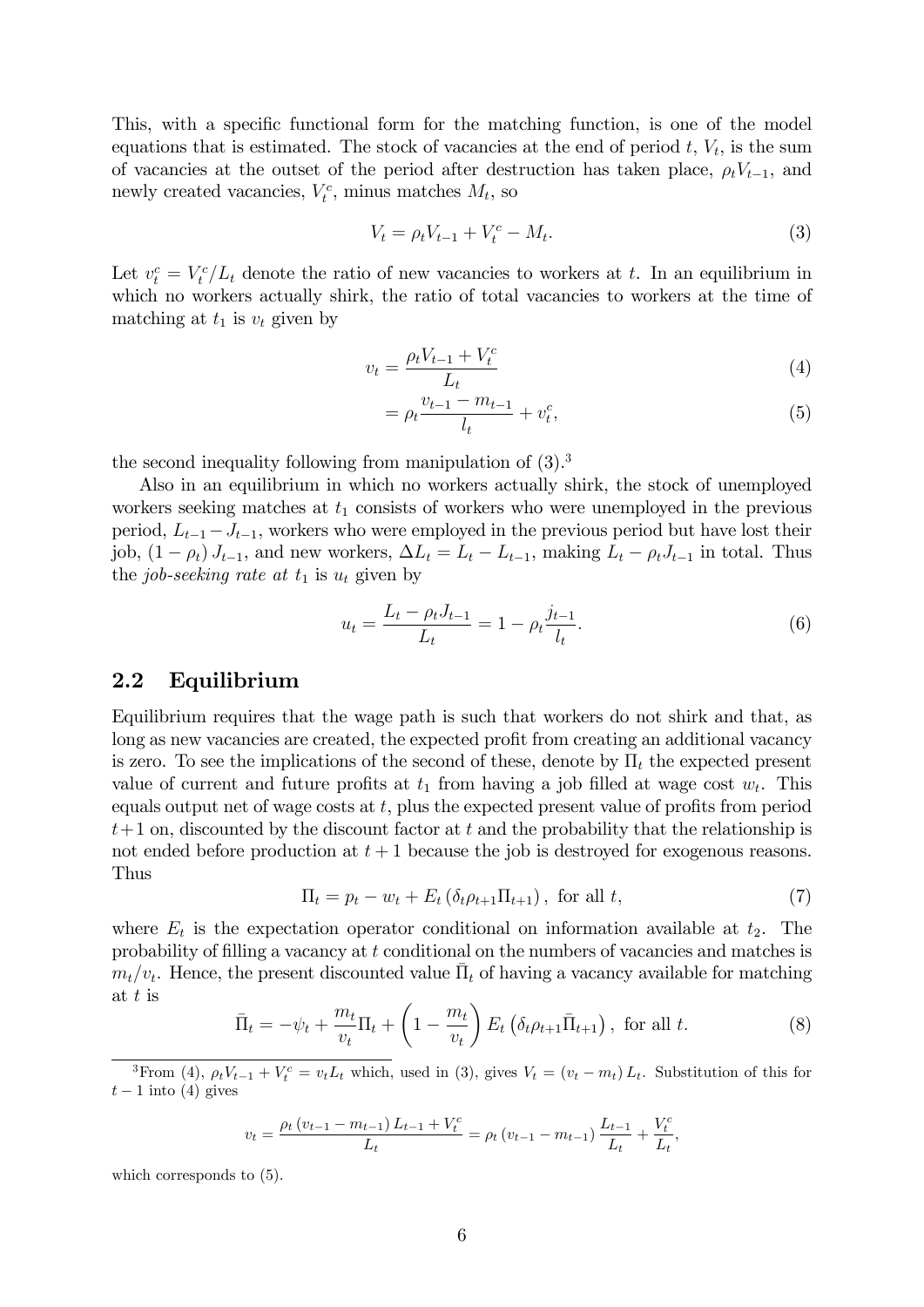The interpretation is as follows. The hiring cost  $\psi_t$  is incurred to keep the vacancy available for this period. With probability  $m_t/v_t$ , the vacancy is matched with a worker and yields expected future profit  $\Pi_t$ ; with probability  $1 - m_t/v_t$ , it is not matched with a worker and, if not destroyed for exogenous reasons, remains available to be filled in period  $t + 1$ . For an equilibrium in which (as in practice) vacancies are created in each period, firms decide at  $t - n$  to create new vacancies  $v_t^c$  that become available to be filled in period  $t$  up to the level at which

$$
E_{t-n}\left(\bar{\Pi}_t \prod_{j=1}^n \delta_{t-j} \rho_{t+1-j} - \Psi_{t-n}\right) = 0, \text{ for all } t,
$$
\n(9)

where we use the convention that the expectation operator  $E_t$  applied to a variable at a date  $t + i$  with  $i \geq 1$  is taken over the joint distribution of the random variables at  $t + 1, \ldots, t + i$ , and it is assumed that vacancies in the process of creation in period t also become unprofitable at the same rate  $(1 - \rho_t)$  as jobs already created and are thus abandoned. (This assumption is not an essential characteristic of the model but simplifies the presentation.) Of course, if it were the case that  $\Pi_t < 0$ , existing jobs at t would all be closed down and no vacancies filled, so there would be no employment. A sufficient condition to ensure  $\Pi_t \geq 0$  is that  $E_t (p_t - w_t) \geq 0$  for all t, although it is clearly not necessary that this hold in every period.

Equation (9) is the basis of the job creation line in Figure 1. As it stands, it is not suitable for empirical purposes because  $\bar{\Pi}_t$  contains terms stretching into the infinite future. Applied to  $t + n$ , however, (9) can be used to replace terms further in the future than  $t + n - 1$  by the cost of creating vacancies at  $t + n$  and  $t + n + 1$ . The manipulations required to do this are given in Appendix A, which shows that, with the convention  $\prod_{i=1}^{j} x_i = 1$  for  $j = 0$  for any variable  $x_i$ , (9) can be re-written as

$$
E_{t-n} \left\{ \frac{m_t}{v_t} \left( \prod_{j=1}^n \delta_{t-j} \rho_{t+1-j} \right) \left[ \sum_{j=0}^{n-1} (p_{t+j} - w_{t+j}) \left( \prod_{i=1}^j \delta_{t-1+i} \rho_{t+i} \right) \right. \\ \left. + \frac{v_{t+n}}{m_{t+n}} \left[ \Psi_t + \psi_{t+n} \prod_{i=1}^n \delta_{t-1+i} \rho_{t+i} - \delta_t \rho_{t+1} \left( 1 - \frac{m_{t+n}}{v_{t+n}} \right) \Psi_{t+1} \right] \right] \\ \left. + \delta_{t-n} \rho_{t-n+1} \left[ \left( 1 - \frac{m_t}{v_t} \right) \Psi_{t-n+1} \right] - \Psi_{t-n} - \psi_t \prod_{j=1}^n \delta_{t-j} \rho_{t+1-j} \right\} \\ = E_{t-n} (z_{t,n}), \quad \text{for all } t, \quad (10)
$$

where  $z_{t,n}$  is a covariance term specified in (52) in Appendix A that depends on n. For  $n=1,$ 

$$
z_{t,1} = -\frac{m_t}{v_t} \delta_{t-1} \rho_t E_t \left[ \frac{1}{m_{t+1}/v_{t+1}} \left( \bar{\Pi}_{t+1} \delta_t \rho_{t+1} - \Psi_t \right) \right],
$$

which depends on the covariance of the excess profits from having a job available to be filled next period with the inverse of the probability of filling that job in that period. Under perfect foresight,  $E_{t-n}z_{t,n} = 0$  necessarily. For other cases, that can be tested, at least in part, as a result of the over-identifying restrictions it implies.

Equation (10) is the job creation equation used for empirical analysis. Its interpretation is more straightforward when a vacancy becomes available to be filled the period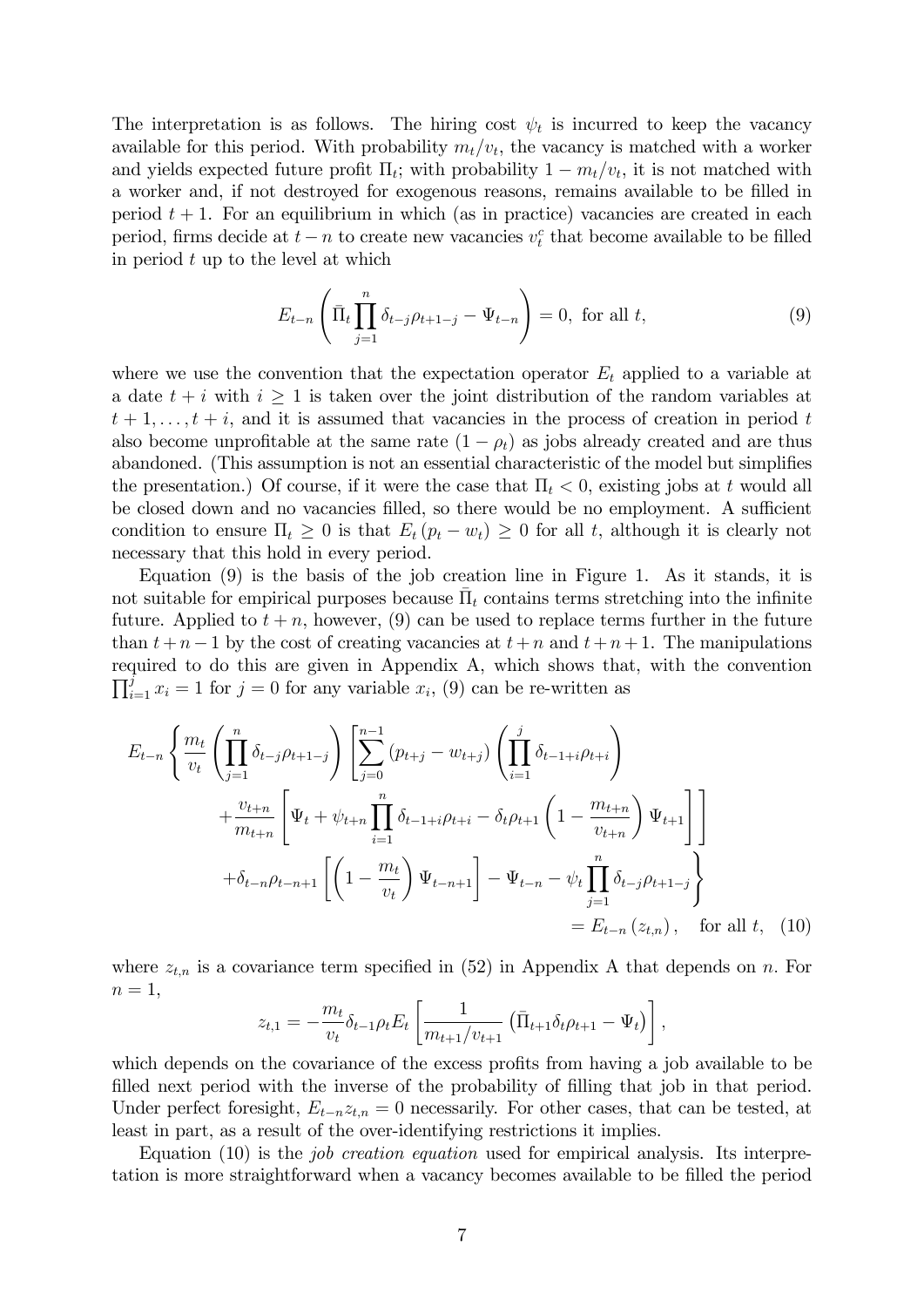after the decision to create it, that is  $n = 1$ . For  $n = 1$  and  $E_{t-1} (z_{t,1}) = 0$ , (10) simplifies to

$$
E_{t-1} \left\{ \delta_{t-1} \rho_t \frac{m_t}{v_t} \left[ p_t - w_t + \frac{v_{t+1}}{m_{t+1}} \left( \Psi_t + \psi_{t+1} \delta_t \rho_{t+1} - \left( 1 - \frac{m_{t+1}}{v_{t+1}} \right) \delta_t \rho_{t+1} \Psi_{t+1} \right) \right] \right\} + E_{t-1} \left\{ \delta_{t-1} \rho_t \left[ -\psi_t + \left( 1 - \frac{m_t}{v_t} \right) \Psi_t \right] \right\} = E_{t-1} \left( \Psi_{t-1} \right), \text{ for all } t. \tag{11}
$$

The term on the right-hand side is the expected cost of creating a vacancy to become available in period t, as measured at  $t-1$  when the decision to create the vacancy is made. The left-hand side gives the expected benefit from creating that vacancy. Consider first the final term in braces. The cost  $\psi_t$  has to be incurred to keep the vacancy available at t. With probability  $1-m_t/v_t$  the vacancy will not be filled in period t, when it first becomes available. In that case, the expected future profits from having created the vacancy are just the same as if the vacancy had been created one period later, discounted by the factor  $\delta_{t-1}\rho_t$  to allow for the costs having been incurred one period earlier and for the probability that there is one additional period for the vacancy to become unprofitable for exogenous reasons. By the equilibrium condition for vacancies that become available to fill in  $t + 1$ , those expected future profits equal the expected cost of creating a vacancy for that period,  $E_t(\Psi_t)$ . Now consider the first term in braces. With probability  $m_t/v_t$ , the vacancy will be filled in period  $t$ . The terms multiplying that correspond to the expected future profits from filling it. These consist of the expected profits in period t itself,  $p_t - w_t$ , plus the expected future profits from  $t + 1$  on. These latter are the same as for a vacancy created one period later that becomes available for filling at  $t + 1$  and is filled immediately. By the equilibrium condition for vacancies that become available at  $t+1$ , these consist of the difference between the expected cost of creating the vacancy,  $E_t(\Psi_t)$ , and the expected profits if it is not filled, adjusted by the appropriate probabilities. The expected profits if it is not Ölled are, in turn, the same as those of having a vacancy become available one period later at  $t + 2$  which, by the equilibrium condition for vacancy creation for  $t + 2$ , equals the expected cost of creation  $E_{t+1}(\Psi_{t+1})$  discounted appropriately. The difference between (10) for  $n > 1$  and (11) is that, to get the appropriate discount factors in the former, we have used the equilibrium condition for creating a vacancy  $n$  periods ahead, so we have also to add the series of appropriately discounted one-period profits  $p_{t+i} - w_{t+i}$  from  $t+1$  to  $t+n-1$ . Note that there is nothing here specific to an efficiency wage story. Essentially,  $(10)$  is a slightly generalized econometric specification of the equilibrium condition in Hall  $(2005b)$  and Shimer  $(2005)$  that there are zero profits to creating additional vacancies.

Now consider the implications of the equilibrium condition that workers do not shirk. For a worker in a match in period t, the expected present value  $W_t$  of deciding at  $t_2$  not to shirk and staying with the firm consists of take-home pay less the disutility of effort in period t,  $w_t \tau_t - c_t$ , plus the expected future utility from not being dismissed for shirking. Thus,

$$
W_t = w_t \tau_t - c_t + \delta_t E_t \left[ \rho_{t+1} W_{t+1} + (1 - \rho_{t+1}) \bar{W}_{t+1} \right], \text{ for all } t,
$$
 (12)

where  $\bar{W}_{t+1}$  is the expected present value of starting period  $t+1$  unemployed, an event that happens with the probability  $1 - \rho_{t+1}$  that the job comes to an end for exogenous reasons. The probability that a worker unemployed at  $t_0$  finds a job in the matching process at  $t_1$  conditional on job seeking rate  $u_t$  and matching rate  $m_t$  is  $m_t/u_t$ . Hence,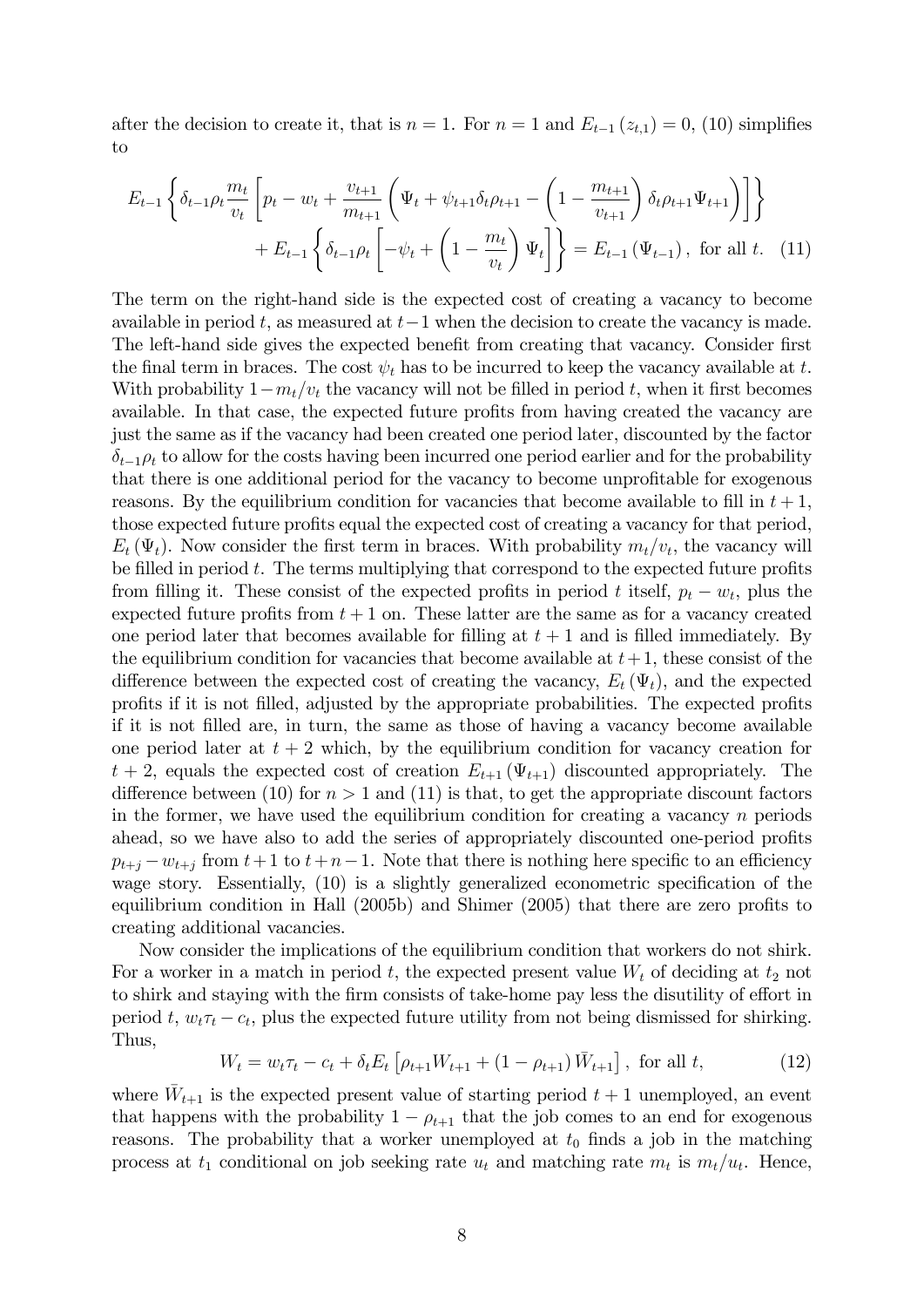the present discounted value  $\bar{W}_t$  of seeking a match at t is

$$
\bar{W}_t = \frac{m_t}{u_t} W_t + \left(1 - \frac{m_t}{u_t}\right) \left(b_t + \delta_t E_t \bar{W}_{t+1}\right), \text{ for all } t,
$$
\n(13)

where  $b_t$  is the utility received while unemployed in period t, including not only unemployment benefits but also utility (from, for example, home production) that would not be obtained from shirking while being employed. The right-hand side of (13) can be interpreted as follows. With probability  $m_t/u_t$ , the worker is hired at t and receives expected future utility  $W_t$  from being in a match. With probability  $1 - m_t/u_t$  the worker is not hired at t and receives utility of  $b_t$  for period t plus the expected utility from starting the next period unemployed.

A worker in a match in period t will shirk unless the expected future utility,  $W_t$ , from not doing so is at least as great as that from shirking (with no disutility of effort), collecting the wage  $w_t$  in period t, but being fired and receiving the expected future utility  $\delta_t E_t \overline{W}_{t+1}$  from starting period  $t+1$  unemployed. Thus a necessary condition for the worker not to shirk, the no-shirking condition (NSC), is

$$
W_t \ge w_t \tau_t + \delta_t E_t \overline{W}_{t+1}, \text{ for all } t. \tag{14}
$$

Substitution for  $W_t$  from (12) and re-arrangement allows this condition to be written

$$
\delta_t E_t \left[ \rho_{t+1} \left( W_{t+1} - \bar{W}_{t+1} \right) \right] \ge c_t, \text{ for all } t. \tag{15}
$$

The economic interpretation is that, with no wage penalty in the current period from shirking, the employee will shirk unless the discounted expected future gains to being employed over being unemployed, given that the employment will continue with probability only  $\rho_{t+1}$  even if the worker does not shirk, exceeds the disutility of effort. (Separation payments received by the worker can be thought of as increasing  $c_t$ . With the use of  $(13)$  and  $(12)$  for date  $t + 1$ , the left-hand side of  $(15)$  can be written

$$
\delta_t E_t \left[ \rho_{t+1} \left( W_{t+1} - \bar{W}_{t+1} \right) \right]
$$
\n
$$
= E_t \left\{ \delta_t \rho_{t+1} \left[ W_{t+1} - \frac{m_{t+1}}{u_{t+1}} W_{t+1} - \left( 1 - \frac{m_{t+1}}{u_{t+1}} \right) \left( b_{t+1} + \delta_{t+1} E_{t+1} \bar{W}_{t+2} \right) \right] \right\}
$$
\n
$$
= E_t \left\{ \delta_t \rho_{t+1} \left( 1 - \frac{m_{t+1}}{u_{t+1}} \right) \left[ W_{t+1} - \left( b_{t+1} + \delta_{t+1} E_{t+1} \bar{W}_{t+2} \right) \right] \right\}
$$
\n
$$
= E_t \left\{ \delta_t \rho_{t+1} \left( 1 - \frac{m_{t+1}}{u_{t+1}} \right) \left[ \left( w_{t+1} \tau_{t+1} - c_{t+1} - b_{t+1} \right) + \delta_{t+1} E_{t+1} \rho_{t+2} \left( W_{t+2} - \bar{W}_{t+2} \right) \right] \right\}.
$$
\n(16)

Similar use of (13) and (12) for dates  $t + 2$  on allows the no-shirking condition (15) to be written

$$
E_t\left[\sum_{i=t+1}^{\infty} \left(w_i \tau_i - c_i - b_i\right) \prod_{j=t+1}^{i} \delta_{j-1} \rho_j \left(1 - \frac{m_j}{u_j}\right)\right] \ge c_t, \text{ for all } t.
$$
 (17)

For the formulation used here, the results in MacLeod and Malcomson (1998) imply that the no-shirking condition (15), and thus (17), is not only necessary for an equilibrium in which workers do not shirk but, together with a condition that firms make non-negative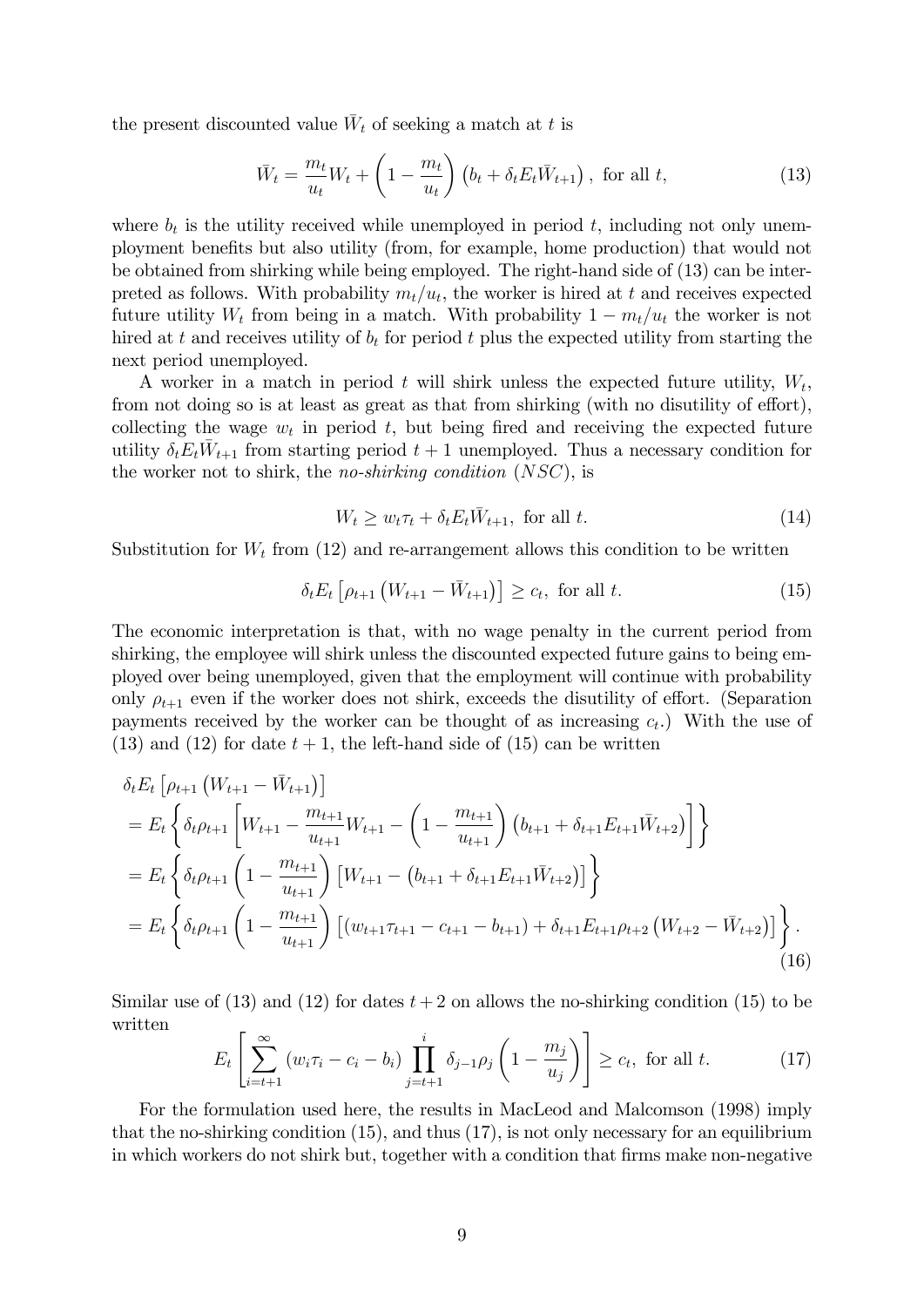profits that is certainly satisfied by  $(10)$ , is also sufficient.<sup>4</sup> Note that this applies even if workers do not have conventional bargaining power as a result of matching frictions or collective bargaining. (Worker bargaining power may, of course, also raise the equilibrium wage above the no-shirking condition.) Because (17) is an inequality, (17) and (10) do not determine unique equilibrium paths for wages and employment, merely restrictions on the set of permissible equilibrium paths. For stationary equilibria, these restrictions correspond to points in Figure 1 on the filled jobs line and to the left of E.

#### 2.3 Equilibrium selection

Any paths that satisfy the job creation equation (10) and the no-shirking condition (17) are equilibrium paths with positive employment and some new vacancies created each period. Which of those paths is selected, and thus gives rise to an actual history, depends on the convention that determines the evolution of wages in the labour market, see MacLeod and Malcomson (1998) for the efficiency wage model and Hall (2005b) for the matching model. Because the convention is selecting among equilibria of the model, the model itself does not tell us more about it than that the path it selects must satisfy the equilibrium conditions. We can ensure the job creation equation is satisfied by representing the wage convention as the intersection between a wage equation and the job creation equation, as in Figure 1. All we then have to do is to ensure that the wage equation satisfies the no-shirking condition  $(17)$  if there are efficiency wages. If there are no efficiency wages, we want the wage equation to satisfy properties that are appropriate for a model with just matching frictions..

For the forward-looking rational expectations model used here, it is natural for the wage equation also to satisfy forward-looking rational expectations. This gives a clear identifying assumption that enables us to use appropriately lagged values of variables as instruments. To ensure that our wage equation satisfies our requirements, we use the specification

$$
E_{t-2}\left[\delta_{t-1}\rho_t\theta_t\left(1-\frac{m_t}{u_t}\right)\left(\tau_t\frac{w_t}{p_t}-\frac{b_t}{p_t}\right)-h\left(x_t\right)\right]=0,\tag{18}
$$

where  $h(x_t)$  is a function of variables  $x_t$  not known at  $t-2$ . For a perfectly competitive labour market with a given number of homogeneous workers, the labour supply curve has a reverse-L shape. Thus, if there is unemployment  $(m_t/u_t < 1)$  in a perfectly competitive market, the wage must be such that after-tax earnings  $\tau_t w_t$  equal the utility  $b_t$  received while unemployed. That is consistent with (18) if, but only if,  $h(x_t) \equiv 0$ . If, however, there is no unemployment, the utility received while unemployed plays no role in wage determination  $\sim$  the wage just has to satisfy the labour demand curve (given by the job creation equation) when all workers are employed. That is consistent with (18) when  $h(x_t) \equiv 0$  because, when there is no unemployment,  $m_t/u_t = 1$ . With wage bargaining that arises from matching frictions, after tax earnings may be above  $b_t$  when  $m_t/u_t < 1$ , which is consistent with (18) for  $h(x_t) > 0$ . But the wage converges to the competitive wage as matching frictions go to zero, a property that should hold for *any* bargaining specification, not just the Nash bargain traditionally used in matching models. That is

<sup>&</sup>lt;sup>4</sup>MacLeod and Malcomson (1998) show that there may (but need not) also exist equilibria with different contractual arrangements in which there is no efficiency wage unemployment even with  $c_t > 0$ . That, however, requires vacancies to exceed unemployment sufficiently, which is not consistent with our data.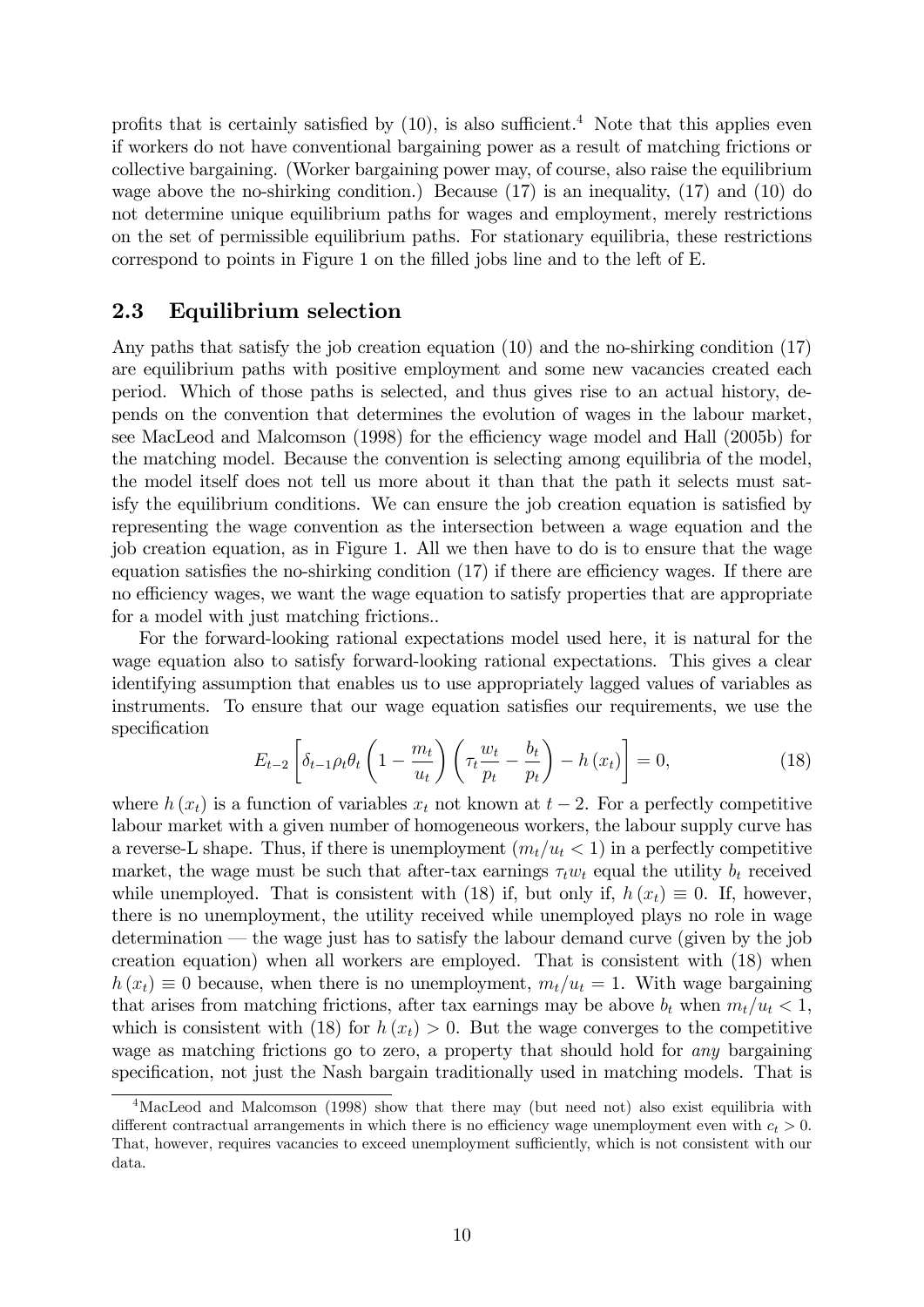consistent with (18) if, but only if,  $h(x_t) \to 0$  whenever  $m_t/u_t \to 1$  or, more generally, as matching frictions go to zero.

To be consistent with an efficiency wage, the specification of the term  $h(x_t)$  in (18) must ensure that the wage lies above the lowest wage that would satisfy the no-shirking condition (17) with equality at each date. We specify  $h(x_t)$  as a mark-up on the disutility of work  $c_t/p_t$  that is a function of appropriate variables in the model. To implement that, we use equality in (17) to substitute for terms in  $W_{t+1} - \bar{W}_{t+1}$  and  $W_{t+2} - \bar{W}_{t+2}$  in (16) to get

$$
c_{t} = E_{t} \left\{ \delta_{t} \rho_{t+1} \left( 1 - \frac{m_{t+1}}{u_{t+1}} \right) \left[ \left( \underline{w}_{t+1} \tau_{t+1} - c_{t+1} - b_{t+1} \right) + c_{t+1} \right] \right\}
$$
  
= 
$$
E_{t} \left[ \delta_{t} \rho_{t+1} \left( 1 - \frac{m_{t+1}}{u_{t+1}} \right) \left( \underline{w}_{t+1} \tau_{t+1} - b_{t+1} \right) \right],
$$

where  $\underline{w}_{t+1}$  denotes the lowest wage at  $t + 1$  that will satisfy (15) at t. Writing this one period earlier, dividing by  $p_{t-1}$ , and using the definition  $\theta_t = p_t/p_{t-1}$ , we can write it as

$$
E_{t-1}\left[\delta_{t-1}\rho_t\theta_t\left(1-\frac{m_t}{u_t}\right)\left(\tau_t\frac{\underline{w}_t}{p_t}-\frac{b_t}{p_t}\right)\right]=\frac{c_{t-1}}{p_{t-1}}.\tag{19}
$$

We assume  $c_t/p_t$  has a constant long-run value  $c/p$  but, since we do not wish to rule out changes in  $c_t/p_t$  completely, we permit changes that are iid deviations from the long-run value. Taking expectations on both sides of  $(19)$  conditional on period  $t - 2$ , we then get a wage equation of the form in (18) if we specify

$$
h(x_t) = \frac{c}{p} (1 + f(x_t)),
$$
\n(20)

where  $f(x_t)$  is some non-negative function of variables  $x_t$  known at t. We discuss the specification of  $f_t$  in detail in Section 3. To be consistent with our forward-looking specification, we exclude variables known at  $t - 2$ . Because (18) is specified in terms of an expected value, it does not impose that  $w_t \geq \underline{w}_t$  for all t but, for  $f_t$  non-negative, it holds in the long run. Moreover, it permits us to test whether the no-shirking condition binds at all t by testing whether  $f_t = 0$  for all t. Finally, it can identify  $c/p$  and hence the location of the long-run no-shirking condition.

The wage equation  $(18)$  is different from the conventional log-linear wage equations that have a long tradition in the literature, for example, Layard, Nickell, and Jackman (2005) and Blanchard and Katz (1999). Such a wage equation will satisfy the no-shirking condition for sufficiently small disutility of effort  $c_t$  as long as it has the property that the wage goes to infinity as unemployment goes to zero. But it can identify only an upper bound on  $c_t/p_t$  and, hence, cannot determine the precise location of the no-shirking condition. Although theory does not provide a natural identifying assumption for conventional log-linear wage equations, we also estimate the model using one as a robustness check on results that do not depend on the precise location of the no-shirking condition. For appropriate selection of variables, this specification can encompass the wage bargaining in such matching models as Blanchard and Diamond (1989) and Pissarides (2000) and the wage curve of Blanchflower and Oswald (1994). We discuss the precise specification in Section 3.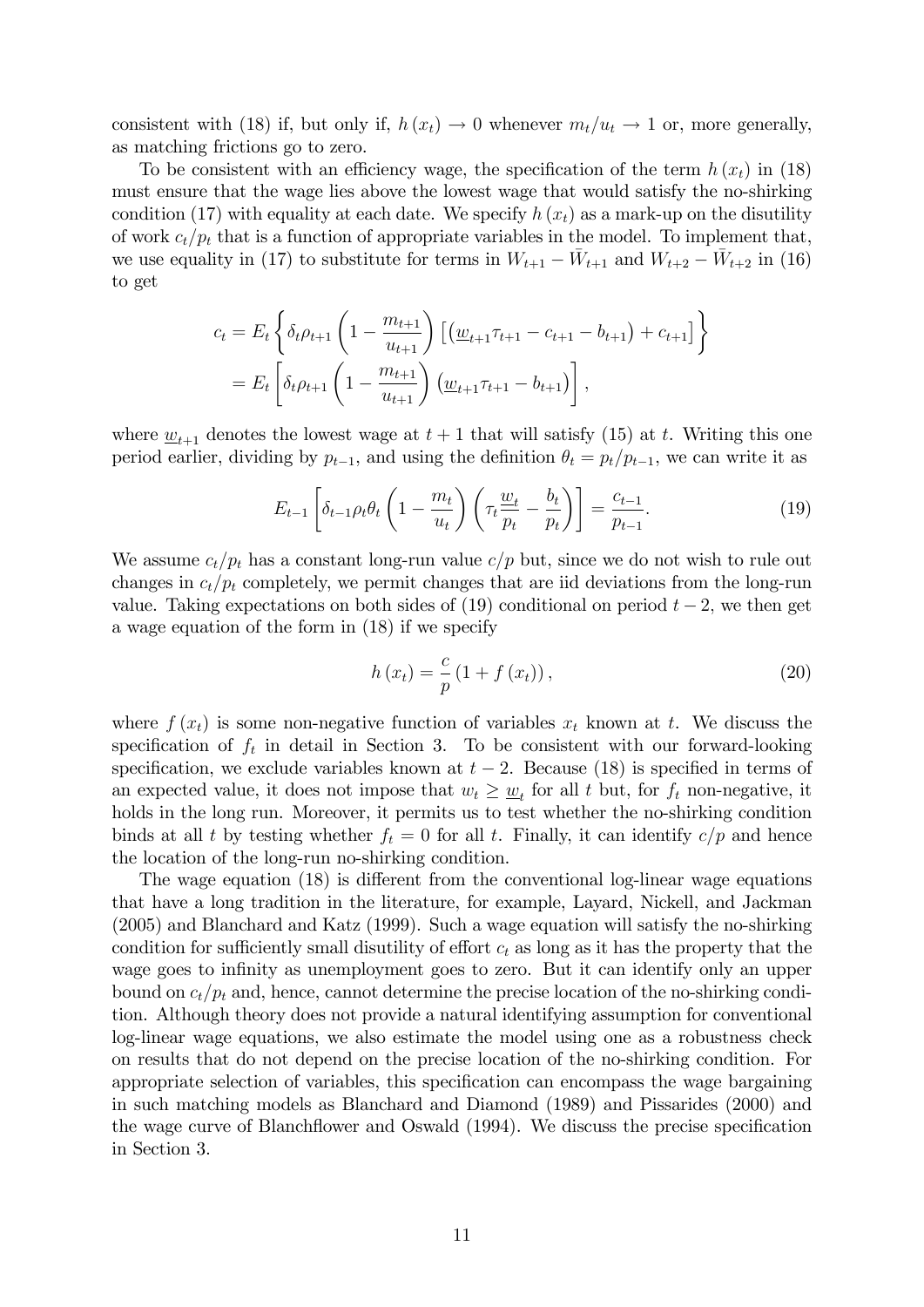### 3 Empirical implementation

The model consists of three equations: a matching equation, a job creation equation, and a wage equation. The Generalized Method of Moments (GMM) of Hansen (1982) is a natural estimation method for the job creation equation (10) and the wage equation (18) because their economic specifications correspond to moment conditions. As a system of equations, there are potential efficiency gains to estimating the equations jointly. Moreover, the hypotheses on long-run unemployment that we investigate imply cross-equation parameter restrictions that can be tested most naturally using a system approach. However, because the system is non-linear and there are a large number of potentially relevant variables and their lags that we do not wish to exclude a priori, the system approach is unwieldy  $-$  the collinearity between potentially relevant variables creates problems for convergence. So here we adopt the compromise of deriving a parsimonious specification that is satisfactory statistically by conducting preliminary analysis on each of the equations in the model individually. We then estimate the parameters of this parsimonious specification as a system (checking that the specification remains statistically satisfactory) and use that for conducting inference.

As discussed later, each equation in the model can be estimated using conditional moment restrictions of the form  $E_s \varepsilon_t^i = 0$ , where  $\varepsilon_t^i$  denotes the residuals of equation i and  $s < t$ . In particular, we show that  $s = t - 1$  for the matching and conventional wage equations,  $s = t - 2$  for the non-linear wage equation (18), and choose n such that  $s = t - n$  for the job-creation equation (10). This type of moment condition implies  $EZ_s^i\varepsilon_t^i=0$  for any vector of instruments  $Z_s^i$  that contains variables known at time s. In other words, the set of admissible instruments for each equation is infinite. It is well-known that use of many instruments can have adverse effects on the finite sample properties of GMM estimators and tests. In particular, use of more instruments typically increases the finite sample bias of the estimators, especially if those additional instruments are poorly correlated with the endogenous variables they are instrumenting, see Stock, Wright, and Yogo (2002). Moreover, the power of the tests of over-identifying restrictions deteriorates, making it harder to discover any model mis-specification, see Mavroeidis (2005). We therefore assign a small number of instruments  $Z_t^i$  to each equation by including up to two lags of the variables that appear in that particular equation.

Commonly, a two-step GMM estimator is used for computational convenience. Twostep estimators are asymptotically efficient. However, a number of studies have shown that they have poor finite-sample properties under weak or many instruments (for example, suffer from large biases and size-distortions, see Stock, Wright, and Yogo (2002)). An alternative estimator proposed by Hansen, Heaton, and Yaron (1996) is the Continuously Updated GMM Estimator (CUE) defined as the minimizer with respect to an m-dimensional vector of parameters  $\vartheta$  of the objective function

$$
S\left(\vartheta\right) = T^{-1} f_T\left(\vartheta\right) V_{ff}^{-1}\left(\vartheta\right) f_T\left(\vartheta\right),\tag{21}
$$

where T denotes the sample size,  $f_t(\vartheta)$  is a K-dimensional moment function whose expectation  $Ef_t(\vartheta)$  vanishes at the true value of the parameters,  $f_T(\vartheta) = \sum_{t=1}^T f_t(\vartheta)$  are the corresponding sample moments and  $V_{ff}(\vartheta) = \lim_{T \to \infty} var \left[ T^{-1/2} f_T(\vartheta) \right]$  denotes their asymptotic variance matrix. We use the CUE because it has been recently shown to have better Önite-sample properties than two-step estimators, see Newey and Smith (2004). Moreover, the available test statistics that are robust to failure of the identification assumption are based on the CUE objective function (21), see Stock and Wright (2000)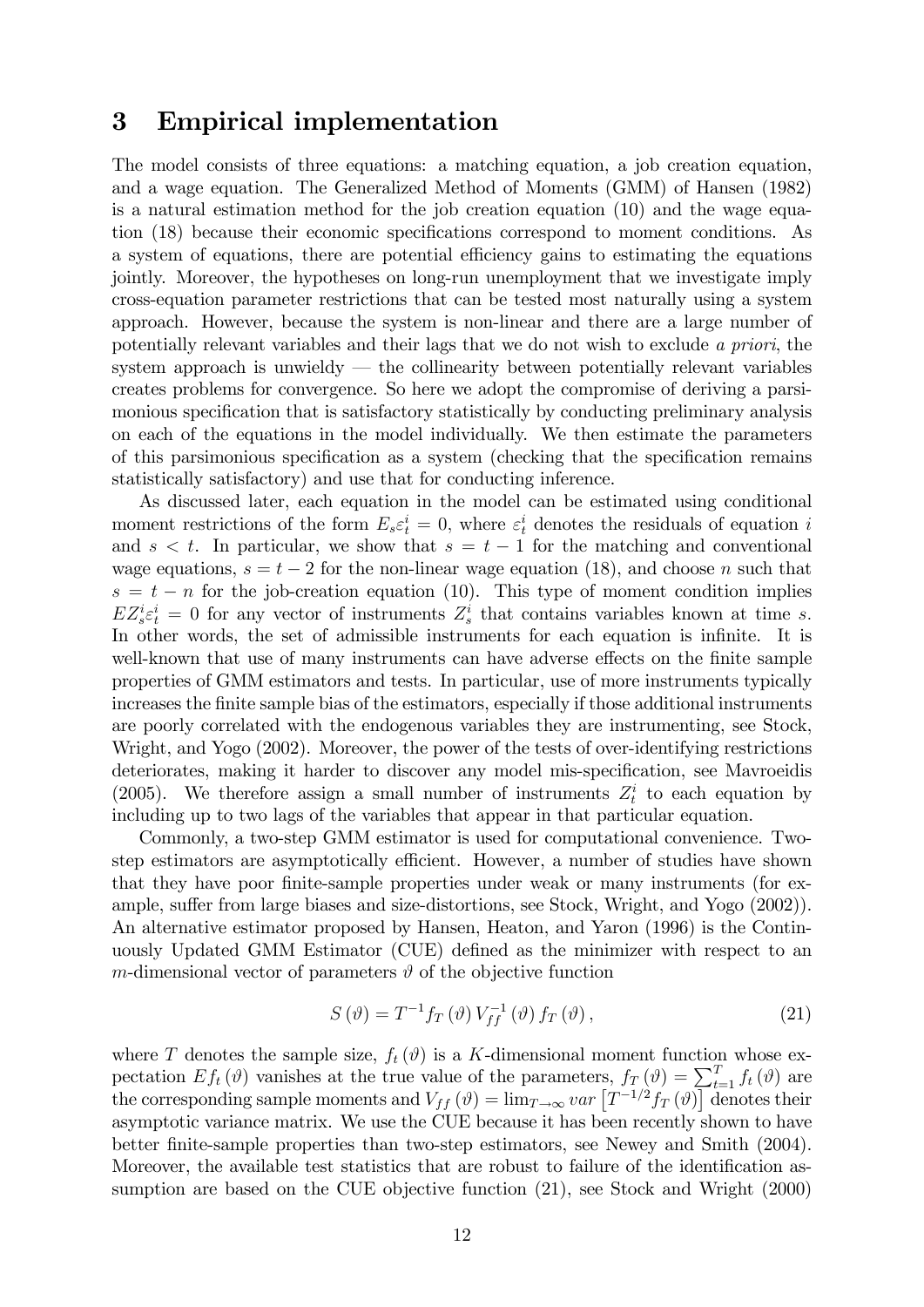and Kleibergen (2005) and Kleibergen and Mavroeidis (2006). Finally, to operationalize (21) we use the Newey and West (1987) heteroskedasticity and autocorrelation consistent (HAC) estimator of  $V_{ff}(\vartheta)$ , as suggested by Kleibergen (2005).

The concern about identification in aggregate time-series models of the type used here makes it important to use inference procedures that are robust to weak instruments. Weak identification implies that GMM estimators are inconsistent, that their distribution can be very different from the usual Normal approximation even in relatively large samples, and that conventional standard errors may underestimate the true uncertainty in the estimates. See, for example, Mavroeidis  $(2004)$ . As a result,  $95\%$  confidence intervals derived by inverting a Wald test, such as the usual two-standard-error band about a point estimate, may be too narrow in the sense that the probability that they contain the true value of the parameter can be much less than 95%. So for testing hypotheses we employ, in addition to standard Wald tests, two further tests that are robust to weak instruments. One is the test proposed by Stock and Wright (2000), which is based on the fact that, under mild regularity conditions such as that  $f_T(\theta)$  follows a central limit theorem and that a consistent estimator of  $V_{ff}(\theta)$  exists, the GMM objective function (21) evaluated at the true value of  $\vartheta$  is asymptotically distributed as  $\chi^2$  with K degrees of freedom, *irrespective* of whether  $\vartheta$  is identified or not. This test is a generalization of a test that was originally proposed by Anderson and Rubin (1949) in the context of the linear instrumental variables regression model. We refer to it as the Anderson-Rubin-Stock-Wright (ARSW) test.

One potential difficulty with the interpretation of the ARSW test stems from the fact that it jointly tests the null hypothesis on the parameters of the model and the validity of the over-identifying restrictions, see Stock and Wright (2000). Thus, the test statistic may be large (and associated confidence sets may be tight) when the over-identifying restrictions are violated. We address that problem by testing separately the validity of the over-identifying restrictions using the Hansen (1982) test, which, when computed using the CUE is robust to weak identification, see Kleibergen and Mavroeidis (2006). Another possible weakness of the ARSW test is its lack of power when the model is heavily over-identified, which reinforces the case for using a small number of instruments.

The second identification-robust test we use is that proposed by Kleibergen (2005). Kleibergen derives a particular orthogonal decomposition of the ARSW statistic that overcomes the aforementioned weaknesses of the ARSW test. Kleibergen shows that the ARSW statistic  $S(\vartheta)$  can be decomposed into two asymptotically orthogonal components called  $K(\vartheta)$  and  $J(\vartheta)$ . The former is a quadratic form involving the derivative of  $S(\vartheta)$ w.r.t.  $\vartheta$ , and in large samples, it has a  $\chi^2$  distribution with degrees of freedom equal to the number of parameters. Thus, a test based on that statistic is a particular type of Lagrange multiplier test, so we refer to it as the KLM test. The statistic  $J(\vartheta) = S(\vartheta) - K(\vartheta)$  is interpretable as a test of the over-identifying restrictions at the point  $\vartheta$ . See Appendix B for formal definitions and further details on the estimation methods.

#### 3.1 Data

The data we use and the construction of variables are described in Appendix C. Here we provide a brief summary and discuss some of the more important issues.

Wherever possible, we have used standard time-series data available from the OECD. Employment and unemployment are the quarterly averages of the monthly series reported in OECD Economic Indicators, the former measured in heads (not hours). Labour force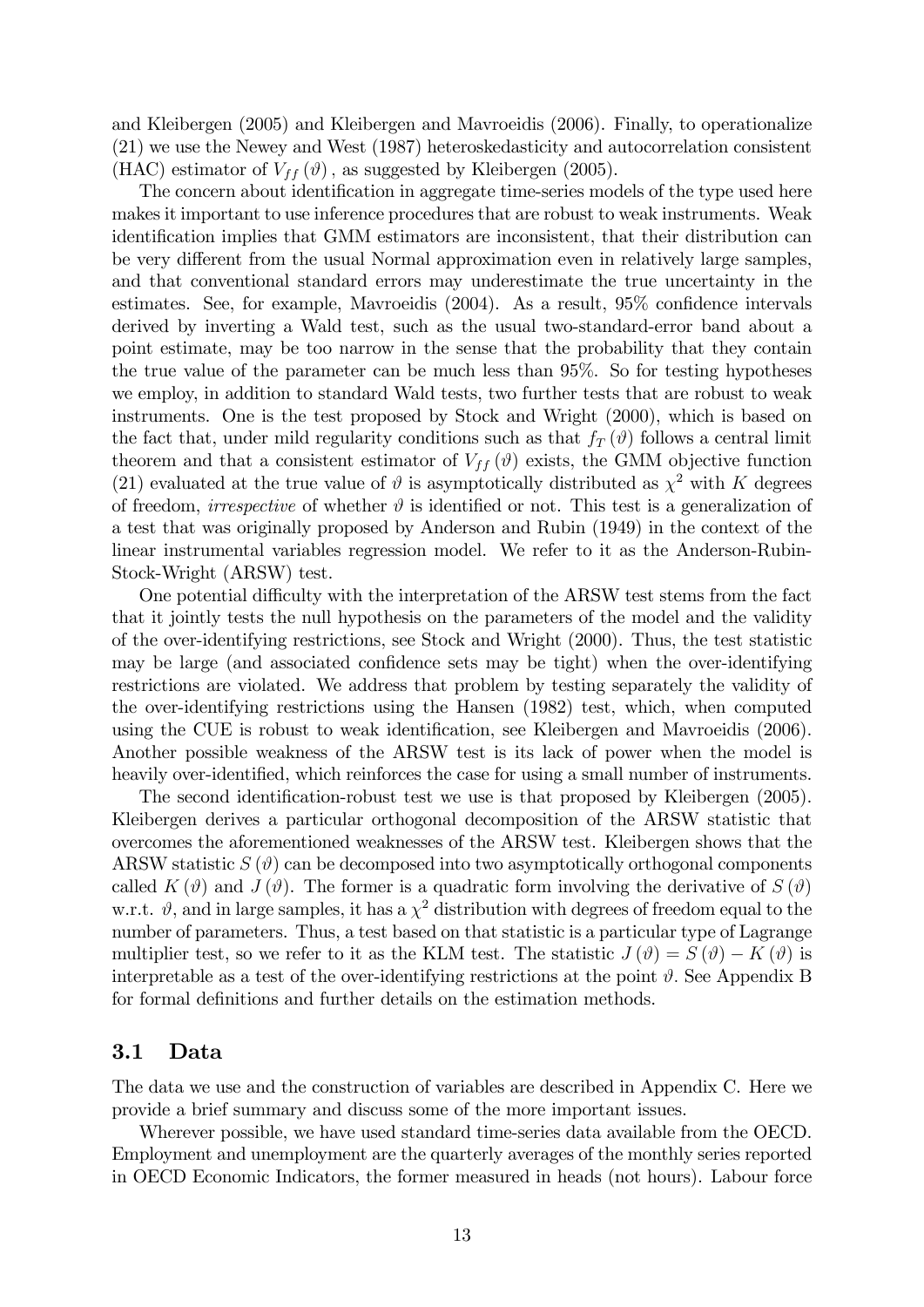is measured as the sum of unemployment and employment. Productivity and wages are constructed from National Accounts data. Productivity is measured by GDP in fixed prices divided by employment in heads, and wages by compensation of all employees in fixed prices, gross of employment-related taxes imposed on both employers and employees, divided by employment in heads. Inflation is, as mentioned, measured by log changes in the GDP deáator and the CPI is an inclusive consumer price index. The tax measures included in the wedge can be found in the OECD National Accounts. The sample covers the last four decades for the US and last two decades for the UK. Because we use quarterly data, we specify the discount factor as

$$
\delta_t = \frac{1}{1 + r_t/4},\tag{22}
$$

where  $r_t$  as the *annualised gross* real interest rate.

Data for vacancy stocks and flows, where available, are obtained directly from national sources. At the level of aggregation of this model, there are no data series equivalent to  $\rho_t$ . A series that accords with the definitions in the model can be calculated from data on vacancy stocks and flows by combining  $(1)$  and  $(3)$ :

$$
\rho_t = (J_t + V_t - V_t^c) / (J_{t-1} + V_{t-1}).
$$
\n(23)

That is what we have used for the UK. For the US, no vacancy flow data is available. Separations data that can be used to construct a series for job destruction  $(1-\rho_t)$  directly is available from the Job Openings and Labor Turnover Survey (JOLTS) but only from December 2000. So we adopted the time-honoured practice discussed by Blanchard and Diamond (1990) of constructing a series for job destructions from the number of shortterm unemployed, in our case (because we are using quarterly data) those with spells shorter than 14 weeks. Moreover, if the increase in the labour force all goes through the unemployment pool Örst, then this increase should be subtracted from the short-term unemployed before calculating the job destruction rate. We adjusted the data for this, though the effect on the calculated  $\rho_t$  is very small. We also made an adjustment for direct job-to-job flows using the procedure suggested in Shimer (2005) based on the idea that, on average, a worker losing a job has half a period to find a new one before being recorded as unemployed. In our notation, the formula is

$$
\rho_t = \frac{\text{short-term un employment rate}_t - \text{increase in labor force}_t}{j_{t-1} \left(1 - \frac{1}{2} \frac{m_t}{u_t}\right)}.
$$

Use of (2) and (6) respectively to substitute for  $m_t$  and  $u_t$  in this enables us to solve for a series for  $\rho_t$  that is consistent with the model.<sup>5</sup> We scaled the resulting series to the mean level of matches in the JOLTS data over the period for which that is available. With data on  $\rho_t$ , a series for  $V_t^c$  can be constructed from (23) as

$$
V_t^c = V_t + J_t - \rho_t (V_{t-1} + J_{t-1}).
$$

<sup>&</sup>lt;sup>5</sup>Even with the adjustment suggested by Shimer (2005), the measure of separations does not include workers moving directly from jobs to self-employment or leaving the labour force but it is not clear how to allow for that.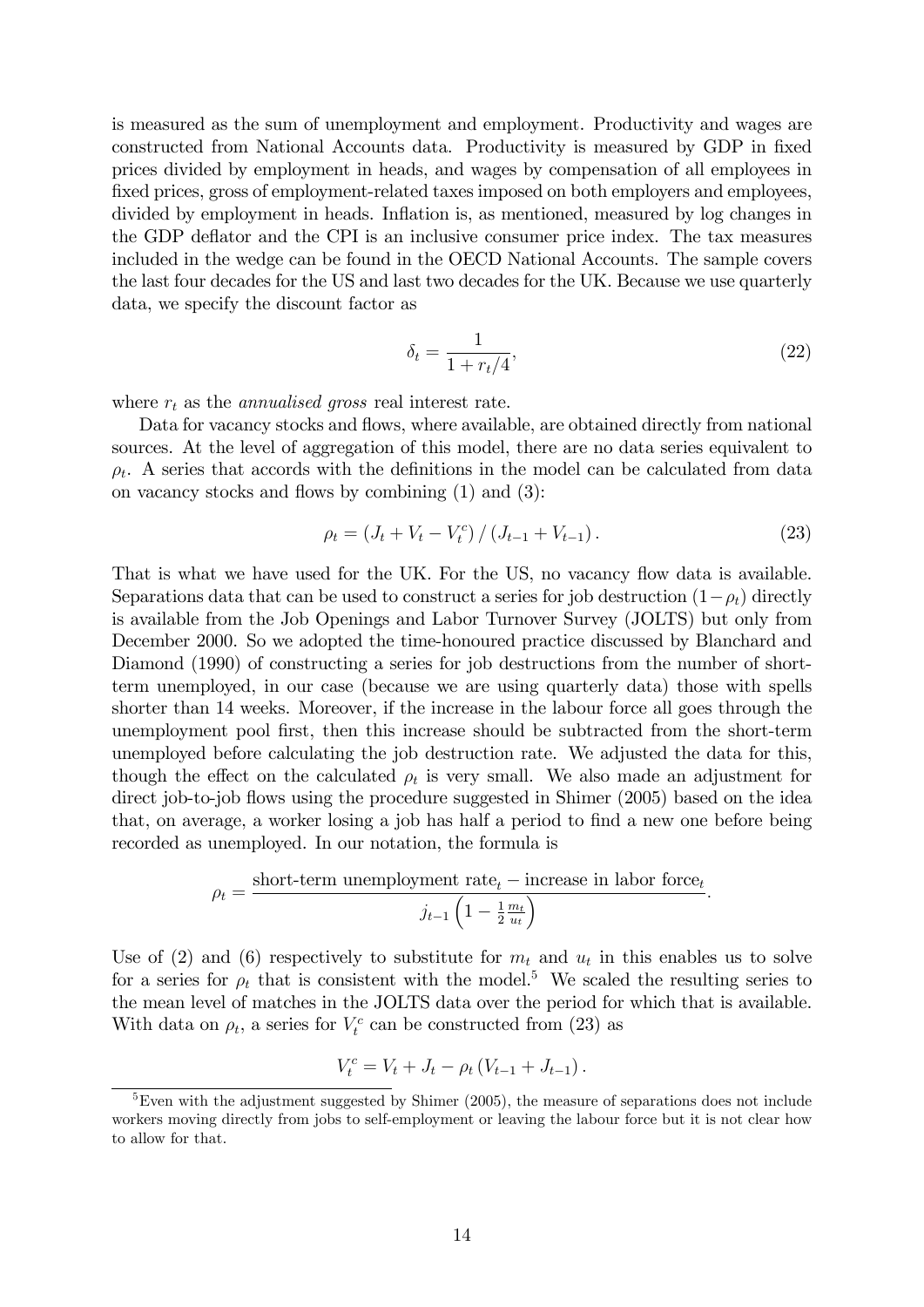### 3.2 Matching function

It is conventional to estimate matching functions as a relationship between matches, vacancies and unemployment. It is, however, more consistent with the theory to replace vacancies by our measure of the vacancy rate  $v_t$  and unemployment by our measure of the job-seeking rate  $u_t$  because these correspond to the numbers of vacancies and workers respectively who are seeking matches at the time matching takes place. For the form of the function, we adopt the Cobb-Douglas formulation used widely in the literature. There is, however, considerable empirical evidence of serial correlation with that formulation, see Petrongolo and Pissarides (2001). So, to avoid mis-specification of the short-run dynamics biasing our estimates, we use a partial adjustment model to account for those dynamics. Thus, the empirical version of the matching function takes the form

$$
\ln m_t = \lambda_m \ln m_{t-1} + (1 - \lambda_m) (\ln \alpha_0 + \alpha_1 \ln v_t + \alpha_2 \ln u_t) + SRD + \varepsilon_t^m,
$$
  
0 < \alpha\_0, \alpha\_1, \alpha\_2 \le 1, (24)

where  $\varepsilon_t^m$  is a structural shock to the matching rate that satisfies  $E_{t-1}\varepsilon_t^m = 0$  and  $SRD$ denotes additional terms needed to account for short-run dynamics, determined empirically so that the disturbance  $\varepsilon_t^m$  is serially uncorrelated. Our preliminary single-equation estimation indicates that SRD should include  $\Delta \ln u_{t-1}$  for the UK, and both  $\Delta \ln v_t$  and  $\Delta \ln u_t$  (but with coefficients that sum to one) for the US. For convenience in referring to the long-run parameters in this, we define the parameter vector  $\alpha = (\alpha_0, \alpha_1, \alpha_2)$ . The assumption  $E_{t-1} \varepsilon_t^m = 0$  implies that we can estimate  $\alpha$ ,  $\lambda_m$  and  $\alpha_{\Delta \ln u}$  by GMM using lags of  $\ln m_t$ ,  $\ln v_t$  and  $\ln u_t$  as instruments.

#### 3.3 Job creation equation

The second equation to be estimated empirically is the job creation equation (10). For empirical purposes it is convenient to scale (10) by  $p_{t-n}$  and to define the new variables

$$
\widetilde{\delta}_t = \delta_{t-1} \rho_t \theta_t
$$
  
\n
$$
\widetilde{\delta}_{t,j} = \prod_{i=1}^j \widetilde{\delta}_{t+i} = \widetilde{\delta}_{t+1} \dots \widetilde{\delta}_{t+j}, \text{ for } j \ge 1, \text{ and } \widetilde{\delta}_{t,0} = 1,
$$

where  $\theta_t = p_t/p_{t-1}$ , as before. The variable  $\tilde{\delta}_t$  has the interpretation of a one-period-ahead effective discount factor, while  $\delta_{t,j}$  is a j-period ahead effective discount factor, in both cases allowing for the probability of job destruction and productivity growth. Since we have no data for the term appearing on the right-hand side of equation (10), we make the over-identifying assumption (which we test) that its conditional expectation is zero, and derive the following estimable specification of the job creation equation:

$$
E_{t-n} \left\{ \frac{m_t}{v_t} \tilde{\delta}_{t-n,n} \left[ \sum_{j=0}^{n-1} \left( 1 - \frac{w_{t+j}}{p_{t+j}} \right) \tilde{\delta}_{t,j} \right. \right.+ \frac{v_{t+n}}{m_{t+n}} \left[ \frac{\Psi_t}{p_t} + \frac{\psi_{t+n}}{p_{t+n}} \tilde{\delta}_{t,n} - \tilde{\delta}_{t+1} \left( 1 - \frac{m_{t+n}}{v_{t+n}} \right) \frac{\Psi_{t+1}}{p_{t+1}} \right] \right]+ \left( 1 - \frac{m_t}{v_t} \right) \tilde{\delta}_{t-n+1} \frac{\Psi_{t-n+1}}{p_{t-n+1}} - \frac{\Psi_{t-n}}{p_{t-n}} - \frac{\psi_t}{p_t} \tilde{\delta}_{t-n,n} \right\} = 0, \text{ for all } t. (25)
$$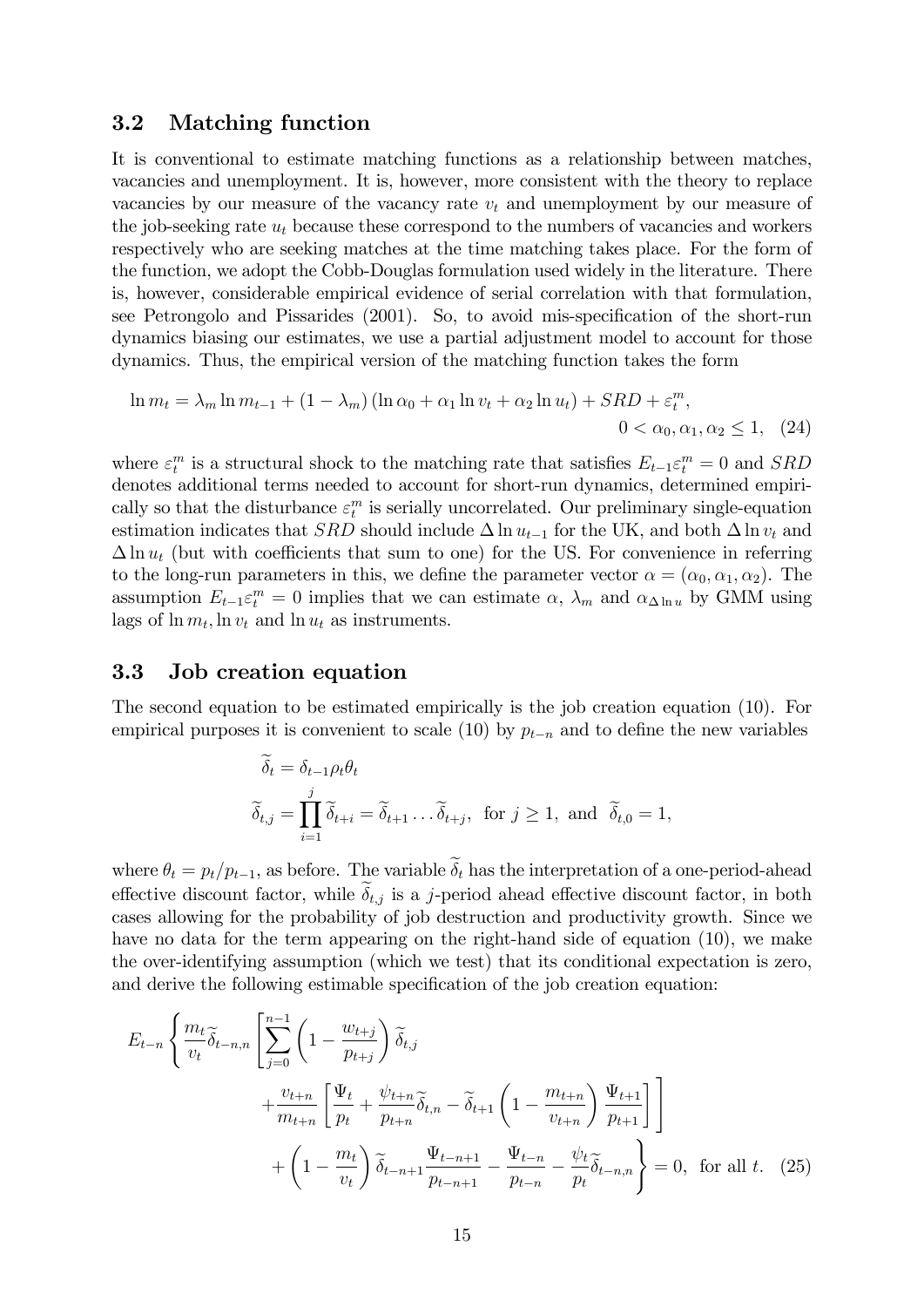To estimate this equation we need to model the cost of creating vacancies  $\Psi_t$  and the hiring cost  $\psi_t$ . In the very long run, the unemployment rate in the countries discussed here is untrended, so we need to ensure that the model can reproduce this. For the existence of a stationary long-run equilibrium, the costs  $\Psi_t$  and  $\psi_t$  must trend with worker productivity so that  $\Psi_t / p_t$  and  $\psi_t / p_t$  are stationary. In addition to this requirement, our model for  $\Psi_t$  is motivated by the following considerations. First, the costs of creating a job ready to be filled at time t may be incurred at any time from  $t-n$  (when the decision to create it is made) to t. Second, we allow for the possibility that vacancy creation costs may also depend on the number of vacancies created at any time during period  $t - n$  to t. This could be due to externalities or economies of scale in job creation. To capture these considerations, we use the specification

$$
E\left(\frac{\Psi_{t-n}}{p_{t-n}}\right) = \sum_{j=0}^{n} \widetilde{\delta}_{t-n,j} \left(\gamma_0 + \gamma_{1,j} v_{t-n+j}^c\right). \tag{26}
$$

Because the coefficients  $\gamma_{1,j}, j = 1, ..., n$  are not, in fact, significantly different from zero for either country, we set them to zero and use the parsimonious specification

$$
E\left(\frac{\Psi_{t-n}}{p_{t-n}}\right) = \sum_{j=0}^{n} \widetilde{\delta}_{t-n,j} \gamma_0 + \gamma_1 v_{t-n}^c.
$$
 (27)

For the hiring cost  $\psi_t$  we adopt the simple specification

$$
\frac{\psi_t}{p_t} = \gamma_h. \tag{28}
$$

Using  $(27)$  and  $(28)$  in  $(25)$ , we derive the empirical version of the job creation equation

$$
\frac{m_t}{v_t} \tilde{\delta}_{t-n,n} \left\{ \sum_{i=0}^{n-1} \left( 1 - \frac{w_{t+i}}{p_{t+i}} \right) \tilde{\delta}_{t,j} + \frac{v_{t+n}}{m_{t+n}} \left[ \sum_{j=0}^n \tilde{\delta}_{t,j} \gamma_0 + \gamma_1 v_t^c + \gamma_h \tilde{\delta}_{t,n} \right] \right. \\
\left. - \tilde{\delta}_{t+1} \left( 1 - \frac{m_{t+n}}{v_{t+n}} \right) \left( \sum_{j=0}^n \tilde{\delta}_{t+1,j} \gamma_0 + \gamma_1 v_{t+1}^c \right) \right] \right\} \\
+ \left( 1 - \frac{m_t}{v_t} \right) \tilde{\delta}_{t+1-n} \left( \sum_{j=0}^n \tilde{\delta}_{t-n+1,j} \gamma_0 + \gamma_1 v_{t-n+1}^c \right) \\
- \sum_{j=0}^n \tilde{\delta}_{t-n,j} \gamma_0 + \gamma_1 v_{t-n}^c - \gamma_h \tilde{\delta}_{t-n,n} = \varepsilon_t^{jc}, \quad E_{t-n} \varepsilon_t^{jc} = 0, \quad \text{for all } t. \tag{29}
$$

For convenience, we refer to the parameters of this equation by the vector  $\gamma = (\gamma_0, \gamma_1, \gamma_h)$ .

Despite its complicated appearance, Equation (29) is linear in the parameters  $\gamma$  for every choice of the integer  $n$ , and can be estimated by linear GMM using variables known at date  $t - n$  as instruments. Note that the error process  $\varepsilon_t^{jc}$  $t^{c}$  is not a mean innovation process and, in particular, it may exhibit serial correlation up to order  $2n - 1$  without invalidating the model.

To render equation  $(29)$  estimable we need to specify n. Since there are no theoretical arguments for any particular choice of  $n$ , and since for any choice of  $n$  we lose  $2n$  observations in the sample, we set  $n$  as the smallest value for which the moment conditions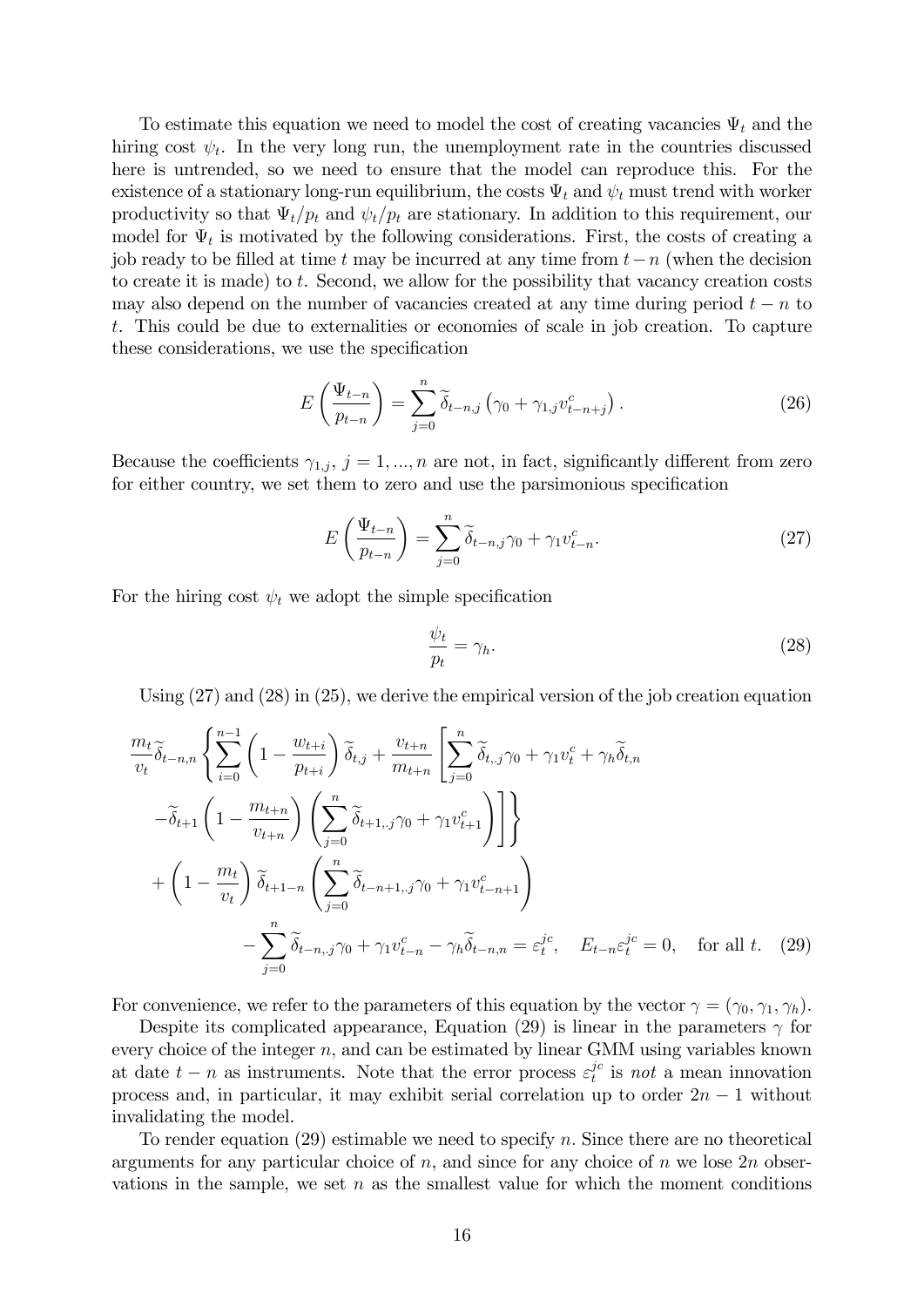$E_{t-n} \varepsilon_t^{jc} = 0$  are satisfied and the residuals do not exhibit autocorrelation beyond lag  $2n - 1$ . Our preliminary single-equation estimation indicates that  $n = 2$  for the UK and  $n = 3$  for the US.

For the UK, the coefficients  $\gamma_0$  and  $\gamma_1$  in the job creation cost are significant. However, the coefficient of hiring costs  $\gamma_h$  is insignificantly different from zero, so we impose that restriction on the model. For the US, the results are the opposite, namely  $\gamma_h$  is highly significant, while  $\gamma_0$  and  $\gamma_1$  are not significantly different from zero. (In fact, the point estimate for those parameters is slightly negative). Hence, we impose the restriction that job creation costs in the US are zero. The validity of those restrictions is tested using both Wald and identification-robust tests, see Table 5 in Appendix D.

We also tested the assumption that the right-hand side of (10) is zero using the Hansen test of over-identifying restrictions and found no evidence against the validity of that assumption. Finally, our model predicts that the residuals  $\varepsilon_t^{jc}$  $t<sup>yc</sup>$  should not exhibit serial correlation beyond lag  $2n$ . We tested this implication using the test proposed by Cumby and Huizinga (1992), and found no evidence against the null of no excess serial correlation (see Table 5 in Appendix D).

#### 3.4 Non-linear wage equation

Our primary wage equation is (18). We start by using this to test whether wage determination is consistent with bargaining when matching frictions are the sole source of unemployment, with no efficiency wages. In that case, as explained in Section 2.3, the wage equation should converge to a reverse-L shaped labour supply curve  $(h(x_t) \rightarrow 0)$ as unemployment arising from matching frictions goes to zero. As unemployment goes to zero,  $m_t/u_t$  goes to one, so we can test the restriction on  $h(x_t)$  using the parametric model

$$
h(x_t) = h_1\left(\frac{m_t}{u_t}\right) + \beta'_z z_t,
$$
\n(30)

where  $z_t$  is a vector of variables that are not known at time  $t - 2$ , in accordance with our forward-looking rational expectations identification restriction. A necessary condition for  $h(x_t) \to 0$  as  $m_t/u_t \to 1$  is  $h_1(1) = 0$  and  $\beta_z = 0$ . The simplest test of that hypothesis is to specify  $h_1(m_t/u_t) = \beta_m \ln (m_t/u_t)$  and include only a constant in  $z_t$ . For robustness, we considered alternative parametrizations of  $h_1(m_t/u_t)$  with the property that  $h_1 (1) = 0$ . To capture potential non-linearity in  $h_1$ , we considered polynomials in  $\ln (m_t/u_t)$  and  $(m_t/u_t - 1)$ . We also tried replacing  $m_t/u_t$  by  $v_t/u_t$ , a measure of labour market tightness widely used in bargaining models with matching frictions, which also goes to one as matching frictions go to zero. In every case, the restriction  $\beta_z = 0$  was resoundingly rejected by all tests (at significance level less than  $0.1\%$ ). This also rules out the hypothesis that the labour market is perfectly competitive because that requires  $h(x_t) = 0$  for all t, as explained in Section 2.3.

In view of this result, we turn to the specification of  $h(x_t)$  in (20) that combines matching frictions with efficiency wages. To model  $f(x_t)$  in (20), we use a parametric function of relevant variables  $x_t$  that satisfies the necessary non-negativity constraint

$$
f(x_t) = \exp(\beta' x_t). \tag{31}
$$

With this specification of  $f$ , (18) can be estimated by GMM using variables known at time  $t-2$  as instruments.<sup>6</sup>

 $6$ The formulation in (18) allows us to incorporate a disutility component to working that is not avoided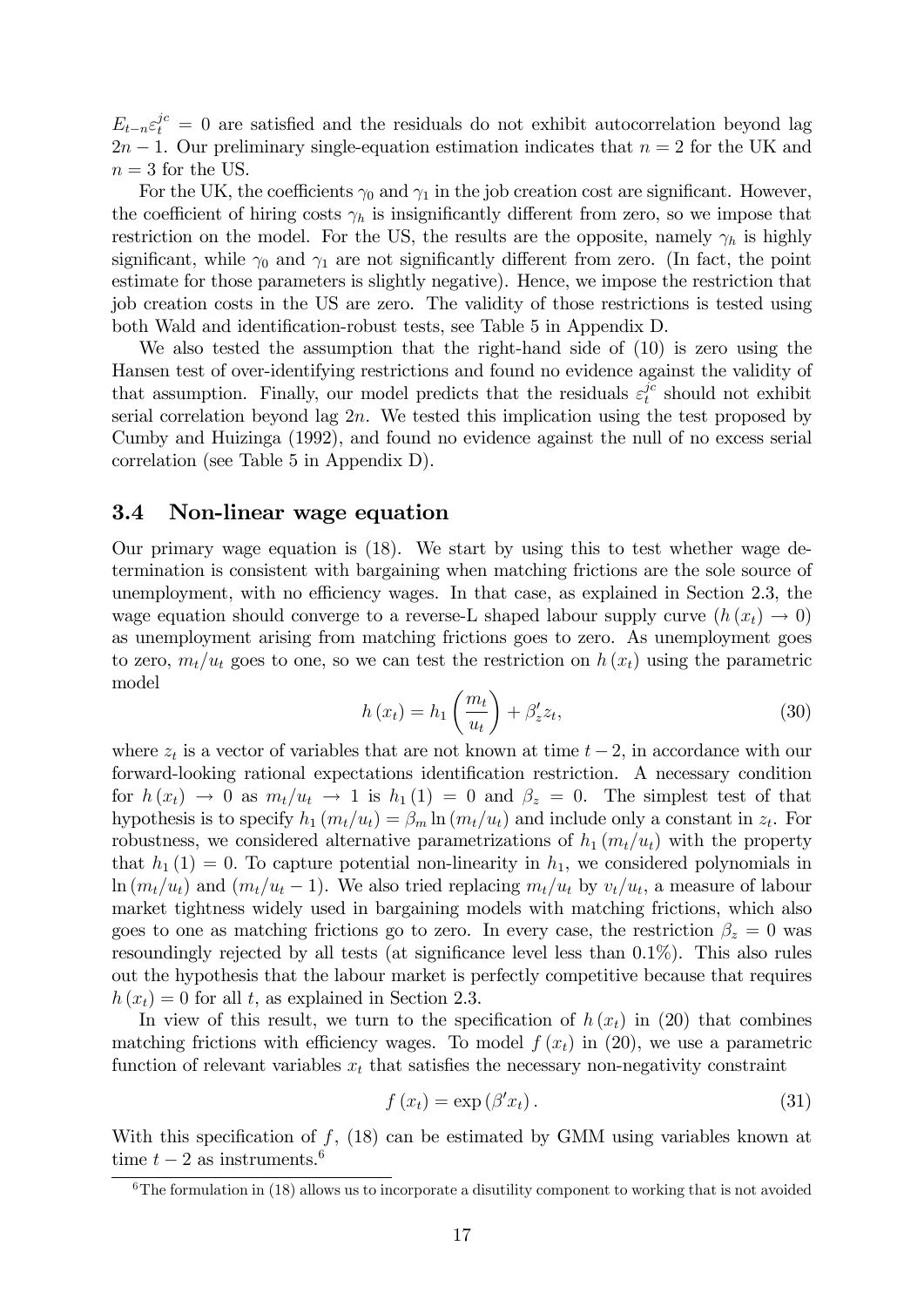The parameter vector  $\beta$  is not identified separately from  $c/p$  in (18) if  $x_t$  contains only a constant but it is straightforward to test whether this identification problem arises. The null hypothesis can be formulated as  $f(x_t) \equiv 0$  in (20) and tested using the Hansen test of over-identifying restrictions. Under the null hypothesis, the model reduces to a linear regression of

$$
Y_t \equiv \widetilde{\delta}_t \left( 1 - \frac{m_t}{u_t} \right) \left( \tau_t \frac{w_t}{p_t} - \frac{b_t}{p_t} \right)
$$
 (32)

on a constant and implies that any variable known at  $t-2$  must be uncorrelated with  $Y_t$ . A test of over-identifying restrictions in this case is simply an F-test of exclusion restrictions for any set of variables known at time  $t - 2$ . This test rejects very strongly (at significance levels less than 0.1%) even when only  $Y_{t-2}$  is used as an instrument, indicating that an identification problem due to  $f(x_t)$  being a constant does not arise. An additional implication of this test is that the no-shirking condition cannot bind at all t because a necessary (but *not* sufficient) condition for this is that  $f(x_t)$  is constant, a rejection of the basic efficiency wage model of Shapiro and Stiglitz (1984) in which the the wage always corresponds to a point on the no-shirking condition.<sup>7</sup>

In accordance with our identification assumption that the wage equation should be forward-looking, we exclude from  $x_t$  any variables that are known at time  $t-2$ . Rational expectations then imply that we can use all those variables as instruments. In an overidentified model, the validity of this assumption is testable using the Hansen test and a test of residual autocorrelation. Thus, the regressors  $x_t$  in (31) include no more than the first lag of the other variables that appear in the wage equation (18), that is, the variables in  $(32)$ . Our choice of other regressors satisfies the "payoff relevance" criterion that, in a forward-looking model, wages in the long run should be determined by only those variables that affect the payoffs of the two parties from a wage agreement and their payoffs in the case of failure to reach an agreement. For the firm, those payoffs are  $\Pi_t$  and  $\overline{\Pi}_t$  given by (7) and (8). For the worker, the relevant payoffs are  $W_t$  and  $\overline{W}_t$ , given by  $(12)$  and  $(13)$ . It follows from inspection of those equations that the only payoff relevant variable in addition to those that appear in (32), namely  $\delta_t$ ,  $\rho_t$ ,  $\theta_t$ ,  $b_t/p_t$ ,  $\tau_t$  and  $1 - m_t/u_t$ , is  $m_t/v_t$ .<sup>8</sup> However, preliminary estimation indicated that the coefficient on the regressor  $m_t/v_t$  (or alternatively  $v_t/u_t$ ) is insignificant and that the results do not change significantly if this variable is excluded from the model. In a highly non-linear model like this one, over-parametrization causes problems with convergence, in addition to the usual loss in efficiency. Therefore, we use a parsimonious specification of  $f(x_t)$ that contains only those variables that are significant and that passes the Hansen and residual autocorrelation tests. The specification of the wage equation that fits the data

by shirking (and thus not captured by c) in the form of a constant added to  $b_t/p_t$ . Since, however, we never estimated a value for this constant significantly different from zero, we do not complicate the exposition by incorporating it formally.

This conclusion does not depend on the assumption that the deviations of  $c_t/p_t$  from its long-run value are iid. Allowing  $c_t/p_t$  to deviate from its long-run value  $c/p$  by some finite-order unobserved moving average process, we still find evidence that the no-shirking condition cannot bind at all  $t$ .

<sup>&</sup>lt;sup>8</sup>Note that, by (28),  $\psi_t/p_t$  is constant, and the cost  $\Psi_{t-n}$  of creating a vacancy has already been incurred at the time a vacancy becomes available for matching and so is no longer payoff relevant.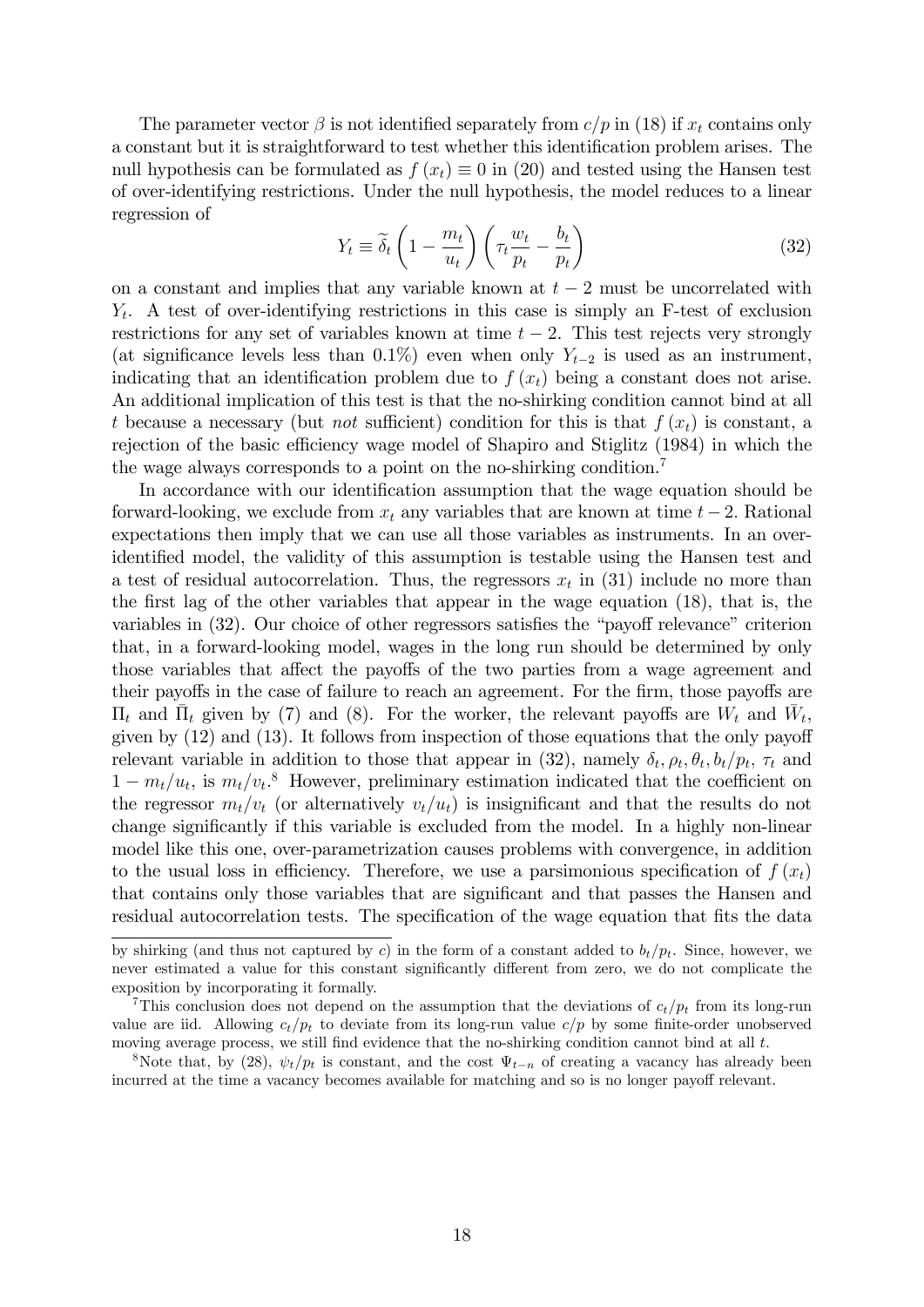best was found to be

$$
\widetilde{\delta}_t \left( 1 - \frac{m_t}{u_t} \right) \tau_t \left( \frac{w_t}{p_t} - \frac{b_t}{p_t \tau_t} \right) \n= \frac{c}{p} \left[ 1 + \exp \left( \beta_0 + \beta_u \ln \frac{U_{t-1}}{u_{t-1}} + SRD \right) \right] + \widetilde{\varepsilon}_t^w, \qquad E_{t-2} \widetilde{\varepsilon}_t^w = 0,
$$
\n(33)

where *SRD* includes  $\ln b_{t-1}/p_{t-1}$  and  $\ln \tau_{t-1}$  in deviations from their long-run values. For the UK,  $SRD$  also includes  $\Delta \ln U_t/u_t$  and  $\Delta \ln \tau_t$  to ensure  $\tilde{\epsilon}_t^w$  is not autocorrelated beyond lag 1.<sup>9</sup>

#### 3.5 Conventional log-linear wage equation

In addition to the non-linear wage equation  $(18)$ , we use a standard log-linear specification to check the robustness of our results. We use as the dependent variable  $\ln y_t$ , where  $y_t$ is defined by

$$
y_t = \frac{w_t}{p_t} - \frac{b_t}{p_t \tau_t}.\tag{34}
$$

Thus  $y_t$  is the wage share  $w_t/p_t$  in excess of the unemployment benefit  $b_t/(p_t\tau_t)$  before tax. To avoid imposing the impact of benefits on wages, we also investigate whether  $b_t/(p_t\tau_t)$  enters significantly separately on the right-hand side.

As standard in the literature, we use a partial adjustment model to account for the short-run dynamics in  $\ln y_t$ . Our choice of potentially relevant regressors is guided by the literature cited in Section  $2.3$  and by the "payoff relevance" discussed in the previous section. The variables relevant to the firm's payoff (other than the wage share  $w_t/p_t$  that is being determined) are  $\delta_t$ ,  $\rho_t$ ,  $\theta_t$  and  $m_t/v_t$ . The only additional variables that enter the relevant payoffs for the worker (apart from the disutility of effort  $c_t$  which is unobserved) are  $b_t/p_t$ ,  $\tau_t$  and  $m_t/u_t$ . It is, however, conventional to use the unemployment rate  $U_t \equiv 1-j_t$  in wage equations and also to include variables for inflation surprises  $\Delta INFL_t$ and union density  $ud_t$ . The definitions (2) and (6) imply that  $m_t/u_t = 1-U_t/u_t$  so we can capture the effect of changes in  $m_t/u_t$  by changes in  $U_t/u_t$ . Moreover, matching models typically measure labour market tightness by the ratio of vacancies to unemployment corresponding to our  $v_t/u_t$  rather than in terms of the two probabilities of matching corresponding to  $m_t/v_t$  and  $m_t/u_t$ .<sup>10</sup> Since the effect of labour market tightness on the wage is important for the impact of matching frictions on unemployment, we want to avoid an idiosyncratic formulation inconsistent with the formulation in the matching literature. For these reasons we use, as a reasonable encompassing specification, the form

$$
\ln y_t = \lambda_w \ln y_{t-1} + (1 - \lambda_w) \left( \tilde{\beta}_0 + \tilde{\beta}_U \ln U_t + \tilde{\beta}_u \ln \frac{U_t}{u_t} + \tilde{\beta}_v \ln \frac{v_t}{u_t} \right) + SRD + \varepsilon_t^w, \quad (35)
$$

where the tilde distinguishes the parameters from those of the non-linear wage equation (33),  $\varepsilon_t^w$  is a structural disturbance that is assumed to be an innovation with respect to past information and SRD denotes additional terms for short-run dynamics containing

<sup>&</sup>lt;sup>9</sup>The coefficients of the  $\Delta \ln U_t/u_t$  and  $\Delta \ln \tau_t$  are opposite in sign and not significantly different in magnitude, so this restriction has been imposed in estimation and only one of them is reported in the table.

<sup>&</sup>lt;sup>10</sup>The hypothesis that the variables  $\ln (m_t/v_t)$  and  $\ln (m_t/u_t)$  enter the model with coefficients of equal magnitude and opposite sign could not be rejected by any test at very high levels of significance.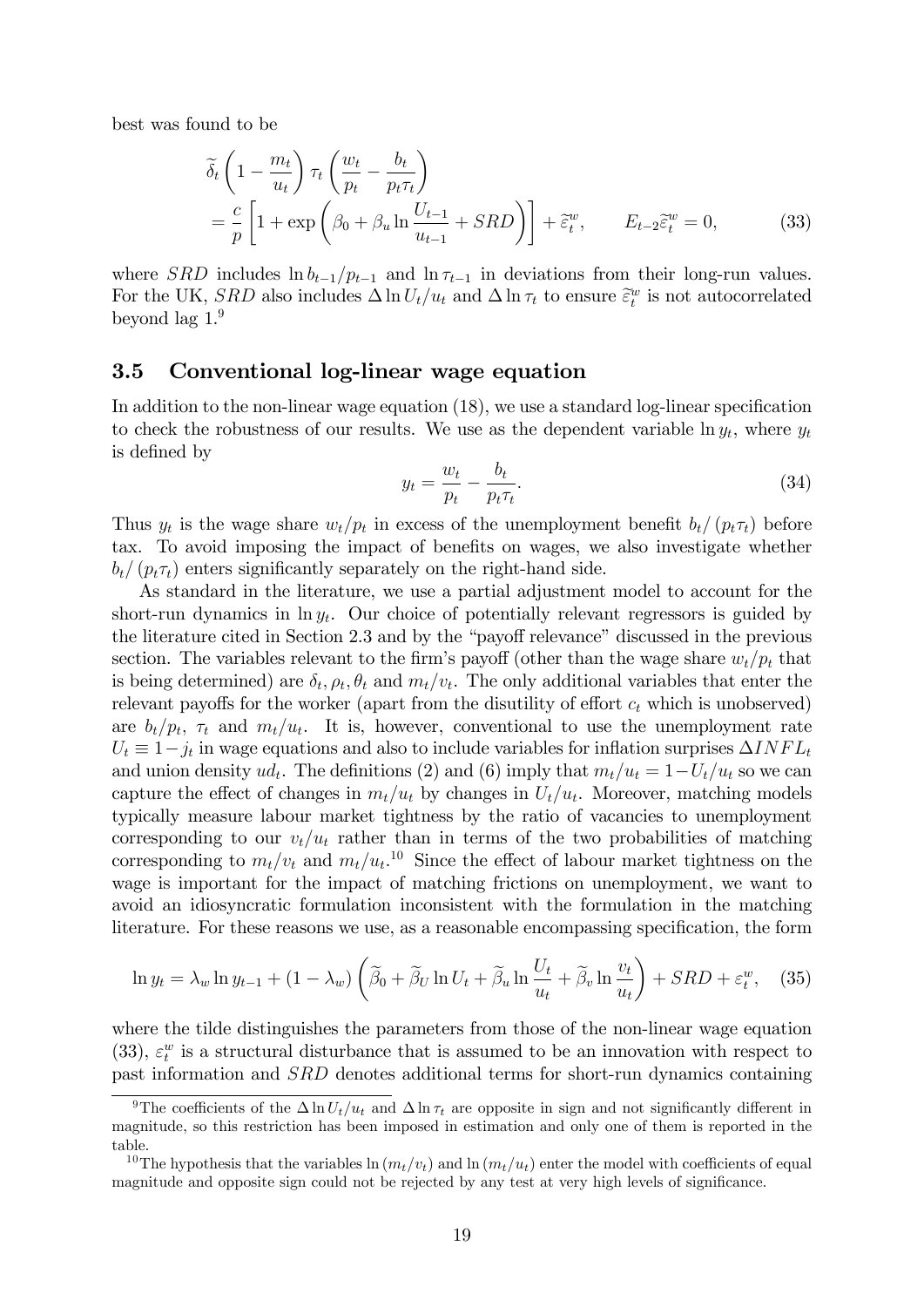the variables  $(\delta_t, \rho_t, \theta_t, b_t/p_t, \tau_t, \Delta INFL_t, ud_t)$  in deviation from their long-run levels, as well as lags of  $\Delta \ln y_t$ . Such terms are included up to the point where  $\varepsilon_t^w$  is serially uncorrelated. Note that  $b_t/p_t$  and  $\tau_t$  affect the long-run wage share because they are included in  $y_t$  by the definition (34). The specification (35) permits  $\ln U_t$ ,  $\ln u_t$  and  $\ln v_t$ to affect the long-run wage share independently while keeping separate the term in  $\ln v_t/u_t$ that is typically used in matching models.

As with the other equations, we pare down the list of candidate regressors to a parsimonious specification for system estimation using preliminary single-equation estimation. That analysis indicates that the model should include up to four lags of  $\Delta \ln y_t$ for the US, and two lags of  $\Delta \ln y_t$  for the UK. Tests of exclusion restrictions using the ARSW and KLM tests that are robust to weak instruments establish that the variables  $\delta_t$ ,  $\rho_t$ ,  $\theta_t$ ,  $b_t/p_t$ ,  $\Delta INFL_t$  and  $ud_t$  can be excluded from *SRD* for the US and all these plus  $\tau_t$  for the UK. (Details are available from the authors on request.)

As regards the long-run wage share, the regressors  $\ln U_t$ ,  $\ln (U_t/u_t)$  and  $\ln (v/u)$  are highly correlated, causing the coefficients  $\beta_U$   $\beta_u$  and  $\beta_v$  to be imprecisely estimated. In fact,  $\beta_U$  is not statistically significant when  $\ln(U_t/u_t)$  is in the model, so we set it to zero. Moreover, even in the parsimonious formulation with all the above restrictions imposed, the coefficient  $\beta_v$  is not significantly different from zero (at over 40% level of significance). This is corroborated by both the ARSW test and the KLM test that are robust to weak instruments (see Table  $6$  in Appendix D for details). In the final specification of the conventional wage equation, we therefore set  $\beta_v = \beta_U = 0$  to arrive at the following parsimonious model

$$
\ln y_t = \lambda_w \ln y_{t-1} + (1 - \lambda_w) \left( \tilde{\beta}_0 + \tilde{\beta}_u \ln \frac{U_t}{u_t} \right) + SRD + \varepsilon_t^w. \tag{36}
$$

Matching frictions then affect the wage through the variable  $U_t/u_t$  which equals  $1-m_t/u_t$ .

### 4 Estimation results

System estimates for both countries are reported in Table 1, with conventional standard errors in parentheses. As a specification test, we report the Hansen (1982) test of overidentifying restrictions based on system estimates, with p-values in square brackets. The validity of the over-identifying restrictions is not rejected at over  $20\%$  significance level for either country. We also performed the J-test on the single-equation estimates for each equation and failed to reject at over 20% level for each of the equations in each country, see Appendix D. We found no evidence of serial correlation in the residuals of each equation,  $\varepsilon_t^m, \varepsilon_t^{jc}$  $\hat{t}^c$ ,  $\varepsilon_t^w$  and  $\tilde{\varepsilon}_t^w$  beyond what is implied by the model. Thus the system of model equations seem consistent with the data. The two different wage specifications make remarkably little difference to the parameter estimates of the matching equation and the job-creation equation, so we do not distinguish between them in our discussion of those two equations. Note that all of the structural parameters of interest are significantly different from zero at the usual  $5\%$  level using t and ARSW and KLM tests.

In the matching equation, the elasticities  $\alpha_1$  with respect to the vacancy rate and  $\alpha_2$ with respect to the job seeking rate are highly significant for both countries. The former is higher for the UK than the US, the latter lower. In both cases, matching frictions play a statistically significant role. We investigate this formally by testing the hypothesis

$$
H_0: \alpha_0 = \alpha_1 = 1, \alpha_2 = 0.
$$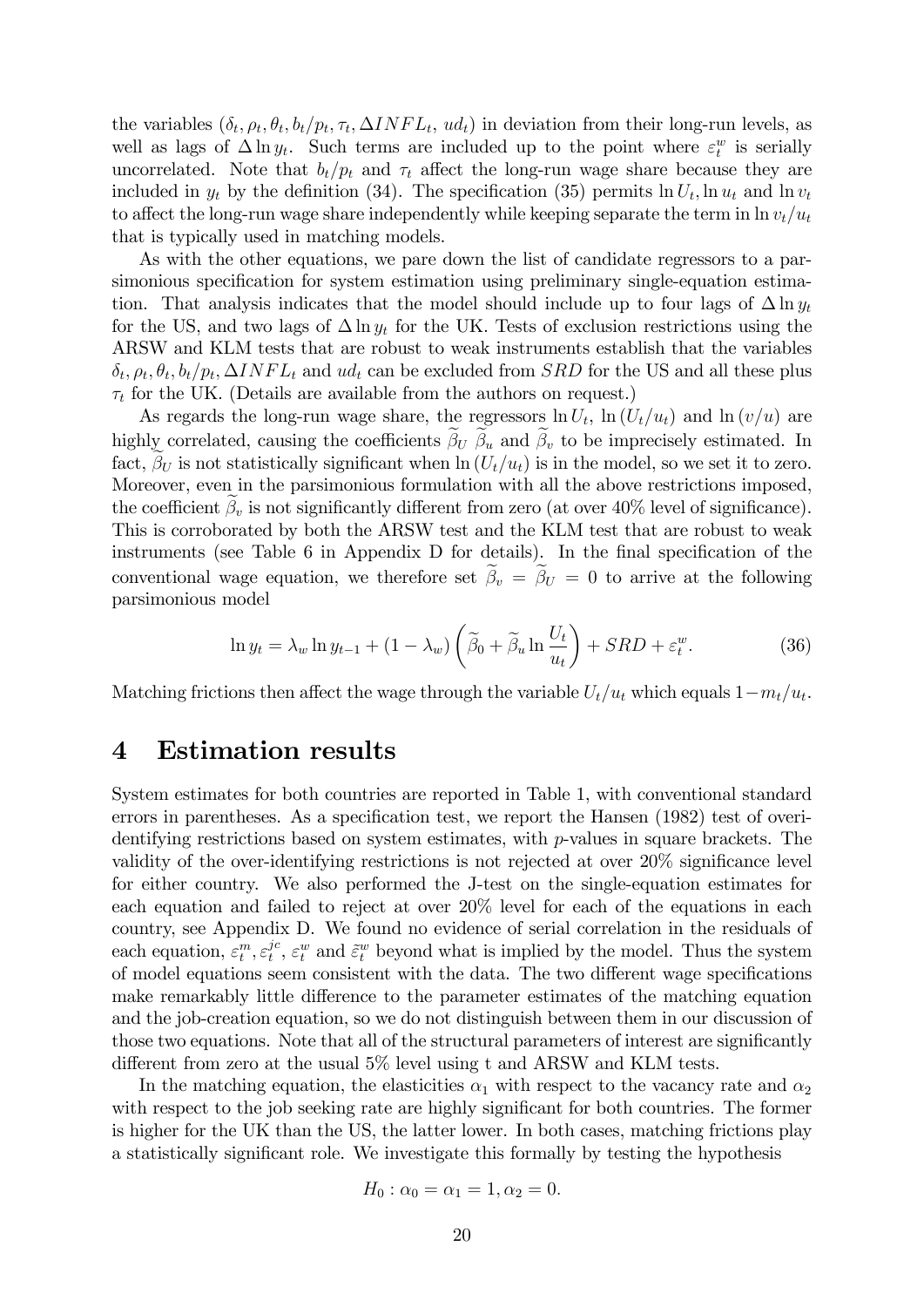|                                                 | $\overline{US}$ |               | $\overline{\text{UK}}$ |                |  |
|-------------------------------------------------|-----------------|---------------|------------------------|----------------|--|
| Specification                                   | (1)             | (2)           | (1)                    | (2)            |  |
| Matching function                               |                 |               |                        |                |  |
| $\log(\alpha_0)$                                | $-0.94(0.06)$   | $-0.95(0.05)$ | $-1.00(0.15)$          | $-0.97(0.21)$  |  |
| $\alpha_1$                                      | 0.19(0.03)      | 0.17(0.03)    | 0.60(0.05)             | 0.60(0.07)     |  |
| $\alpha_2$                                      | 0.55(0.02)      | 0.57(0.02)    | 0.23(0.04)             | 0.24(0.05)     |  |
| $\lambda_m$                                     | 0.72(0.03)      | 0.72(0.03)    | 0.58(0.05)             | 0.67(0.05)     |  |
| $a_{\Delta l n u}$                              | $-0.49(0.04)$   | $-0.48(0.04)$ | 0.45(0.11)             | 0.32(0.10)     |  |
| Job-creation equation                           |                 |               |                        |                |  |
| $\gamma_h$                                      | 1.97(0.06)      | 1.99(0.06)    |                        |                |  |
| $\gamma_0$                                      |                 |               | 1.88(0.09)             | 1.91(0.09)     |  |
| $\gamma_1$                                      |                 |               | $-33.05(6.39)$         | $-36.52(5.70)$ |  |
| Non-linear wage equation                        |                 |               |                        |                |  |
| c/p                                             | 0.11(0.01)      |               | 0.23(0.003)            |                |  |
| $\beta_0$                                       | 0.56(0.18)      |               | 2.90(0.88)             |                |  |
| $\beta_u$                                       | 2.11(0.37)      |               | 15.29(3.19)            |                |  |
| $b_{b/p}$                                       | $-0.44(0.09)$   |               | $-3.86$ $(0.75)$       |                |  |
| $b_\tau$                                        | 4.28(0.85)      |               | 2.18(2.44)             |                |  |
| $b_{\Delta ln U}$                               |                 |               | 29.95 (6.32)           |                |  |
| Log-linear wage equation                        |                 |               |                        |                |  |
|                                                 |                 | $-0.91(0.10)$ |                        | $-0.65(0.03)$  |  |
| $\widetilde{\beta}_0 \atop \widetilde{\beta}_u$ |                 | $-0.38(0.10)$ |                        | $-0.51(0.10)$  |  |
| $\lambda_w$                                     |                 | 0.90(0.02)    |                        | 0.82(0.05)     |  |
| $b_{\Delta l n y_1}$                            |                 | $-0.23(0.09)$ |                        | $-0.31(0.06)$  |  |
| $b_{\Delta lny_2}$                              |                 | $-0.05(0.06)$ |                        | $-0.21(0.09)$  |  |
| $b_{\Delta lny_3}$                              |                 | $-0.15(0.05)$ |                        |                |  |
| $b_{\Delta ln y_4}$                             |                 | 0.22(0.06)    |                        |                |  |
| $b_\tau$                                        |                 | 0.03(0.01)    |                        |                |  |
| Hansen Test                                     | 14.19 [0.29]    | 11.62 [0.48]  | $12.25$ [0.43]         | 12.70 [0.39]   |  |

Table 1: System estimates for alternative specifications

The model is estimated by Continuously Updated GMM with Newey-West Weight matrix. Standard errors in parentheses, p-values in square brackets. Specification (1) uses the wage equation derived as a mark-up over the no-shirking condition. Specification (2) uses a conventional log-linear wage equation.  $n = 3$  for the US and  $n = 2$  for the UK. Sample for US: 1961Q2 - 2001Q2; for UK: 1981Q1 - 2000Q2. The number of over-identifying restrictions is 12 in all cases.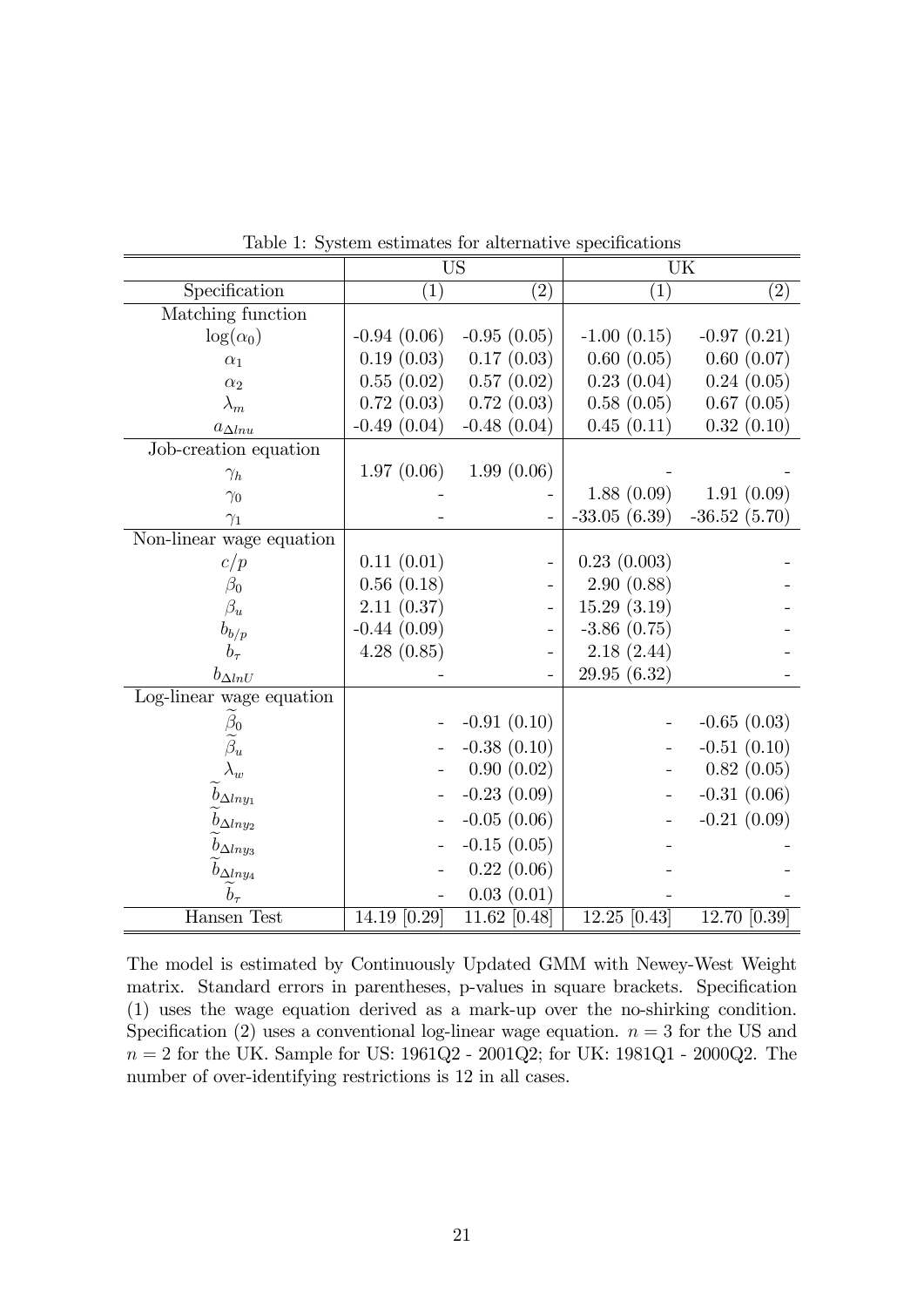These restrictions imply that  $m/v = 1$  in the long-run so that all vacancies are filled straightaway, as would be the case if there were no matching frictions and all unemployment was the result of efficiency or high wages. The Wald, ARSW and KLM tests all reject the above hypothesis at significance levels of less than  $0.1\%$  in both countries. However, contrary to what is assumed by Hall (2005b), Shimer (2005) and others, the matching function for the US appears to have decreasing returns to scale in the long run because the hypothesis  $\alpha_1 + \alpha_2 = 1$  is resoundingly rejected against the alternative  $\alpha_1 + \alpha_2 < 1$  by all three of the Wald, ARSW and KLM tests. So, although our estimates are well within the ranges in the literature surveyed by Petrongolo and Pissarides (2001), we checked the sensitivity of our results to the adjustments we made to the data and to the estimation methods we used in a number of ways. Specifically, we estimated the matching function using vacancies and unemployment with no adjustment to allow for unrecorded vacancies and direct job-to-job áows of employees, using a time trend rather than an error correction mechanism, and using OLS. In all these cases, the estimates of the elasticities of matches with respect to both vacancies and unemployment differed by less than one percentage point from our system estimates in Table 1 and the hypothesis of constant returns was resoundingly rejected by all the three tests we used. For only one test we tried was this not true. That was when we did not scale the data on separations (calculated using the method suggested by Shimer (2005)) to the same mean level as the separations measured by JOLTS for the period that the JOLTS data are available. In that case the sum of the elasticities is close to 1 and the test for constant returns easily accepted. Since, however, the JOLTS data are widely considered to be the best indicator of the magnitude of separations for the US, it seems more appropriate to use estimates based on the scaled data.

In the job creation equation, the coefficient  $\gamma_h$  corresponds to hiring costs that are incurred each period a vacancy is available for matching, while  $\gamma_0$  and  $\gamma_1$  relate to costs of creating a vacancy incurred over the  $n$  periods prior to it becoming available for matching. The coefficient  $\gamma_1$  in the job creation cost is negative for the UK, indicating that there are economies of scale to creating vacancies. We are somewhat sceptical that the data can actually distinguish between these two types of costs in creating a vacancy. However, what really matters for our purposes is the shape of the job-creation equation, not whether that shape arises from the capital cost of creating a vacancy or the current cost of keeping it open.

The most interesting parameter estimate from the non-linear wage equation is that for  $c/p$ . The numbers in the table for this are to be interpreted as the proportion of a worker's output that is required to deter shirking. If the efficiency wage element in the model was negligible, they should be close to zero. The point estimates are 0.11 and 0.23 for the US and the UK respectively. Both are highly significantly different from zero. So the data strongly supports the inclusion of the efficiency wage element in the model in addition to matching frictions. The parameters  $\beta_0$  and  $\beta_u$ , together with the value of  $c/p$ , determine the location and slope of the long-run wage share equation. The point estimates imply that, in terms of Figure 1(b), the wage curve for the US lies below that for the UK, implying a lower equilibrium wage for any given level of unemployment, other things equal. This is reflected in our point estimates of the long-run equilibrium wage share in the two countries which is 0.68 in the US versus 0.77 for the UK. Finally, the positive value of  $\beta_u$  indicates that the mark-up of wages over the minimum necessary to deter shirking is increasing in the unemployment rate, meaning that the wage curve in Figure 1(b) slopes less steeply than the NSC. Interestingly, the estimated mark-up  $f$  at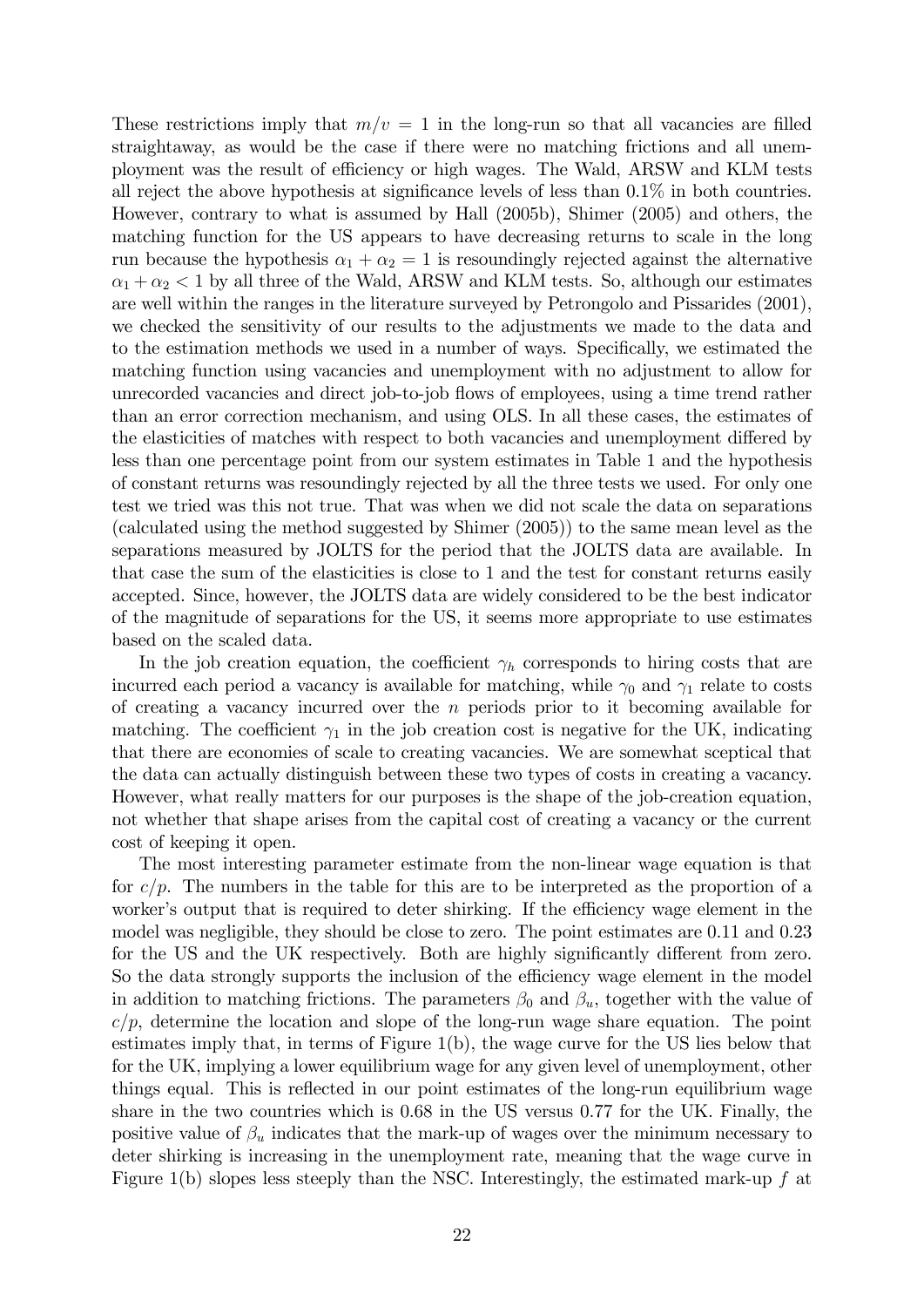the long-run equilibrium is 0.23 for the US but only 0.01 for the UK.

In the conventional log-linear wage equation, the adjustment coefficient  $\lambda_w$  is higher in the US than in the UK, in line with the conventional wisdom discussed by Blanchard and Katz (1999). The difference in the estimates of  $\beta_u$  implies that the wage equation is also somewhat steeper in the UK than in the US.

### 5 Implications for long-run unemployment

It is clear from the results in Table 1 that both the matching friction and efficiency wage elements in the model are statistically highly significant. But it is not obvious from them how important those elements are in terms of the economic interest in their impact on unemployment. An obvious metric for this is their impact on the long-run level of unemployment. We assess that in this section. Specifically, we derive point estimates and confidence intervals for the long-run unemployment rate  $U$  and its components: the components attributable to matching frictions, to high wages, and to efficiency wages. We denote these components by  $U^f, U^{hw}$  and  $U^{eff}$  as illustrated in Figure 1. Estimation and inference on each of these can be done in the same way as for U.

We use *long run* to refer to values taken when all shocks are zero and all variables are either constant or in appropriate constant ratios, indicated without subscripts. The exogenously determined variables with constant long-run values include the job destruction rate  $\rho_t$ , the discount factor  $\delta_t$ , the labour force growth rate  $l_t$ , the growth rate of productivity  $\theta_t \equiv p_t/p_{t-1}$ , the tax wedge  $\tau_t$ , and the flow utility from unemployment as a proportion of the productivity  $b_t/p_t$ . The constant long-run values of the variables  $m_t$ ,  $v_t, v_t^c, j_t, u_t$  and  $w_t/p_t$  are determined endogenously by the model.

The long-run parameters  $\theta$ ,  $\rho$ ,  $\delta$ ,  $l$ ,  $\tau$  and  $b/p$  are determined exogenously to the model, but their values are needed to draw inferences on long-run unemployment. Estimating these jointly with the other parameters gives serious problems of convergence. Since this makes the resulting confidence sets unreliable, we use a two-step procedure. We first estimate the long-run values of the exogenous variables by their sample averages.<sup>11</sup> We then keep these parameters fixed at their unrestricted point estimates when doing inference on long-run unemployment. As a result, our reported confidence sets do not take account of the uncertainty in estimating  $\theta$ ,  $\rho$ ,  $\delta$ ,  $l$ ,  $\tau$  and  $b/p$ . The estimates of those parameters are reported in Table 2. The numbers are broadly similar across the two countries, with the notable exception of the job destruction rate  $1 - \rho$ , which is twice as high in the US as in the UK.

#### 5.1 Derivation of long-run unemployment rates

Long-run equilibrium is characterized by the long-run versions of the matching equation (24), the job creation equation (29) with the empirical form of the job creation cost (27), and one of the wage equations (33) or (36). With the non-linear wage equation (33) and

<sup>&</sup>lt;sup>11</sup>The variables  $\tau_t$  and  $b_t/p_t$  appear to be trending in our sample. However, since they are restricted to lie between 0 and 1, they cannot be trending in the long run. In order to use values that reflect current economic conditions, we estimate  $\tau$  and  $b/p$  using the average of the last 12 quarters in the sample.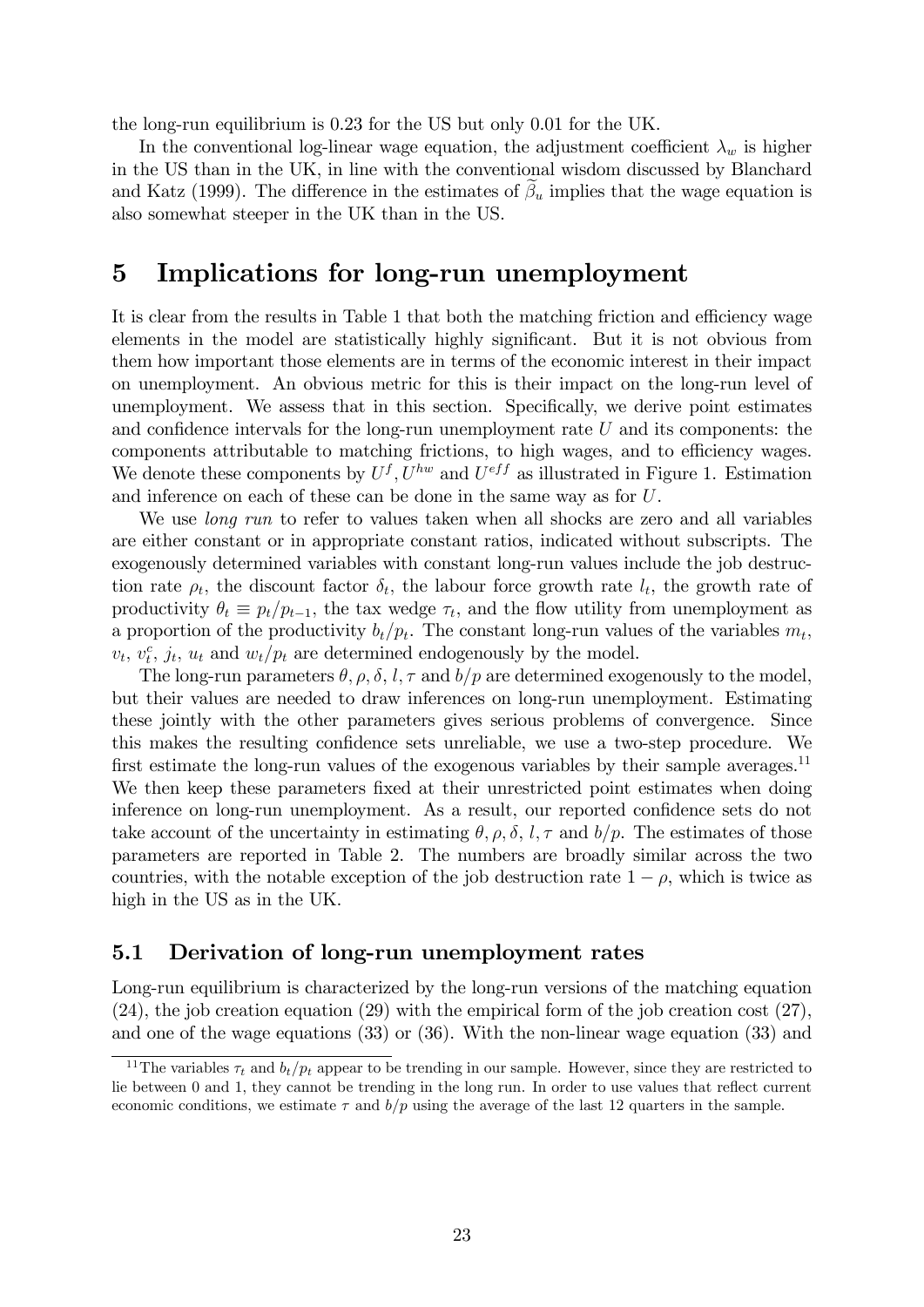| Parameter | $\boldsymbol{\mathrm{US}}$ | UK    |
|-----------|----------------------------|-------|
|           | 0.992                      | 0.987 |
| Ĥ         | 1.005                      | 1.005 |
|           | 0.896                      | 0.956 |
|           | 1.005                      | 1.001 |
| $\tau$    | 0.681                      | 0.618 |
| b/p       | 0.065                      | 0.081 |

Table 2: Long-run values of exogenous variables

recalling that  $U/u = 1 - m/u$ , these can be written

$$
m = \alpha_0 v^{\alpha_1} u^{\alpha_2};\tag{37}
$$

$$
\frac{w}{p} = 1 - \frac{1 - \delta \rho \theta}{m/v} \left[ \frac{\psi}{p} + \frac{\Psi(v^c)}{p} \frac{1 - \delta \rho \theta (1 - m/v)}{(\delta \rho \theta)^n} \right],
$$
\n(38)

where 
$$
\frac{\psi}{p} = \begin{cases} 0, & \text{for the UK;} \\ \gamma_h, & \text{for the US;} \end{cases}
$$
 (39)

and 
$$
\frac{\Psi(v^c)}{p} = \begin{cases} \gamma_0 \frac{1 - (\delta \rho \theta)^{n+1}}{1 - \delta \rho \theta} + \gamma_1 v^c, & \text{for the UK;} \\ 0, & \text{for the US;} \end{cases}
$$
 (40)

$$
\frac{w}{p} = \frac{c}{p} \left[ 1 + e^{\beta_0} \left( \frac{U}{u} \right)^{\beta_u} \right] \left( \delta \rho \theta \tau \frac{U}{u} \right)^{-1} + \frac{b}{p\tau}.
$$
\n(41)

With the conventional log-linear wage equation (36), (41) is replaced by

$$
\frac{w}{p} = e^{\beta_0} \left(\frac{U}{u}\right)^{\beta_u} + \frac{b}{p\tau}.\tag{42}
$$

The long-run values of v, v<sup>c</sup> and u are linked to  $m/v$  and  $j = 1-U$  through the identities

$$
v^{c} = \frac{1-U}{m/v} \left(1 - \frac{\rho}{l}\right) \left[1 - \frac{\rho}{l} \left(1 - \frac{m}{v}\right)\right]
$$
(43)

$$
v = \frac{(1 - U)(1 - \rho/l)}{m/v} \tag{44}
$$

$$
u = 1 - \frac{\rho}{l} \left( 1 - U \right). \tag{45}
$$

It is evident that the long-run values of the endogenous variables are simply functions of the long-run parameters of the model and so is the long-run unemployment rate U. This is defined implicitly by the intersection of the long-run job creation and wage curves given by  $(38)$  and  $(42)$ , or alternatively  $(41)$ , as in Figure 1. In other words, the system of equations (37), (38), and (41) or (42), together with the identities (43) to (45), define  $U$ implicitly as a function of all the long-run structural parameters  $\alpha, \gamma$  and  $\beta$  or  $\beta$ , and the long-run values of exogenous variables, denoted here by  $(\delta \rho \theta, \tau, \rho/l, b/p)$ . We can define the components of U illustrated in Figure 1 in an analogous way.  $U^f$  is difference between U and the level of unemployment that would arise if  $m/v$  were 1. Similarly,  $U^{hw}$  is the difference between  $U$  and the level of unemployment that would arise if the mark-up of wages over the minimum necessary to deter shirking, f in (33) or  $e^{\beta_0} (U/u)^{\beta_u}$  in (41),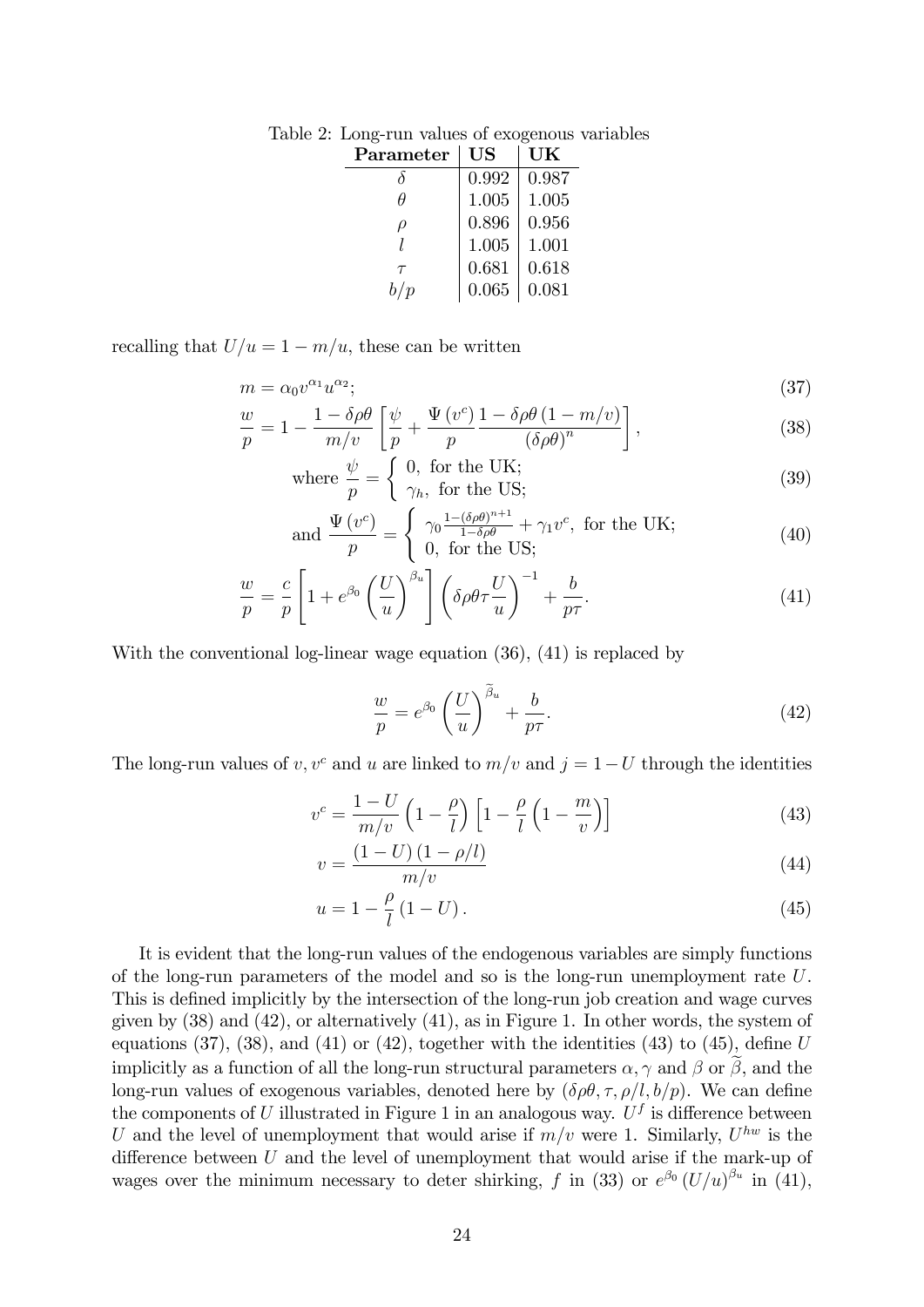were equal to 0. Finally,  $U^{eff}$  is what remains if both  $m/v = 1$  and  $f = 0$ . Clearly,  $U^{hw}$ and  $U^{eff}$  are only identified from the non-linear wage equation (41).

Denote by  $g(\vartheta)$  the implicit 4-dimensional function that maps the parameters of the model  $\vartheta$  to  $(U, U^f, U^{hw}, U^{eff})$ . Point estimates of  $U, U^f, U^{hw}$  and  $U^{eff}$  are obtained simply by evaluating the function  $q(\cdot)$  at the CUE of  $\vartheta$ .

### 5.2 Inference on long-run unemployment

Point estimates alone, however, are of limited use. To make inferences about the magnitude of the long-run unemployment rates  $U, U^f, U^{hw}$  and  $U^{eff}$ , we need to quantify the uncertainty surrounding those point estimates. We can construct  $95\%$  confidence sets for each parameter by inverting a particular test, that is, by collecting all the points of U that are not rejected by that test at the  $5\%$  level of significance. One approach is to derive asymptotic standard errors using the delta method and construct approximate 95% level confidence intervals by the usual two-standard-error bands about the point estimate, see Appendix D for details.

Wald-based confidence sets are potentially problematic because they are not robust to weak identification. As explained in Stock, Wright, and Yogo (2002), when instruments are weak the asymptotic standard errors cannot be estimated consistently, nor is the distribution of any Wald statistic approximately  $\chi^2$ . As a result, confidence sets with nominal 95% coverage rate may contain the true value of the parameter much less often than  $95\%$  (i.e., they could be too tight). Therefore, to address concerns about identification, we also derive identification-robust confidence sets by inverting the ARSW and KLM tests, see Appendix B for details.

#### 5.3 Long-run unemployment and its components

Tables 3 and 4 report point estimates, standard errors and three alternative  $95\%$  confidence intervals for U,  $U^f$ ,  $U^{hw}$  and  $U^{eff}$  for the US and the UK respectively. Estimates are derived using both the non-linear and conventional log-linear specifications of the wage equation, though only for the former can we identify  $U^{hw}$  and  $U^{eff}$ . The Waldbased confidence intervals are symmetric about the point estimate by construction but the other two confidence intervals are not. This is standard. Confidence intervals derived by inverting tests (for example, likelihood ratio or score tests) are asymmetric except in very special cases (for example, when they are numerically equivalent to Wald confidence intervals). So, the asymmetry of the intervals reported here has nothing inherently to do with their being robust to weak identification.

For the non-linear wage equation in the UK, the Wald confidence bounds for  $U$  and  $U<sup>f</sup>$  are only marginally tighter than the ARSW and KLM confidence bounds. Since the Wald bounds are not robust to weak identification but the other two are, this indicates U and  $U^f$  are well-identified. But even for the other cases, the ARSW and KLM bounds are sufficiently tight to provide valuable economic information.

For the US, the two different specifications of the wage equation result in essentially identical point estimates (5.9% and 5.8%) for the long-run unemployment rate (see the first column in Table 3), though the conventional log-linear wage equation gives slightly tighter confidence bounds, at least when computed by methods robust to weak identification. These are remarkably close to the sample average unemployment rate of 5.8%. For the UK, the non-linear wage equation gives a similar point estimate for the long-run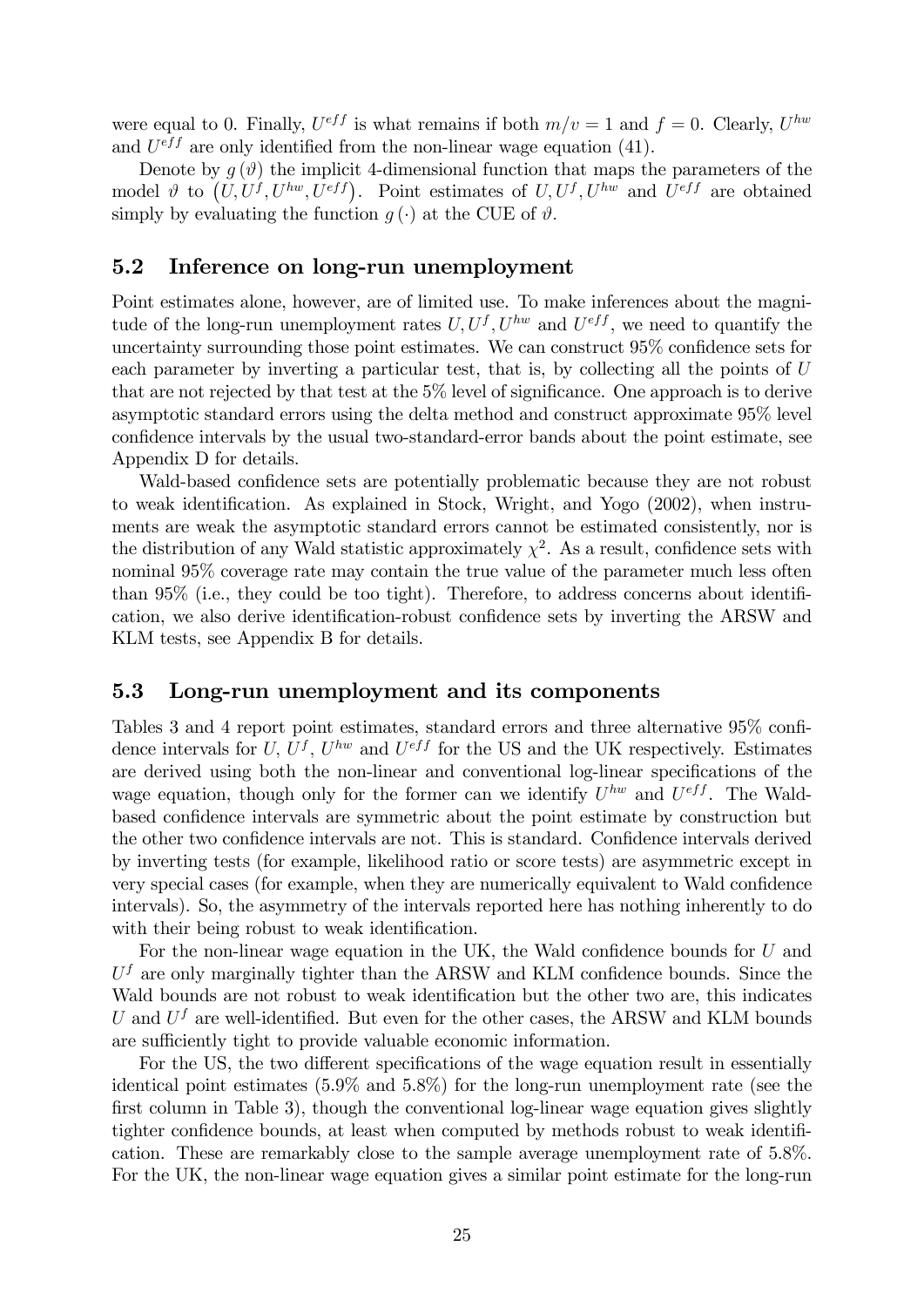|                     | Unemployment rate |            |            |                 |
|---------------------|-------------------|------------|------------|-----------------|
| Specification       | total             | frictional | high wage  | efficiency wage |
| Non-linear wage eq. |                   |            |            |                 |
| Point estimate      | $5.9\%$           | $1.7\%$    | $0.7\%$    | $3.5\%$         |
| Standard error      | $0.1\%$           | $0.2\%$    | $0.2\%$    | $0.4\%$         |
| Wald [min, max]     | [5.6, 6.2]        | [1.4, 2.1] | [0.3, 1.1] | [2.6, 4.3]      |
| $ARSW$ [min, max]   | [4.1, 6.9]        | [0.3, 2.3] | [0.6, 2.8] | [2.1, 5.6]      |
| $KLM$ [min, max]    | [4.1, 6.9]        | [0.7, 2.1] | [0.6, 1.4] | [2.4, 5.6]      |
| Log-linear wage eq. |                   |            |            |                 |
| Point estimate      | $5.8\%$           | $2.6\%$    |            |                 |
| Standard error      | $0.1\%$           | $0.5\%$    |            |                 |
| Wald [min, max]     | [5.6, 6.2]        | [1.7, 3.6] |            |                 |
| ARSW [min, max]     | [5.4, 6.4]        | [0.8, 4.5] |            |                 |
| $KLM$ [min, max]    | [5.7, 6.2]        | [1.5, 3.8] |            |                 |

Table 3: Estimates and  $95\%$  confidence bounds for long-run unemployment and its components, US

Standard errors are computed using the Delta method. Confidence bounds are reported in square brackets. ARSW refers to the Anderson-Rubin-Stock-Wright test, KLM refers to the KLM test.

Table 4: Estimates and 95% confidence bounds for long-run unemployment and its components, UK

|                     | Unemployment rate |              |             |                 |
|---------------------|-------------------|--------------|-------------|-----------------|
| Specification       | total             | frictional   | high wage   | efficiency wage |
| Non-linear wage eq. |                   |              |             |                 |
| Point Estimate      | $6.1\%$           | $0.11\%$     | $0.2\%$     | $5.8\%$         |
| Standard Error      | $0.2\%$           | $0.02\%$     | $0.1\%$     | $0.2\%$         |
| Wald [min, max]     | [5.6, 6.5]        | [0.07, 0.15] | [0.0, 0.4]  | [5.5, 6.2]      |
| $ARSW$ [min, max]   | [5.6, 6.8]        | [0.07, 0.27] | [0.04, 1.5] | [4.3, 6.4]      |
| $KLM$ [min, max]    | [5.7, 6.5]        | [0.09, 0.20] | [0.04, 3.2] | [1.8, 6.2]      |
| Log-linear wage eq. |                   |              |             |                 |
| Point estimate      | $7.3\%$           | $0.2\%$      |             |                 |
| Standard error      | $0.5\%$           | $0.04\%$     |             |                 |
| Wald [min, max]     | [6.4, 8.2]        | [0.1, 0.3]   |             |                 |
| $ARSW$ [min, max]   | [5.9, 9.2]        | [0.2, 0.3]   |             |                 |
| $KLM$ [min, max]    | [6.4, 8.3]        | [0.1, 0.3]   |             |                 |

Standard errors are computed using the Delta method. Confidence bounds are reported in square brackets. ARSW refers to the Anderson-Rubin-Stock-Wright test, KLM refers to the KLM test.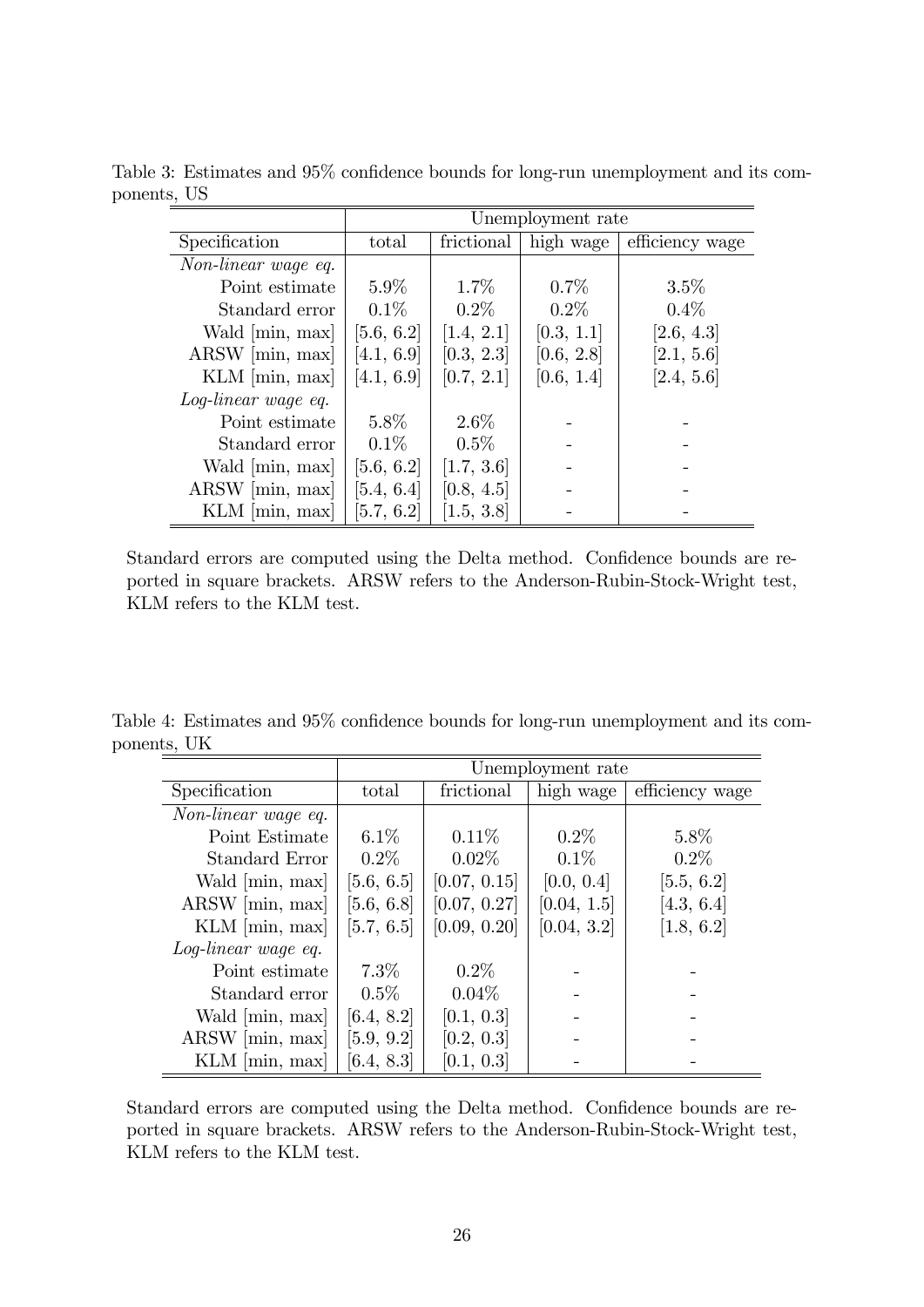unemployment rate  $(6.1\%)$  as for the US. The conventional log-linear wage equation, however, gives a higher point estimate of  $7.3\%$ . Moreover, only the ARSW confidence bounds include the point estimate for the non-linear wage equation, which gives us less confidence in our estimates of the long-run unemployment rate for the UK than for the US. The point estimates for both UK wage equations are substantially below the sample average unemployment rate of 9%, which would however seem implausibly high for the long-run unemployment rate under current conditions. Over the same sample period as for the US, the average unemployment rate for the UK was 5.8%, which seems a more plausible level for the long-run unemployment rate and is remarkably close to that estimated using the non-linear wage equation. It is reassuring that the model estimates the long-run unemployment rate under current conditions at a plausible level despite that being substantially below the sample average.

The second columns of Tables 3 and 4 give values for the component due to matching frictions,  $U^f$ . For the US it is estimated at about 1.7% using the non-linear age equation (33). For the log-linear wage equation (36) the effect, at  $2.6\%$ , is rather bigger, though the confidence sets all include the point estimate for the non-linear wage equation. In both cases, it is statistically significant, although the confidence bounds (particularly the robust confidence bounds) indicate that it cannot be pinned down very precisely. For the UK, the point estimates of the component due to matching frictions are much smaller, 0.11% with the non-linear wage equation and 0.2% with the log-linear one. But, with both wage equations, the confidence bounds on the point estimates are very tight so that, despite being small, the point estimates are still significantly different from zero.

The third columns of Tables 3 and 4 give the component due to high wages,  $U^{hw}$ . That can be estimated only with the non-linear wage equation. The point estimates for the two countries are not greatly different  $(0.7\%$  for the US and  $0.2\%$  for the UK), but the robust (ARSW and KLM) confidence bounds indicated that it is not very precisely estimated.

The final columns of Tables 3 and 4 give values for the efficiency wage component of unemployment, the component remaining when both matching frictions and high wages are removed. Again, that can be estimated only with the non-linear wage equation. For the US, the point estimate is a substantial 3.5%, for the UK an even more substantial 5.8%. In both countries, it is larger than the other two components taken together. Even the widest confidence sets indicate that around  $2\%$  long-run unemployment can be attributed to efficiency wages in both countries. For the UK, however, the much wider confidence bounds for the KLM than for the ARSW test for both high wages and efficiency wages are suggestive of a known spurious decline in power of the KLM test against alternatives that correspond to points of ináection or local minima of the GMM  $\omega$ bjective function, see Kleibergen (2005). In such cases, the ARSW confidence bounds are more informative. But, whatever the reason, the issue arises only with respect to distinguishing between high wage and efficiency wage unemployment. All three tests agree that the difference between their sum and the total, which corresponds to the frictional component, is accurately estimated and very small. There is also another slight caveat here. Since our measure of efficiency wage unemployment is the residual after removing the other components, systematic measurement error in unemployment rates will affect it. Nonetheless, the magnitude and significance of our results indicates that there really does seem to be a need for both matching frictions and efficiency wages to account for unemployment in the US and the UK.

The approach used here is only one of the possible ways to measure the impact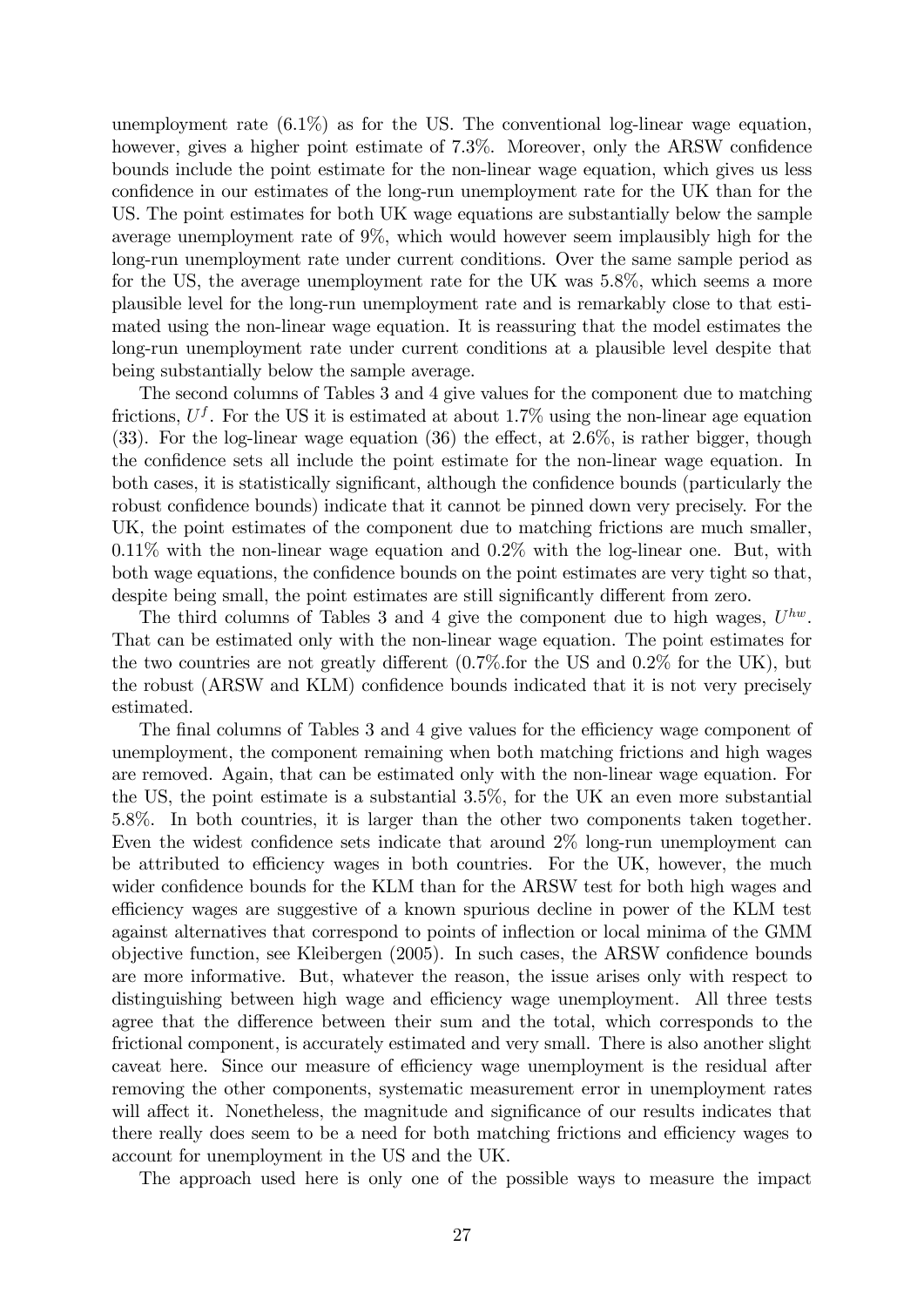of matching frictions and efficiency wages on unemployment, both of which we know are statistically significant from the results in Section 4. But it suffices for giving an indication of their relative magnitudes. One alternative is to measure the impact of matching frictions by the shift from E to A in Figure 1(b). That can be done only with the non-linear wage equation but, for that equation, the difference turns out to be negligible.

### 6 Conclusion

In this paper, we have constructed and estimated econometrically for two countries (the  $USA$  and the UK) a model that incorporates both matching frictions and efficiency wages to deter shirking. The matching friction element is essentially an econometric specification of that in Mortensen and Pissarides (1994) calibrated recently to US data by Hall (2005b), Hall  $(2005a)$  and Shimer  $(2005)$ . The model of efficiency wages is essentially that of Shapiro and Stiglitz (1984) as extended in MacLeod and Malcomson (1998). The model is sufficiently tightly specified to enable the estimation to recover the underlying model parameters. That permits the data to determine the extent to which unemployment is the result of matching frictions, of efficiency wages, and of high wages (that is, wages above the minimum level required to deter shirking).

Mindful of the concern there has been in the literature about the identification of aggregate time series models of the type used here, we have used empirical methods that are robust to weak instruments. To our knowledge, this is the largest model to which these identification-robust methods have so far been applied. At a methodological level, the paper demonstrates three things. First, it shows that inference methods robust to weak instruments can be used effectively in economic models of the type estimated here. Second, the rather small differences we find between the confidence intervals based on Wald statistics and those based on the robust Anderson-Rubin-Stock-Wright and Kleibergen statistics suggest that the concerns about identification in such models have been somewhat over-played. Third, it demonstrates that the model itself, combining as it does both matching frictions and efficiency wages, can be used effectively to recover the underlying structural parameters.

The main conclusion we draw from the results of the analysis is that both matching frictions and efficiency wages play a significant role in enabling the model to fit the data. Using as a metric of their economic magnitude their contributions to the long-run unemployment rate, we find that matching frictions have a bigger effect in the US than in the UK, where (though small) they are still significant. In contrast, efficiency wages have a bigger effect in the UK than in the US. But in both countries, the contribution of efficiency wages to long-run unemployment is substantial, with point estimates of more than half the total. Given the non-prescriptive nature of our specification of wage determination, the results suggest that adding efficiency wages to matching frictions may be a better way to fit the data than simply searching for an alternative wage formulation.

### References

ANDERSON, T. W., AND H. RUBIN  $(1949)$ : "Estimation of the parameters of a single equation in a complete system of stochastic equations," Ann. Math. Statistics, 20,  $46 - 63$ .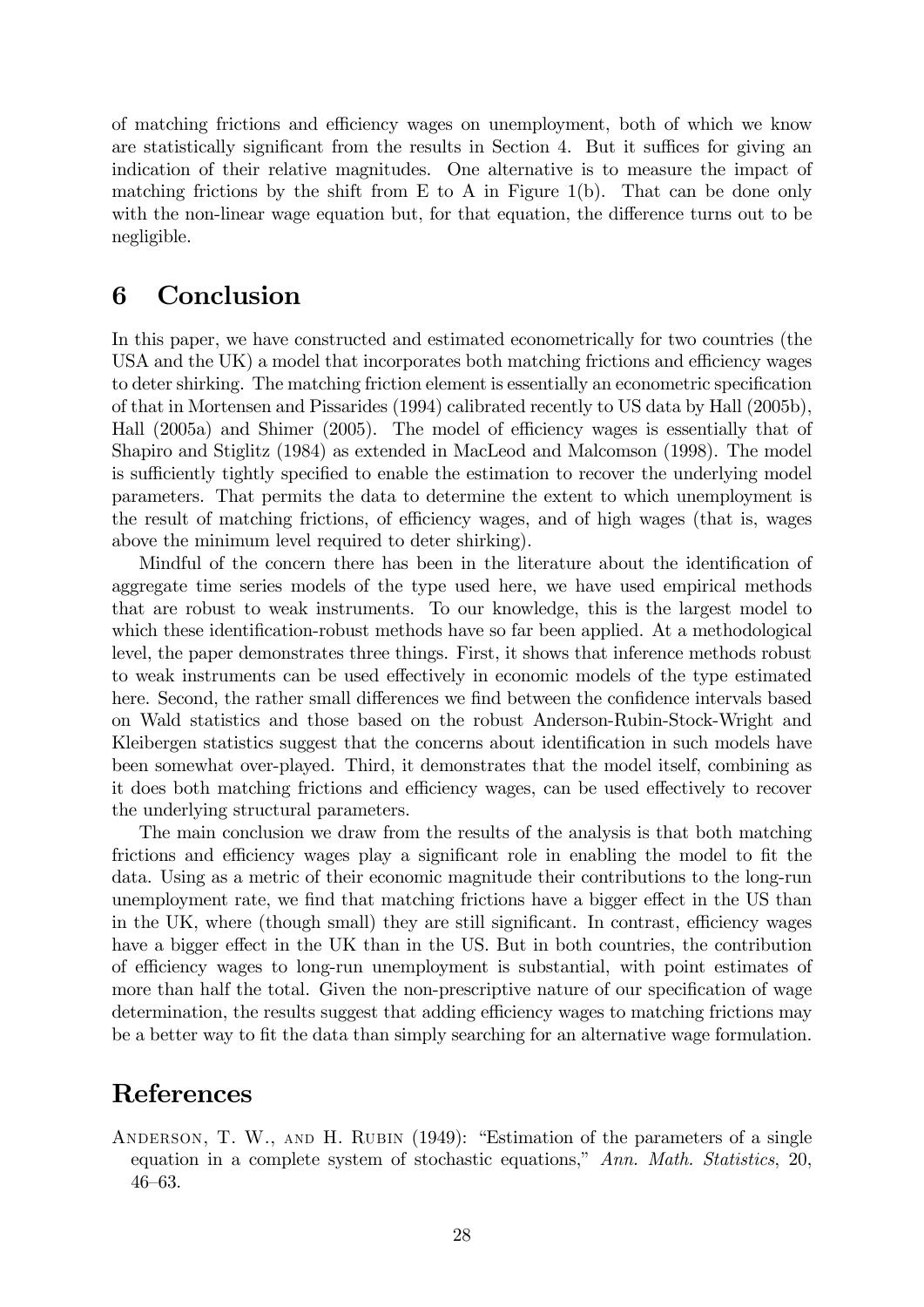- BEAN, C. R. (1994): "European Unemployment: A Survey," Journal of Economic Lit $erature, 32(2), 573–619.$
- BLANCHARD, O., AND L. F. KATZ (1999): "Wage Dynamics: Reconciling Theory and Evidence," American Economic Review, 89(2), 69–74.
- BLANCHARD, O. J., AND P. DIAMOND (1989): "The Beveridge Curve," Brookings Papers on Economic Activity,  $1, 1-60$ .
- BLANCHARD, O. J., AND P. DIAMOND (1990): "The Cyclical Behavior of the Gross Flows of U.S. Workers," *Brookings Papers on Economic Activity*, (2), 85–143.
- BLANCHFLOWER, D. G., AND A. J. OSWALD (1994): The Wage Curve. MIT Press, Cambridge, MA and London.
- CAHUC, P., F. POSTEL-VINAY, AND J.-M. ROBIN (2006): "Wage Bargaining with Onthe-Job Search: Theory and Evidence,"  $Econometrica$ , 74(2), 323–364.
- CARMICHAEL, H. L. (1985): "Can Unemployment Be Involuntary?: Comment,"  $American$ *ican Economic Review*,  $75(5)$ ,  $1213-1214$ .
- COLE, H. L., AND R. ROGERSON (1999): "Can the Mortensen-Pissarides Matching Model Match the Business-Cycle Facts?," International Economic Review,  $40(4)$ , 933– 959.
- CUMBY, R. E., AND J. HUIZINGA  $(1992)$ : "Testing the autocorrelation structure of disturbances in Ordinary Least Squares and Instrumental Variables regressions," Econometrica,  $60(1)$ , 185–195.
- DIAMOND, P. A. (1982): "Aggregate Demand Management in Search Equilibrium," Journal of Political Economy,  $90(5)$ ,  $881-894$ .
- HALL, R. E. (2005a): "Employment Efficiency and Sticky Wages: Evidence from Flows in the Labor Market," Review of Economics and Statistics,  $87(3)$ ,  $397-407$ .
- (2005b): "Employment Fluctuations with Equilibrium Wage Stickiness,"  $Amer$ ican Economic Review,  $95(1)$ ,  $50-65$ .
- HALL, R. E., AND P. R. MILGROM  $(2005)$ : "The Limited Influence of Unmployment on the Wage Bargain," Stanford University, Department of Economics.
- HANSEN, L. P. (1982): "Large Sample properties of Generalized Method of Moments estimators,"  $Econometrica$ , 50, 1029-1054.
- HANSEN, L. P., J. HEATON, AND A. YARON (1996): "Finite Sample properties of Some alternative GMM estimators," Journal of Business and Economic Statistics, 14, 262– 280.
- KLEIBERGEN, F.  $(2005)$ : "Testing parameters in GMM without assuming that they are identified,"  $Econometrica$ , 73(4), 1103-1123.
- KLEIBERGEN, F. AND S. MAVROEIDIS (2006): "Testing subsets of structural parameters in GMM without assuming identification," Mimeo, Brown University, USA.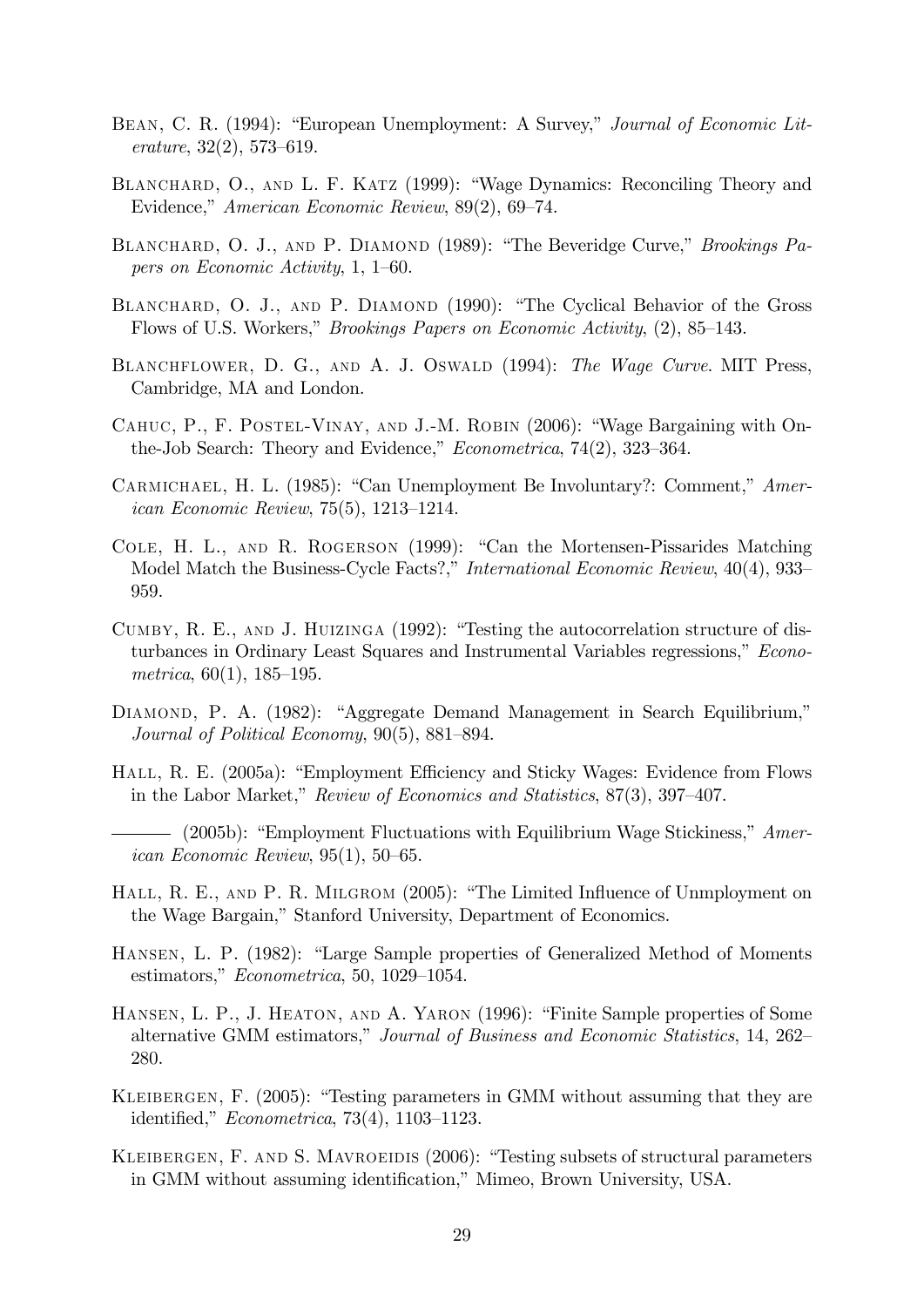- KLEIBERGEN, F., AND R. PAAP (2003): "Generalized Reduced Rank Tests using the Singular Value Decomposition," Discussion paper 003/4, Tinbergen Institute, Amsterdam.
- Layard, R., S. Nickell, and R. Jackman (2005): Unemployment: Macroeconomic Performance and the Labour Market. Oxford University Press, Oxford, reissued edn.
- MACLEOD, W. B., AND J. M. MALCOMSON (1998): "Motivation and Markets," American Economic Review,  $88(3)$ ,  $388-411$ .
- MADSEN, J. B. (1998): "General Equilibrium Macroeconomic Models of Unemployment: Can They Explain the Unemployment Path in the OECD?," Economic Journal,  $108(448)$ ,  $850-867$ .
- MANNING, A. (1993): "Wage Bargaining and the Philips Curve: The Identification and Specification of Aggregate Wage Equations," Economic Journal, 103(416), 98–118.
- MAVROEIDIS, S. (2002): "Econometric Issues in Forward-Looking Monetary Models," DPhil thesis, Oxford University, Oxford.

 $-$  (2004): "Weak identification of forward-looking models in monetary economics," Oxford Bulletin of Economics and Statistics,  $66(Supplement)$ ,  $609–635$ .

 $-$  (2005): "Identification issues in forward-looking models estimated by GMM with an application to the Phillips Curve," Journal of Money, Credit and Banking,  $37(3)$ ,  $421 - 449.$ 

- MORTENSEN, D. T., AND C. A. PISSARIDES (1994): "Job Creation and Job Destruction in the Theory of Unemployment," Review of Economic Studies,  $61(3)$ ,  $397-415$ .
- NEWEY, W. K. AND R. J. SMITH (2004): "Higher order properties of GMM and Generalized Empirical Likelihood estimators,"  $Econometrica$ , 72(1), 219–255.
- NEWEY, W. K., AND K. D. WEST (1987): "A Simple Positive Semi-Definite Heteroskedasticity and Autocorrelation Consistent Covariance Matrix," Econometrica,  $55(3)$ , 703–708.
- NEWEY, W. K., AND K. D. WEST (1994): "Automatic Lag Selections in Covariance Matrix Estimation," Review of Economic Studies,  $61(3)$ ,  $631-653$ .
- PETRONGOLO, B., AND C. PISSARIDES (2001): "Looking Into the Black Box: A Survey of the Matching Function," Journal of Economic Literature,  $39(2)$ ,  $390-431$ .
- PISSARIDES, C. A. (1985): "Short-Run Equilibrium Dynamics of Unemployment, Vacancies, and Real Wages," American Economic Review, 75(4), 676–690.

(2000): Equilibrium Unemployment Theory. MIT Press, Cambridge, MA, 2nd edn.

- SHAPIRO, C., AND J. E. STIGLITZ  $(1984)$ : "Equilibrium Unemployment as a Worker Discipline Device," American Economic Review, 74(3), 433-444.
- SHIMER, R. (2005): "The Cyclical Behavior of Equilibrium Unemployment and Vacancies," American Economic Review,  $95(1)$ ,  $25-49$ .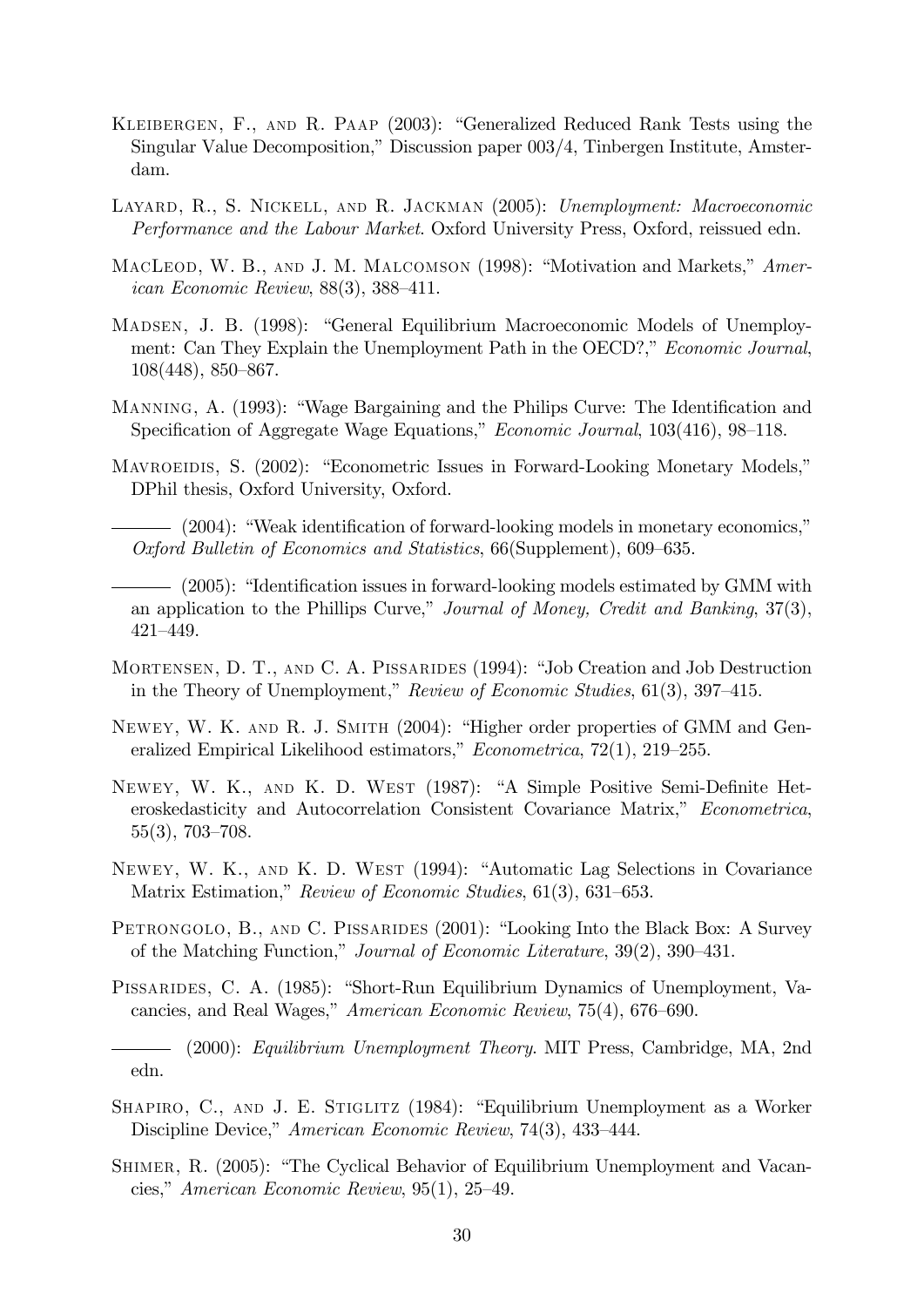- STOCK, J., J. WRIGHT, AND M. YOGO (2002): "GMM, weak instruments, and weak identification," Journal of Business and Economic Statistics, 20, 518–530.
- STOCK, J. H., AND J. H. WRIGHT (2000): "GMM with weak identification," Econometrica,  $68(5)$ ,  $1055-1096$ .
- WEST, K. D. (1997): "Another heteroskedasticity- and autocorrelation-consistent covariance matrix estimator," Journal of Econometrics, 76, 171-191.
- YASHIV, E. (2000): "The Determinants of Equilibrium Unemployment," American Economic Review,  $90(5)$ , 1297–1322.
	- $-$  (2006): "Evaluating the Performance of the Search and Matching Model,"  $Eu$ ropean Economic Review, 50, 909–936.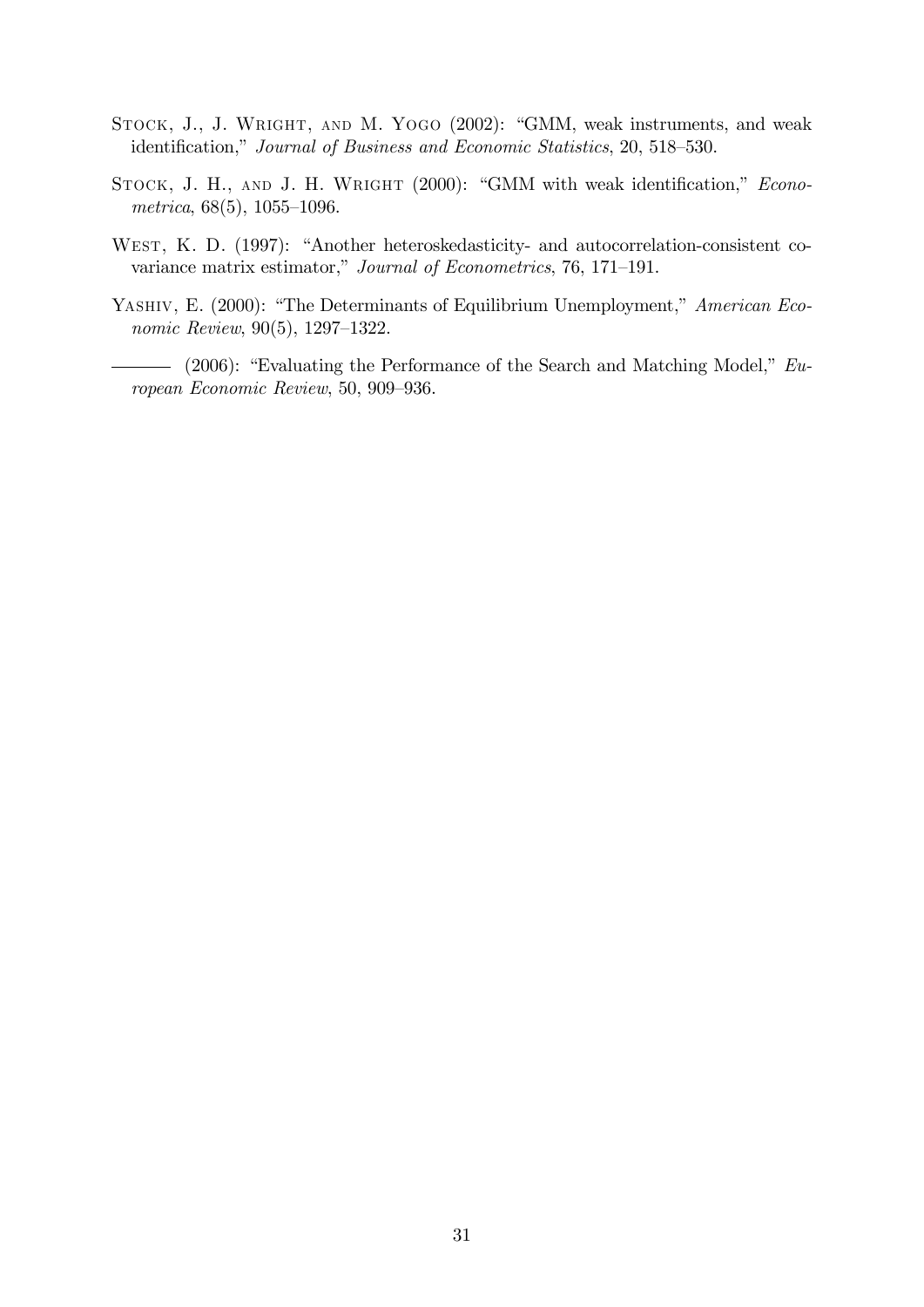## Appendix A Derivation of job creation equation (10)

Write (8) as

$$
\frac{m_t}{v_t} \Pi_t = \bar{\Pi}_t + \psi_t - \left(1 - \frac{m_t}{v_t}\right) E_t \left(\delta_t \rho_{t+1} \bar{\Pi}_{t+1}\right), \text{ for all } t,
$$

so

$$
\Pi_t = \frac{1}{m_t/v_t} \left[ \bar{\Pi}_t + \psi_t - \left( 1 - \frac{m_t}{v_t} \right) E_t \left( \delta_t \rho_{t+1} \bar{\Pi}_{t+1} \right) \right], \text{ for all } t.
$$

Use this in (7) to write

$$
\frac{1}{m_t/v_t} \left[ \bar{\Pi}_t + \psi_t - \left( 1 - \frac{m_t}{v_t} \right) E_t \left( \delta_t \rho_{t+1} \bar{\Pi}_{t+1} \right) \right] = p_t - w_t
$$
\n
$$
+ E_t \left\{ \delta_t \rho_{t+1} \frac{1}{m_{t+1}/v_{t+1}} \left[ \bar{\Pi}_{t+1} + \psi_{t+1} - \left( 1 - \frac{m_{t+1}}{v_{t+1}} \right) E_{t+1} \left( \delta_{t+1} \rho_{t+2} \bar{\Pi}_{t+2} \right) \right] \right\}, \text{ for all } t.
$$
\n(46)

Now use (46) forwarded one period to substitute for the term in square brackets on the right-hand side to get

$$
\frac{1}{m_t/v_t} \left[ \bar{\Pi}_t + \psi_t - \left( 1 - \frac{m_t}{v_t} \right) E_t \left( \delta_t \rho_{t+1} \bar{\Pi}_{t+1} \right) \right] = p_t - w_t + E_t \left\{ \delta_t \rho_{t+1} \left[ p_{t+1} - w_{t+1} \right] + E_{t+1} \left[ \delta_{t+1} \rho_{t+2} \frac{1}{m_{t+2}/v_{t+2}} \left[ \bar{\Pi}_{t+2} + \psi_{t+2} - \left( 1 - \frac{m_{t+2}}{v_{t+2}} \right) E_{t+2} \left( \delta_{t+2} \rho_{t+3} \bar{\Pi}_{t+3} \right) \right] \right] \right\}, \text{ for all } t.
$$

Since  $\delta_t \rho_{t+1}$  is known at the time expectations are taken at  $t + 1$ , we can write this as

$$
\frac{1}{m_t/v_t} \left[ \bar{\Pi}_t + \psi_t - \left( 1 - \frac{m_t}{v_t} \right) E_t \left( \delta_t \rho_{t+1} \bar{\Pi}_{t+1} \right) \right] = p_t - w_t + E_t \left\{ \delta_t \rho_{t+1} \left( p_{t+1} - w_{t+1} \right) \right\}
$$
\n
$$
+ \delta_t \rho_{t+1} \delta_{t+1} \rho_{t+2} \frac{1}{m_{t+2}/v_{t+2}} \left[ \bar{\Pi}_{t+2} + \psi_{t+2} - \left( 1 - \frac{m_{t+2}}{v_{t+2}} \right) E_{t+2} \left( \delta_{t+2} \rho_{t+3} \bar{\Pi}_{t+3} \right) \right] \right\}, \text{ for all } t.
$$

Now use (46) forwarded two periods to again substitute for the term in square brackets on the right-hand side to get

$$
\frac{1}{m_t/v_t} \left[ \bar{\Pi}_t + \psi_t - \left( 1 - \frac{m_t}{v_t} \right) E_t \left( \delta_t \rho_{t+1} \bar{\Pi}_{t+1} \right) \right]
$$
\n
$$
= p_t - w_t + E_t \left\{ \delta_t \rho_{t+1} \left( p_{t+1} - w_{t+1} \right) + \delta_t \rho_{t+1} \delta_{t+1} \rho_{t+2} \left\{ p_{t+2} - w_{t+2} \right. \right. \\
\left. + \left\{ E_{t+2} \left[ \delta_{t+2} \rho_{t+3} \frac{1}{m_{t+3}/v_{t+3}} \left[ \bar{\Pi}_{t+3} + \psi_{t+3} - \left( 1 - \frac{m_{t+3}}{v_{t+3}} \right) E_{t+3} \left( \delta_{t+3} \rho_{t+4} \bar{\Pi}_{t+4} \right) \right] \right\} \right\},
$$

or, since  $\delta_t \rho_{t+1} \delta_{t+1} \rho_{t+2}$  is known at the time expectations are taken at  $t + 2$  and  $\delta_{t+2} \rho_{t+3}$ and  $m_{t+3}/v_{t+3}$  are known at the time expectations are taken at  $t + 3$ ,

$$
\frac{1}{m_t/v_t} \left[ \bar{\Pi}_t + \psi_t - \left( 1 - \frac{m_t}{v_t} \right) E_t \left( \delta_t \rho_{t+1} \bar{\Pi}_{t+1} \right) \right]
$$
\n
$$
= p_t - w_t + E_t \left\{ \delta_t \rho_{t+1} (p_{t+1} - w_{t+1}) + \delta_t \rho_{t+1} \delta_{t+1} \rho_{t+2} (p_{t+2} - w_{t+2}) \right.
$$
\n
$$
+ \delta_t \rho_{t+1} \delta_{t+1} \rho_{t+2} \delta_{t+2} \rho_{t+3} \frac{1}{m_{t+3}/v_{t+3}} \left[ \bar{\Pi}_{t+3} + \psi_{t+3} - \left( 1 - \frac{m_{t+3}}{v_{t+3}} \right) \delta_{t+3} \rho_{t+4} \bar{\Pi}_{t+4} \right] \right\}, \text{ for all } t.
$$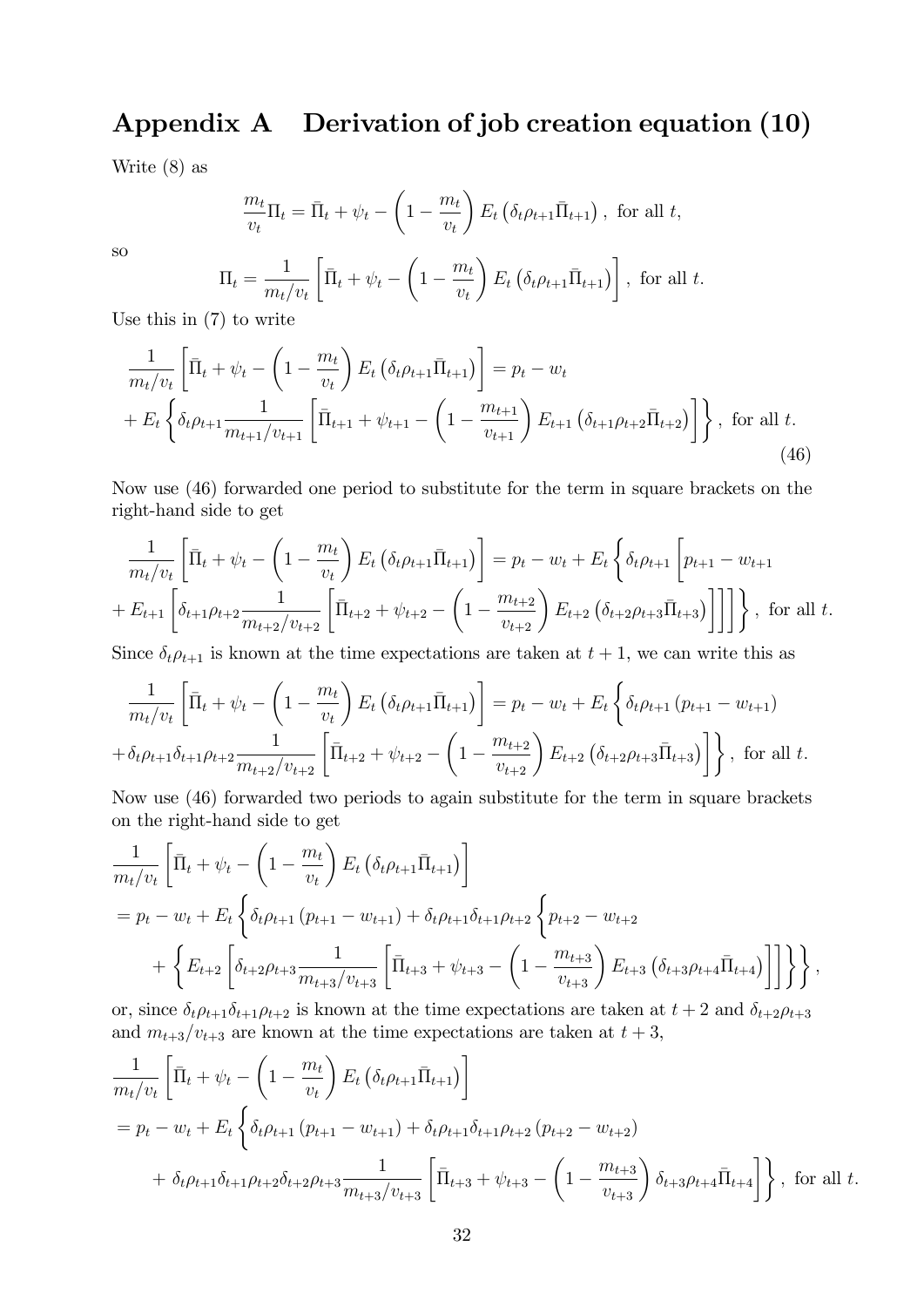With the convention  $\prod_{i=1}^{j} x_i = 1$  for  $j = 0$ , we can write in general for any  $n \ge 1$ 

$$
\frac{1}{m_t/v_t} \left[ \bar{\Pi}_t + \psi_t - \left( 1 - \frac{m_t}{v_t} \right) E_t \left( \delta_t \rho_{t+1} \bar{\Pi}_{t+1} \right) \right]
$$
\n
$$
= E_t \left\{ \sum_{j=0}^{n-1} (p_{t+j} - w_{t+j}) \left( \prod_{i=1}^j \delta_{t-1+i} \rho_{t+i} \right) + \left( \prod_{i=1}^n \delta_{t-1+i} \rho_{t+i} \right) \frac{1}{m_{t+n}/v_{t+n}} \left[ \bar{\Pi}_{t+n} + \psi_{t+n} \right. \right.
$$
\n
$$
+ - \left( 1 - \frac{m_{t+n}}{v_{t+n}} \right) \left( \delta_{t+n} \rho_{t+1+n} \bar{\Pi}_{t+1+n} \right) \right] \bigg\} , \qquad \text{for all } t.
$$

Multiply this through by  $\frac{m_t}{v_t} \left( \prod_{j=1}^n \delta_{t-j} \rho_{t+1-j} \right)$  and take expectations at  $t - n$  to write

$$
E_{t-n} \left\{ \left( \prod_{j=1}^{n} \delta_{t-j} \rho_{t+1-j} \right) \left[ \bar{\Pi}_{t} + \psi_{t} - \left( 1 - \frac{m_{t}}{v_{t}} \right) E_{t} \left( \delta_{t} \rho_{t+1} \bar{\Pi}_{t+1} \right) \right] \right\}
$$
  
\n
$$
= E_{t-n} \left\{ \frac{m_{t}}{v_{t}} \left( \prod_{j=1}^{n} \delta_{t-j} \rho_{t+1-j} \right) E_{t} \left\{ \sum_{j=0}^{n-1} (p_{t+j} - w_{t+j}) \left( \prod_{i=1}^{j} \delta_{t-1+i} \rho_{t+i} \right) \right\}
$$
  
\n
$$
+ \frac{1}{m_{t+n}/v_{t+n}} \left[ \left( \prod_{i=1}^{n} \delta_{t-1+i} \rho_{t+i} \right) \left( \bar{\Pi}_{t+n} + \psi_{t+n} \right) \right.
$$
  
\n
$$
+ - \left( 1 - \frac{m_{t+n}}{v_{t+n}} \right) \left( \prod_{i=1}^{n} \delta_{t-1+i} \rho_{t+i} \right) \delta_{t+n} \rho_{t+1+n} \bar{\Pi}_{t+1+n} \right] \right\} \right\}, \quad \text{for all } t.
$$

Since terms in  $m_t/v_t$ ,  $\delta_t$  and  $\rho_t$  are known when expectations are taken at time t, this can be written with rearranged product terms

$$
E_{t-n} \left\{ \left( \prod_{j=1}^{n} \delta_{t-j} \rho_{t+1-j} \right) (\bar{\Pi}_{t} + \psi_{t}) - \left( 1 - \frac{m_{t}}{v_{t}} \right) \delta_{t-n} \rho_{t+1-n} \left( \prod_{j=1}^{n} \delta_{t+1-j} \rho_{t+2-j} \right) \bar{\Pi}_{t+1} \right\}
$$
  
\n
$$
= E_{t-n} \left\{ \frac{m_{t}}{v_{t}} \left( \prod_{j=1}^{n} \delta_{t-j} \rho_{t+1-j} \right) \left[ \sum_{j=0}^{n-1} (p_{t+j} - w_{t+j}) \left( \prod_{i=1}^{j} \delta_{t-1+i} \rho_{t+i} \right) \right.
$$
  
\n
$$
+ \frac{1}{m_{t+n}/v_{t+n}} \left( \prod_{i=1}^{n} \delta_{t-1+i} \rho_{t+i} \right) (\bar{\Pi}_{t+n} + \psi_{t+n})
$$
  
\n
$$
+ - \left( \frac{1}{m_{t+n}/v_{t+n}} - 1 \right) \delta_{t} \rho_{t+1} \left( \prod_{i=1}^{n} \delta_{t+i} \rho_{t+1+i} \right) \bar{\Pi}_{t+1+n} \right\} , \quad \text{for all } t,
$$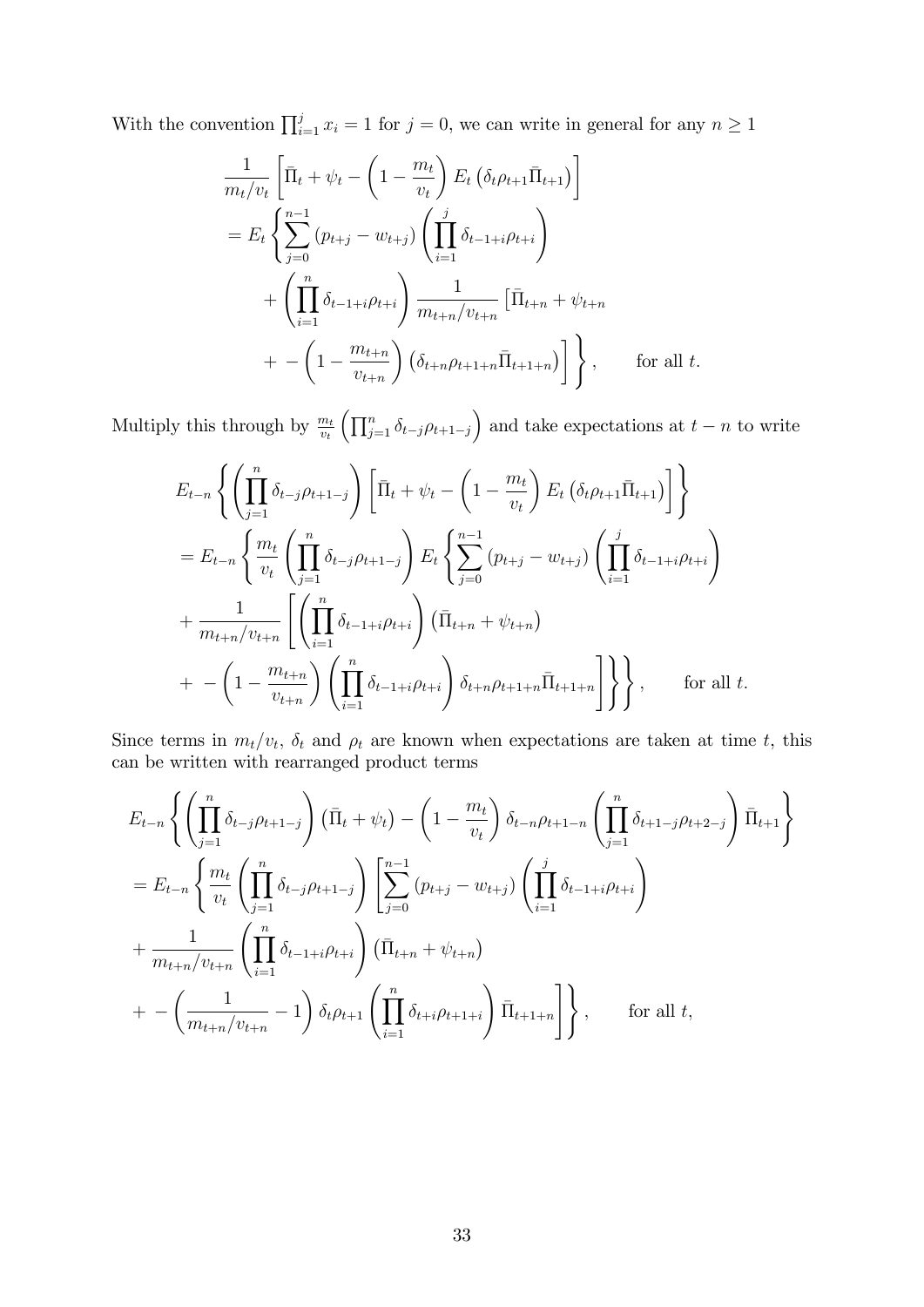which, since  $\delta_{t-1}\rho_t$  and  $m_t/v_t$  are known at the time expectations are taken at t, can also be written as

$$
E_{t-n} \left\{ (\bar{\Pi}_t + \psi_t) \prod_{j=1}^n \delta_{t-j} \rho_{t+1-j} - \delta_{t-n} \rho_{t+1-n} E_{t+1-n} \left[ \left( 1 - \frac{m_t}{v_t} \right) \bar{\Pi}_{t+1} \prod_{j=1}^n \delta_{t+1-j} \rho_{t+2-j} \right] \right\}
$$
  
\n
$$
= E_{t-n} \left\{ \frac{m_t}{v_t} \left( \prod_{j=1}^n \delta_{t-j} \rho_{t+1-j} \right) \left[ \sum_{j=0}^{n-1} (p_{t+j} - w_{t+j}) \left( \prod_{i=1}^j \delta_{t-1+i} \rho_{t+i} \right) \right. \\ \left. + E_t \left( \frac{1}{m_{t+n}/v_{t+n}} \left( \bar{\Pi}_{t+n} + \psi_{t+n} \right) \prod_{i=1}^n \delta_{t-1+i} \rho_{t+i} \right) - \delta_t \rho_{t+1} E_{t+1} \left( \left( \frac{1}{m_{t+n}/v_{t+n}} - 1 \right) \bar{\Pi}_{t+1+n} \prod_{i=1}^n \delta_{t+i} \rho_{t+1+i} \right) \right] \right\}, \text{ for all } t.
$$

or

$$
- E_{t-n} \left\{ (\bar{\Pi}_t + \psi_t) \prod_{j=1}^n \delta_{t-j} \rho_{t+1-j} - \delta_{t-n} \rho_{t+1-n} E_{t+1-n} \left[ \left( 1 - \frac{m_t}{v_t} \right) \bar{\Pi}_{t+1} \prod_{j=1}^n \delta_{t+1-j} \rho_{t+2-j} \right] - \frac{m_t}{v_t} \left( \prod_{j=1}^n \delta_{t-j} \rho_{t+1-j} \right) \left[ \sum_{j=0}^{n-1} (p_{t+j} - w_{t+j}) \left( \prod_{i=1}^j \delta_{t-1+i} \rho_{t+i} \right) + E_t \left( \frac{1}{m_{t+n}/v_{t+n}} \left( \bar{\Pi}_{t+n} + \psi_{t+n} \right) \prod_{i=1}^n \delta_{t-1+i} \rho_{t+i} \right) - \delta_t \rho_{t+1} E_{t+1} \left( \left( \frac{1}{m_{t+n}/v_{t+n}} - 1 \right) \bar{\Pi}_{t+1+n} \prod_{i=1}^n \delta_{t+i} \rho_{t+1+i} \right) \right] \} = 0, \text{ for all } t.
$$
 (47)

Recall that

$$
E_t(x_{t+n}, y_{t+n}) - E_t(x_{t+n}) E_t(y_{t+n}) = cov_t(x_{t+n}, y_{t+n}).
$$

Moreover, note that

$$
\prod_{i=1}^{n} \delta_{t-1+i} \rho_{t+i} = \prod_{j=1}^{n} \delta_{t+n-j} \rho_{t+n+1-j}
$$
\n(48)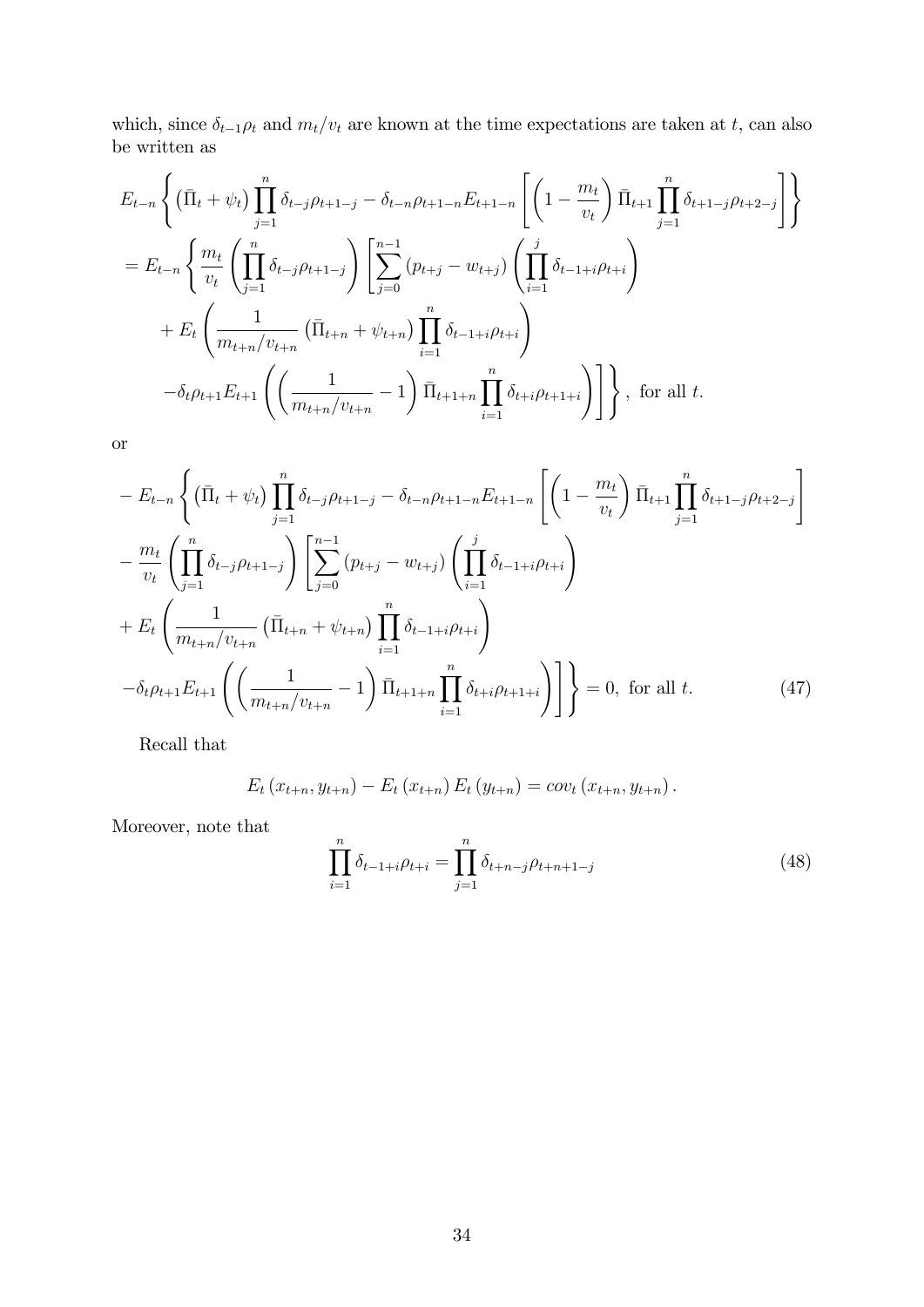and define  $z_t, z'_t, z''_{t+1-n}$  by

$$
z_{t} \equiv cov_{t} \left( \frac{1}{m_{t+n}/v_{t+n}}, \bar{\Pi}_{t+n} \prod_{i=1}^{n} \delta_{t-1+i} \rho_{t+i} - \Psi_{t} \right)
$$
  
=  $E_{t} \left[ \frac{1}{m_{t+n}/v_{t+n}} \left( \bar{\Pi}_{t+n} \prod_{i=1}^{n} \delta_{t-1+i} \rho_{t+i} - \Psi_{t} \right) \right]$  (49)

$$
z'_{t} \equiv cov_{t} \left( \frac{1}{m_{t-1+n}/v_{t-1+n}}, \bar{\Pi}_{t+n} \prod_{i=1}^{n} \delta_{t-1+i} \rho_{t+i} - \Psi_{t} \right)
$$

$$
= E_{t} \left[ \frac{1}{m_{t-1+n}/v_{t-1+n}} \left( \bar{\Pi}_{t+n} \prod_{i=1}^{n} \delta_{t-1+i} \rho_{t+i} - \Psi_{t} \right) \right]
$$
(50)

$$
z''_{t+1-n} \equiv cov_{t+1-n} \left( \frac{m_t}{v_t}, \bar{\Pi}_{t+1} \prod_{i=1}^n \delta_{t+1-j} \rho_{t+2-j} - \Psi_{t+1-n} \right)
$$
  
=  $E_{t+1-n} \left[ \frac{m_t}{v_t} \left( \bar{\Pi}_{t+1} \prod_{i=1}^n \delta_{t+1-j} \rho_{t+2-j} - \Psi_{t+1-n} \right) \right],$  (51)

where in each case the equality follows because, by (9) and (48), the product of the expectations is zero. Obviously  $z_t, z'_t$  and  $z''_t$  belong to the t-dated information set, so they are functions of variables known at  $t$ . Then

$$
E_t\left(\frac{1}{m_{t+n}/v_{t+n}}\bar{\Pi}_{t+n}\prod_{i=1}^n \delta_{t-1+i}\rho_{t+i}\right) = E_t\left(\frac{1}{m_{t+n}/v_{t+n}}\Psi_t\right) + z_t
$$
  

$$
E_t\left(\frac{1}{m_{t-1+n}/v_{t-1+n}}\bar{\Pi}_{t+n}\prod_{i=1}^n \delta_{t-1+i}\rho_{t+i}\right) = E_t\left(\frac{1}{m_{t-1+n}/v_{t-1+n}}\Psi_t\right) + z'_t
$$
  

$$
E_{t+1-n}\left(\frac{m_t}{v_t}\bar{\Pi}_{t+1}\prod_{i=1}^n \delta_{t+1-j}\rho_{t+2-j}\right) = E_{t+1-n}\left(\frac{m_t}{v_t}\Psi_{t+1-n}\right) + z''_{t+1-n}
$$

and, with the use of  $(9)$ ,  $(47)$  can be written

$$
- E_{t-n} \left\{ \Psi_{t-n} + \psi_t \prod_{j=1}^n \delta_{t-j} \rho_{t+1-j} - \delta_{t-n} \rho_{t-n+1} \left[ E_{t-n+1} \left( \left( 1 - \frac{m_t}{v_t} \right) \Psi_{t+1-n} \right) - z_{t+1-n}'' \right] \right\}
$$

$$
- \frac{m_t}{v_t} \left( \prod_{j=1}^n \delta_{t-j} \rho_{t+1-j} \right) \left[ \sum_{j=0}^{n-1} (p_{t+j} - w_{t+j}) \left( \prod_{i=1}^j \delta_{t-1+i} \rho_{t+i} \right) + E_t \frac{1}{m_{t+n}/v_{t+n}} \left( \Psi_t + \psi_{t+n} \prod_{i=1}^n \delta_{t-1+i} \rho_{t+i} \right) + z_{t+1} \left( \left( \frac{1}{m_{t+n}/v_{t+n}} - 1 \right) \Psi_{t+1} \right) + z_{t+1}' \right] \right\} = 0, \text{ for all } t,
$$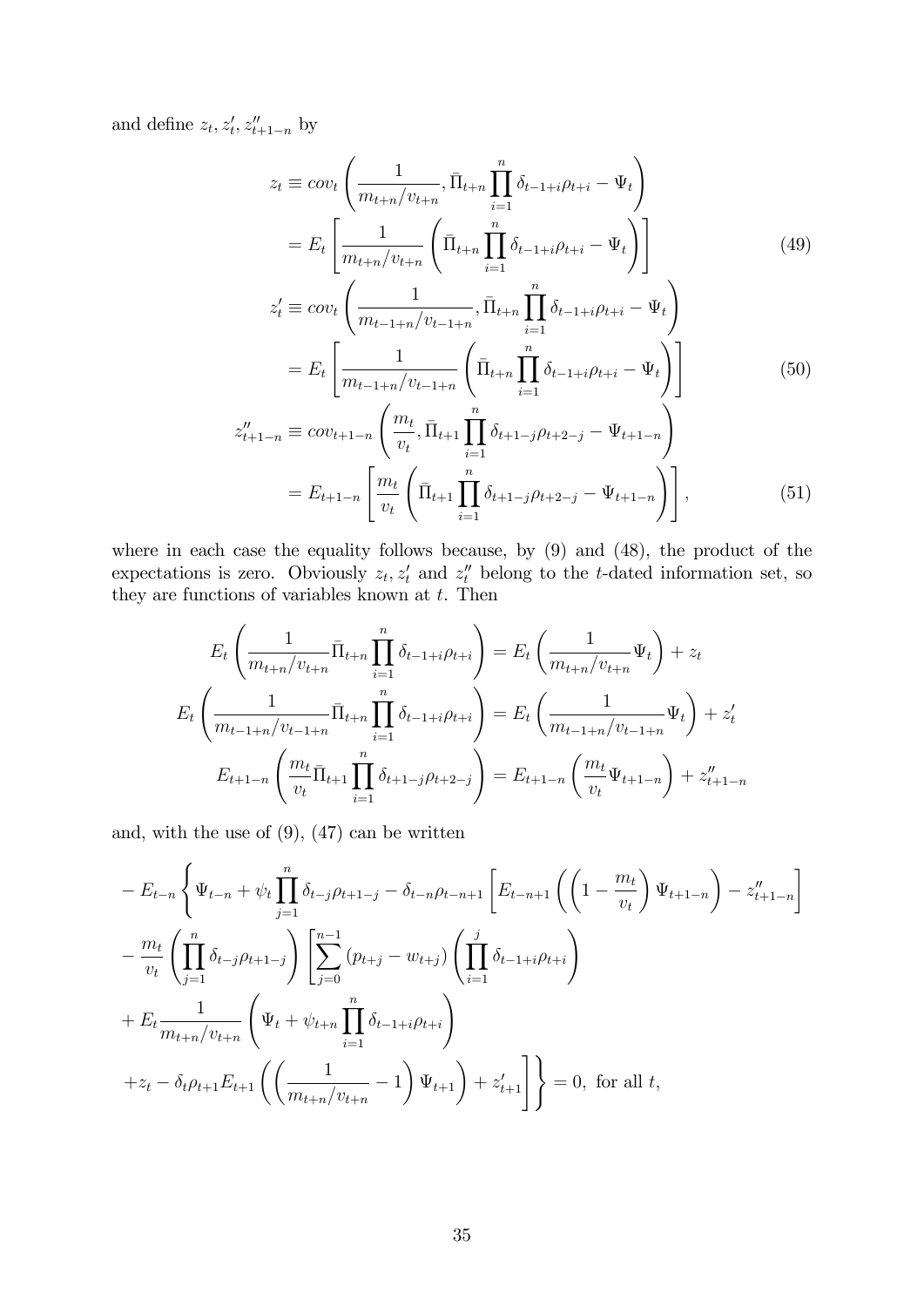or, noting which expressions can be moved inside expectations,

$$
- E_{t-n} \left\{ \Psi_{t-n} + \psi_t \prod_{j=1}^n \delta_{t-j} \rho_{t+1-j} - \delta_{t-n} \rho_{t-n+1} \left[ \left( 1 - \frac{m_t}{v_t} \right) \Psi_{t-n+1} \right] - \frac{m_t}{v_t} \left( \prod_{j=1}^n \delta_{t-j} \rho_{t+1-j} \right) \left[ \sum_{j=0}^{n-1} (p_{t+j} - w_{t+j}) \left( \prod_{i=1}^j \delta_{t-1+i} \rho_{t+i} \right) + \frac{1}{m_{t+n}/v_{t+n}} \left( \Psi_t + \psi_{t+n} \prod_{i=1}^n \delta_{t-1+i} \rho_{t+i} \right) - \delta_t \rho_{t+1} \left( \frac{1}{m_{t+n}/v_{t+n}} - 1 \right) \Psi_{t+1} \right] \right\}
$$
  
=  $E_{t-n} \left\{ \delta_{t-n} \rho_{t-n+1} z''_{t+1-n} - \frac{m_t}{v_t} \left( \prod_{j=1}^n \delta_{t-j} \rho_{t+1-j} \right) (z_t + z'_{t+1}) \right\}, \quad \text{for all } t.$ 

This can be re-arranged as

$$
E_{t-n} \left\{ \frac{m_t}{v_t} \left( \prod_{j=1}^n \delta_{t-j} \rho_{t+1-j} \right) \left[ \sum_{j=0}^{n-1} (p_{t+j} - w_{t+j}) \left( \prod_{i=1}^j \delta_{t-1+i} \rho_{t+i} \right) \right. \\ \left. + \frac{v_{t+n}}{m_{t+n}} \left[ \Psi_t + \psi_{t+n} \prod_{i=1}^n \delta_{t-1+i} \rho_{t+i} - \delta_t \rho_{t+1} \left( 1 - \frac{m_{t+n}}{v_{t+n}} \right) \Psi_{t+1} \right] \right] \\ + \delta_{t-n} \rho_{t-n+1} \left[ \left( 1 - \frac{m_t}{v_t} \right) \Psi_{t-n+1} \right] - \Psi_{t-n} - \psi_t \prod_{j=1}^n \delta_{t-j} \rho_{t+1-j} \\ = E_{t-n} \left\{ \delta_{t-n} \rho_{t-n+1} z''_{t+1-n} - \frac{m_t}{v_t} \left( \prod_{j=1}^n \delta_{t-j} \rho_{t+1-j} \right) (z_t + z'_{t+1}) \right\}, \text{ for all } t.
$$

This corresponds to (10) for  $z_{t,n}$  defined as

$$
z_{t,n} = \delta_{t-n} \rho_{t-n+1} z''_{t+1-n} - \frac{m_t}{v_t} \left( \prod_{j=1}^n \delta_{t-j} \rho_{t+1-j} \right) \left( z_t + z'_{t+1} \right). \tag{52}
$$

For  $n = 1$ , we have

$$
z_{t,1} = \delta_{t-1} \rho_t z_t'' - \frac{m_t}{v_t} \delta_{t-1} \rho_t (z_t + z_{t+1}').
$$

With the definitions  $(49)$ – $(51)$ , this can be written

$$
z_{t,1} = \delta_{t-1} \rho_t E_t \left[ \frac{m_t}{v_t} \left( \bar{\Pi}_{t+1} \delta_t \rho_{t+1} - \Psi_t \right) \right] - \frac{m_t}{v_t} \delta_{t-1} \rho_t \left[ E_t \left( \frac{1}{m_{t+1}/v_{t+1}} \left( \bar{\Pi}_{t+1} \delta_t \rho_{t+1} - \Psi_t \right) \right) + E_t \left( \frac{1}{m_t/v_t} \left( \bar{\Pi}_{t+1} \delta_t \rho_{t+1} - \Psi_t \right) \right) \right] = \delta_{t-1} \rho_t \frac{m_t}{v_t} E_t \left[ \left( \bar{\Pi}_{t+1} \delta_t \rho_{t+1} - \Psi_t \right) \right] - \frac{m_t}{v_t} \delta_{t-1} \rho_t E_t \left( \frac{1}{m_{t+1}/v_{t+1}} \left( \bar{\Pi}_{t+1} \delta_t \rho_{t+1} - \Psi_t \right) \right) + E_t \left( \left( \bar{\Pi}_{t+1} \delta_t \rho_{t+1} - \Psi_t \right) \right) = - \frac{m_t}{v_t} \delta_{t-1} \rho_t E_t \left[ \frac{1}{m_{t+1}/v_{t+1}} \left( \bar{\Pi}_{t+1} \delta_t \rho_{t+1} - \Psi_t \right) \right],
$$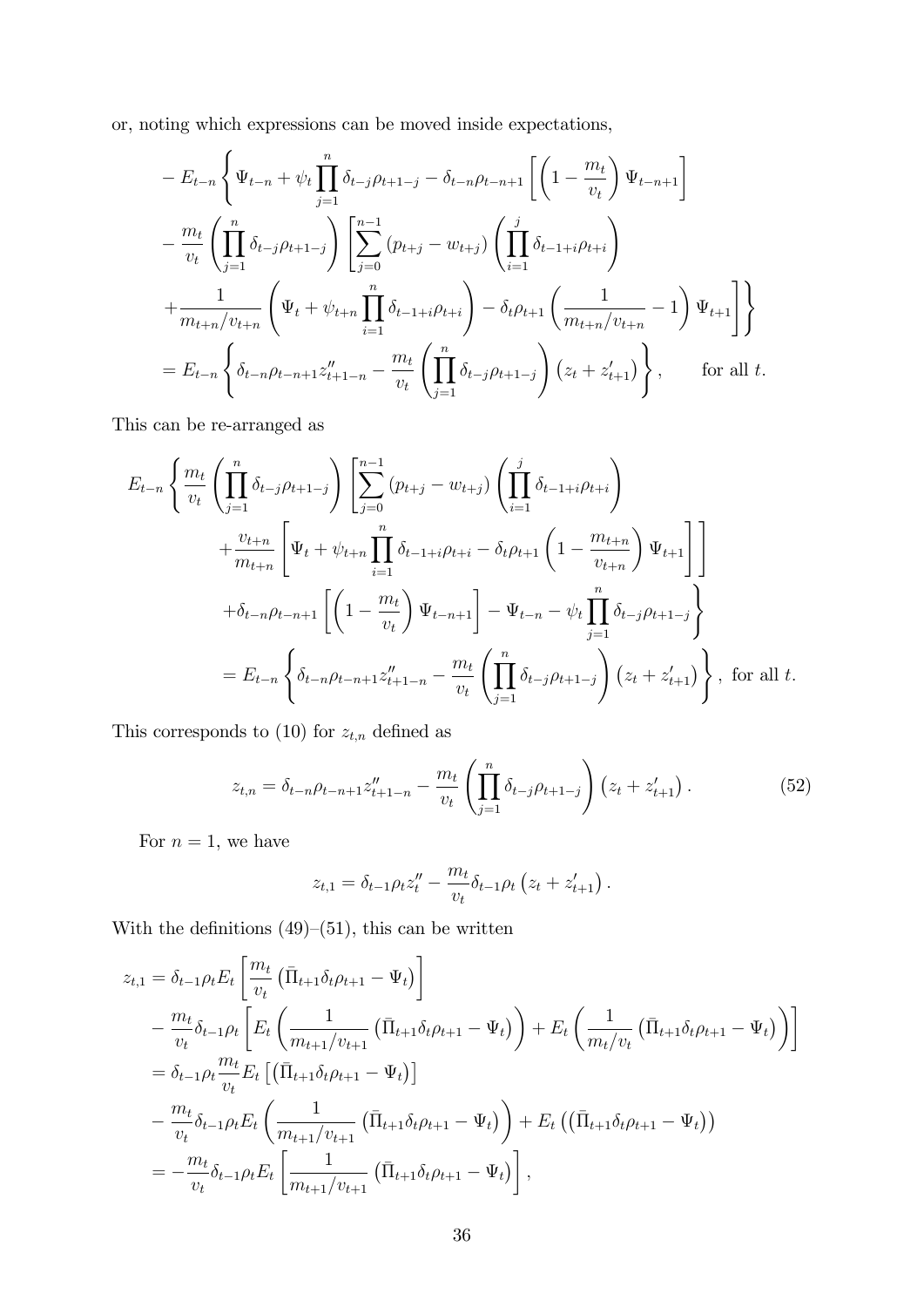the intermediate equality following because  $m_t/v_t$  is known at the time expectations are taken at t and the final line from  $(10)$ . This is as specified in the text.

Under perfect foresight, (9) implies

$$
\bar{\Pi}_t \prod_{j=1}^n \delta_{t-j} \rho_{t+1-j} - \Psi_{t-n} = 0, \text{ for all } t,
$$

so  $z_t = z_t' = z_t'' = 0$  and, hence from (52),  $z_{t,n} = 0$ , as claimed in the text.

### Appendix B Inference Methods

The KLM statistic is the quadratic form

$$
K(\vartheta) = T^{-1} f_T(\vartheta)' V_{ff}(\vartheta)^{-1/2} P_{V_{ff}(\vartheta)^{-1/2} D_T(\vartheta)} V_{ff}(\vartheta)^{-1/2} f_T(\vartheta)
$$
(53)

where  $P_X = X (X'X)^{-1} X'$  for any matrix X and  $D(\vartheta)$  depends on  $\partial f_T(\vartheta) / \partial \vartheta$  and  $\partial V_{ff} (\vartheta) / \partial \vartheta$  which results in a score statistic, see Kleibergen (2005, Eq. (16)). The test based on comparing  $K(\vartheta)$  to critical values of the  $\chi^2(p)$  distribution is the KLM test, where p is the number of parameters. Another useful test statistic is  $J(\vartheta) = S(\vartheta) - K(\vartheta)$ , for  $S(\theta)$  defined in (21). In large samples, this is independent of  $K(\theta)$  and distributed as  $\chi^2(k-p)$ .

For hypotheses involving subsets or functions of the parameters, generally denoted by  $g(\vartheta) = 0$ , the ARSW, KLM and J tests are performed as follows. First, derive the restricted CUE  $\vartheta$ , by minimizing  $S(\vartheta)$  in (21) subject to  $g(\vartheta) = 0$ . Kleibergen and Mavroeidis (2006) show that  $S\left(\tilde{\vartheta}\right)$  is asymptotically bounded by  $\chi^2(k-p+r)$ , where  $r$  is the number of restrictions to be tested. So the subset ARSW test is derived by comparing  $S(\tilde{\theta})$  to the requisite quantile of the  $\chi^2(k-p+r)$ . Similarly,  $K(\tilde{\theta})$  is bounded by a  $\chi^2(r)$  and  $J(\tilde{\vartheta})$  by a  $\chi^2(k-p)$ , and the KLM and J tests are derived analogously. None of these statistics require any identification assumptions on  $\vartheta$ . If any element of  $\vartheta$  happens to be poorly identified, the resulting confidence sets are expected to be wide, see Kleibergen and Mavroeidis (2006) for further details.

#### B.1 Confidence sets for long run unemployment

In section 5.2 we defined  $q(\theta)$  as the transformation from the structural parameters  $\vartheta$  to  $(U, U^f, U^{hw}, U^{eff})$ . Let  $\hat{G}$  denote the Jacobian of this transformation with respect to  $\vartheta$  evaluated at the estimated value  $\hat{\vartheta}$ . Then, the asymptotic variance matrix of  $(U, U^f, U^{hw}, U^{eff})$  can be estimated by  $\hat{G}\hat{V}_{\vartheta}\hat{G}'$ , where  $\hat{V}_{\vartheta}$  is a consistent estimate of the variance of  $\hat{\vartheta}$ . For any linear combination of the elements of  $(U, U^f, U^{hw}, U^{eff})$ , denoted by a four-dimensional vector  $e$ , the asymptotic standard error can be computed as  $\sqrt{e'\hat{G}\hat{V}_{\vartheta}\hat{G}'e}$ . For example, for the standard error of U we set  $e = (1, 0, 0.0)$ . The confidence interval of plus/minus two standard errors about the point estimate is a Wald confidence interval.

The derivation of the ARSW and KLM confidence set for  $U$  involves minimizing the GMM objective function (21) subject to the restriction that  $g_1(\theta) = U_0$  to derive the restricted estimate  $\tilde{\vartheta}_0$ . The restricted minimum of the objective function,  $S(\tilde{\vartheta}_0)$ , is the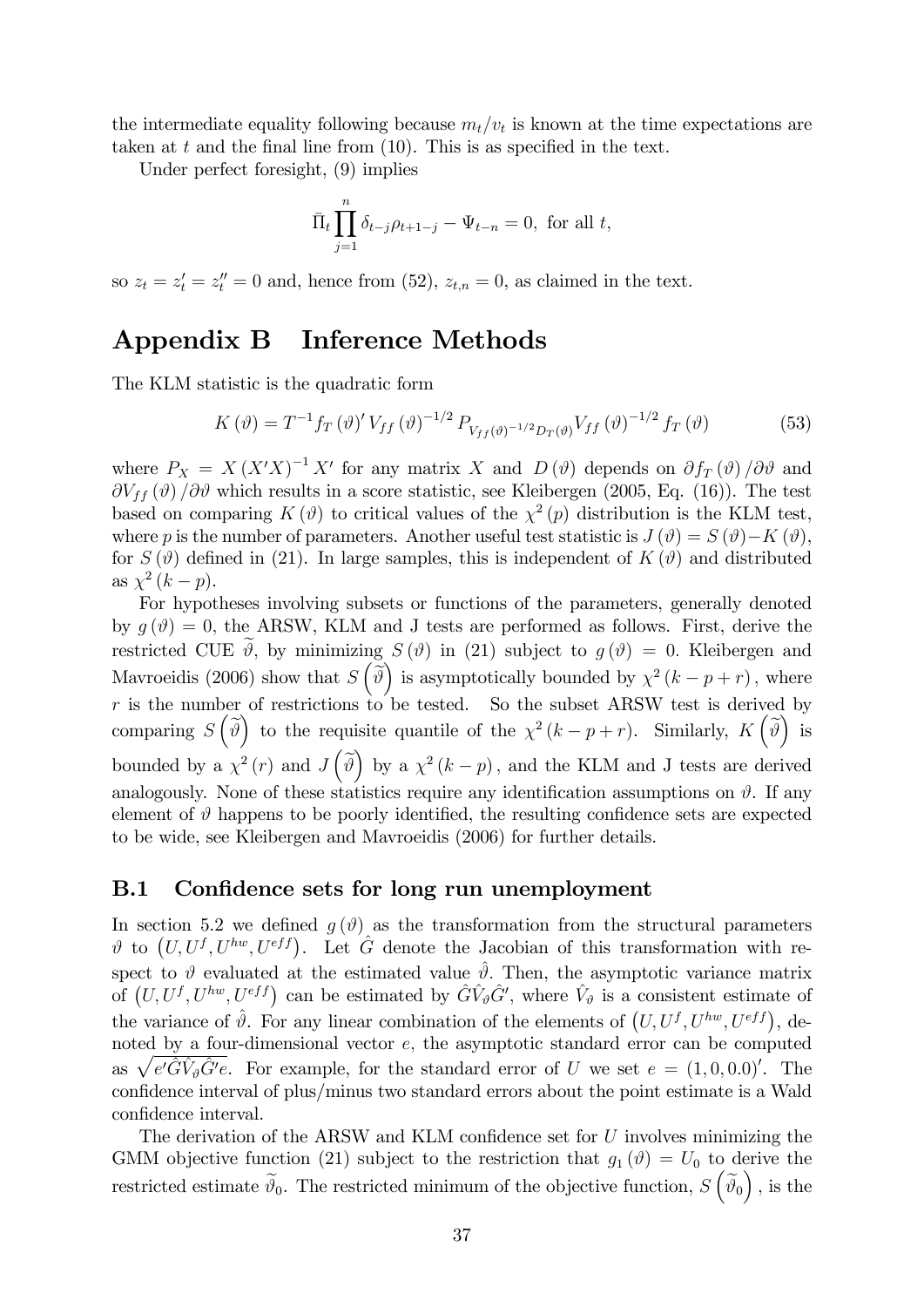ARSW statistic and it is asymptotically bounded by a  $\chi^2(K-p+1)$  random variable  $irrespective$  of whether  $U$  (or any other parameter) is identified or not, as explained in the previous section. The K statistic is then computed by the formula  $(53)$  evaluated at  $\vartheta_0$ . It is common for such confidence sets to be disjoint. Because we are interested mainly in the smallest and largest value of  $U$  that is consistent with the data at a given level of significance, we report here only the boundaries of each confidence set. The precision with which those bounds are computed can be increased by making the grid of values of  $U$  finer. The same procedure can be applied to derive one-dimensional confidence sets for the other parameters  $U^f, U^{hw}$  and  $U^{eff}$ .

In implementing the above method of inverting the ARSW and KLM tests, we faced some computational difficulties arising from the fact that the transformation  $q$  from the original parameters  $\vartheta$  to  $(U, U^f, U^{hw}, U^{eff})$  is highly non-linear and that the model involves a large number of unknown parameters. (To our knowledge, this is the largest model to which these identification-robust methods have been applied so far). The most common problem we encountered was lack of convergence of the restricted CUE estimator. To overcome this difficulty without resorting to iterative methods, we used a mixture of numerical optimization and grid search methods. The procedure is as follows. Define  $U^{nf}$  as the level of unemployment without frictions and  $U^{nhw}$  as the level of unemployment without high wages. Instead of considering a one-dimensional grid of points for the parameter of interest, say  $U$  between 0 and 10%, we considered a four-dimensional grid for the vector  $(U, U^{nf}, U^{nhw}, U^{eff})$ , subject to the admissibility restrictions. For every value of  $\left(U_0, U_0^{nf}, U_0^{nhw}, U_0^{eff}\right)$ ) in the grid, we computed the restricted CUE of  $\vartheta$  subject to the four restrictions  $g(\vartheta) = \left( U_0, U_0^{nf}, U_0^{nhw}, U_0^{eff} \right)$  using a derivative-based method. Since the number of unrestricted parameters is smaller than before, the CUE converged much more readily. Then, to find the minimum of the objective function subject to a single restriction, say  $U = U_0$ , we used grid search over the remaining three parameters  $U^f, U^{hw}, U^{eff}$ . Because this procedure involves grid search in four dimensions, it is computationally expensive when a high degree of precision is required. In order to increase the precision we took a two-step approach. We first set a relatively large grid step  $(0.5\%)$ to identify the region of the parameter space that is clearly inconsistent with the data. Then, we refined our grid search focusing on the remaining region of the parameters using a smaller grid step.

### Appendix C Data

To satisfy identities in the employment data, account must be taken of the self-employed. We treat them as an exogenously given proportion of the labour force. Government jobs provide matches and so need to be to be taken account of in the matching function. But these cannot reasonably be expected to be determined by the profit criteria underlying the job creation equation (10), so we treat them as exogenously determined. To be consistent with that, the productivity and wage measures are constructed from National Accounts data for the business sector only.

The tax measures and benefit replacement ratios are based on OECD data (National Accounts, Main Economic Indicators, International Financial Statistics) and ILO data (Yearbook). We have obtained this data directly from Jakob Madsen. For a detailed description of the construction of tax and benefits variables, see Madsen (1998). Tax and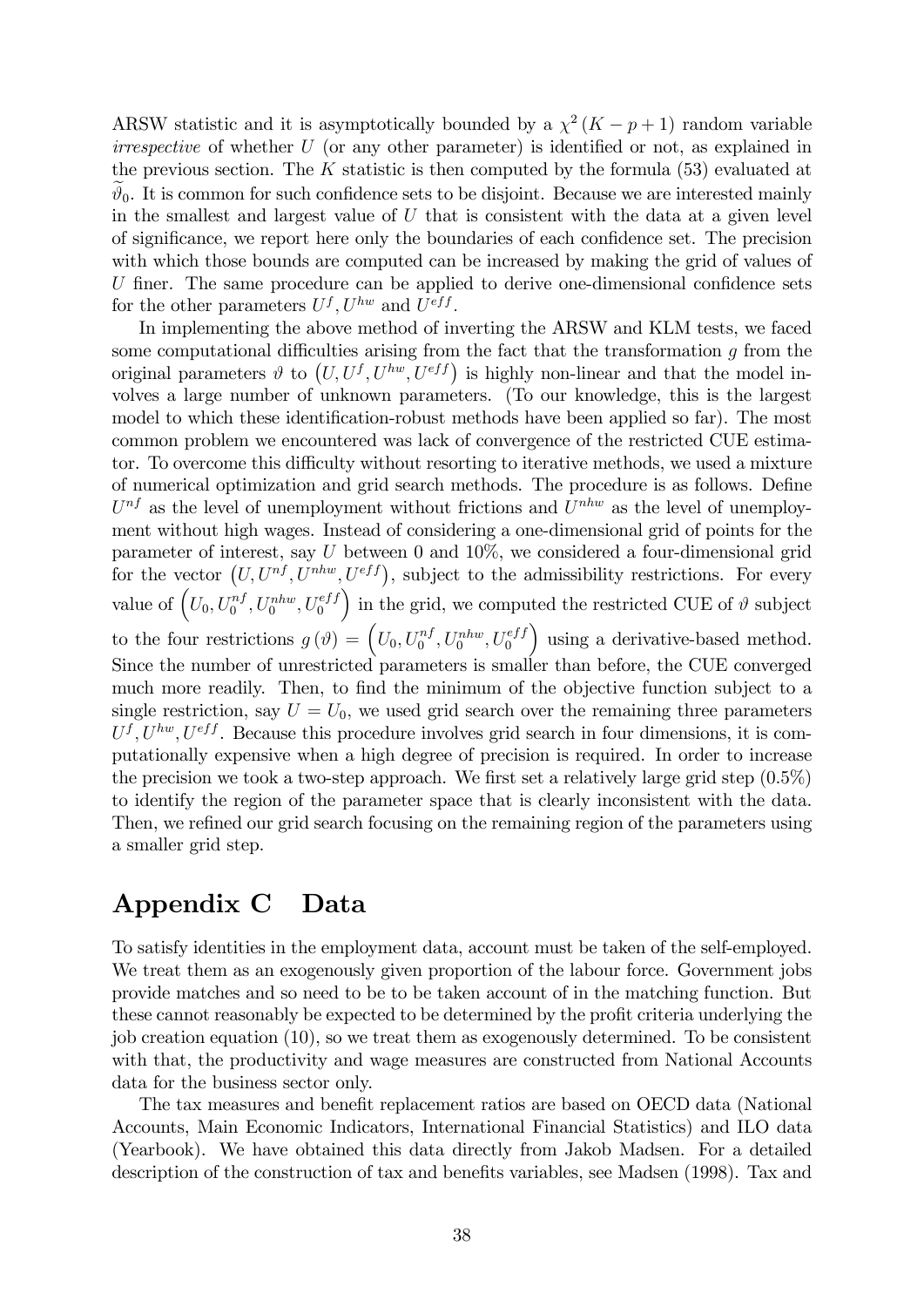|                      |                  | US                |                   |                          | UK                |                   |
|----------------------|------------------|-------------------|-------------------|--------------------------|-------------------|-------------------|
| Specification        | $\left(0\right)$ | $\left( 1\right)$ | $\left( 2\right)$ | (0)                      | $\left( 1\right)$ | $\left( 2\right)$ |
| Parameters           |                  |                   |                   |                          |                   |                   |
| $\gamma_0$           | $-0.19(0.17)$    |                   | 0.50(0.03)        | 1.12(0.71)               |                   | 1.87(0.10)        |
| $\gamma_1$           | $-1.49(2.46)$    |                   | 2.15(1.02)        | $-39.7(11.8)$            |                   | $-34.6(6.9)$      |
| $\gamma_h$           | 2.76(0.57)       | 1.95(0.07)        |                   | 2.16(2.07)               | 3.90(0.13)        |                   |
| <b>Tests</b>         |                  |                   |                   |                          |                   |                   |
| Wald                 |                  | $2.32$ [0.31]     | 23.48 [0.00]      | $\overline{a}$           | $20.96$ [0.00]    | $1.09$ [0.30]     |
| <b>ARSW</b>          |                  | 8.02 [0.24]       | 124.27 [0.00]     | $\overline{\phantom{0}}$ | 16.92 $[0.01]$    | 3.71 [0.59]       |
| <b>KLM</b>           |                  | 2.44 [0.30]       | 103.51 [0.00]     | -                        | $5.86$ [0.05]     | $1.12$ [0.29]     |
| Diagnostics          |                  |                   |                   |                          |                   |                   |
| Hansen $\chi^2(5)$   | $5.09$ [0.28]    | 8.02 [0.24]       | 124.27 [0.00]     | $2.21$ [0.70]            | 16.92 $[0.01]$    | 3.71 [0.59]       |
| Ser Corr $\chi^2(5)$ | 4.48 $[0.48]$    | $4.39$ [0.49]     | $4.76$ [0.45]     | $1.58$ [0.90]            | 1.66 $[0.89]$     | $1.63$ [0.90]     |

Table 5: Preliminary tests on the job creation equation

Instruments include lags of  $w/p, \tilde{\delta}$  and  $v^c$ . CUE-GMM with Newey-West Weight matrix. Sample for US: 1961 (2) - 2001 (2); for UK: 1981 (1) - 2000 (2). Diagnostics: Hansen-Sargan test of overidentifying restrictions; Cumby and Huizinga

(1992) test of residual autocorrelation from lags  $2n$  to  $2n + 4$ .

benefit data are only available at lower frequency (annual). Benefits and taxes are likely to be adjusted on an infrequent basis, so extrapolation appears inappropriate, and any given data point has simply been stretched to cover four periods; a data point observed in 1993 is assumed to be constant over the four quarters in 1993.

Vacancy data for the UK is obtained from Office for National Statistics: Labour Market Trends (Vacancy creation: "Unfilled vacancies at UK Job centres". Vacancy stock: "Inflow of vacancies at UK job centres"). The data used to construct series for job destruction for the US, the number of unemployed with spells shorter than 14 months, are from the Current Population Survey.

### Appendix D Preliminary estimation and tests

Table 5 presents single-equation estimates of the job-creation equation for the US and the UK. It is clear that the structural parameters  $\gamma_0, \gamma_1$  and  $\gamma_h$  cannot be accurately estimated in the unrestricted specification, column  $(0)$  in Table 5. In both countries, the standard errors of the estimated coefficients are large, and in fact, in the US, job creation costs are estimated to be slightly negative. Therefore, we consider two alternative specifications in which we set to zero either the job creation costs (specification 1) or the job hiring costs (specification 2). We perform the Wald, ARSW and KLM tests of these two specifications against the unrestricted model for each country, and we find that  $\gamma_h$  is significantly different from zero in the US but not in the UK, and conversely,  $\gamma_0, \gamma_1$  are different from zero in the UK but not in the US. We impose those restrictions hereafter.

Also reported in Table 5 are two specification tests. The Hansen test of overidentifying restrictions is a standard specification test for models estimated by GMM. (The test statistic is equal to the value of the objective function (21) evaluated at the CUE  $\vartheta$ ). This is effectively a test of the identifying assumption made when we set the right-hand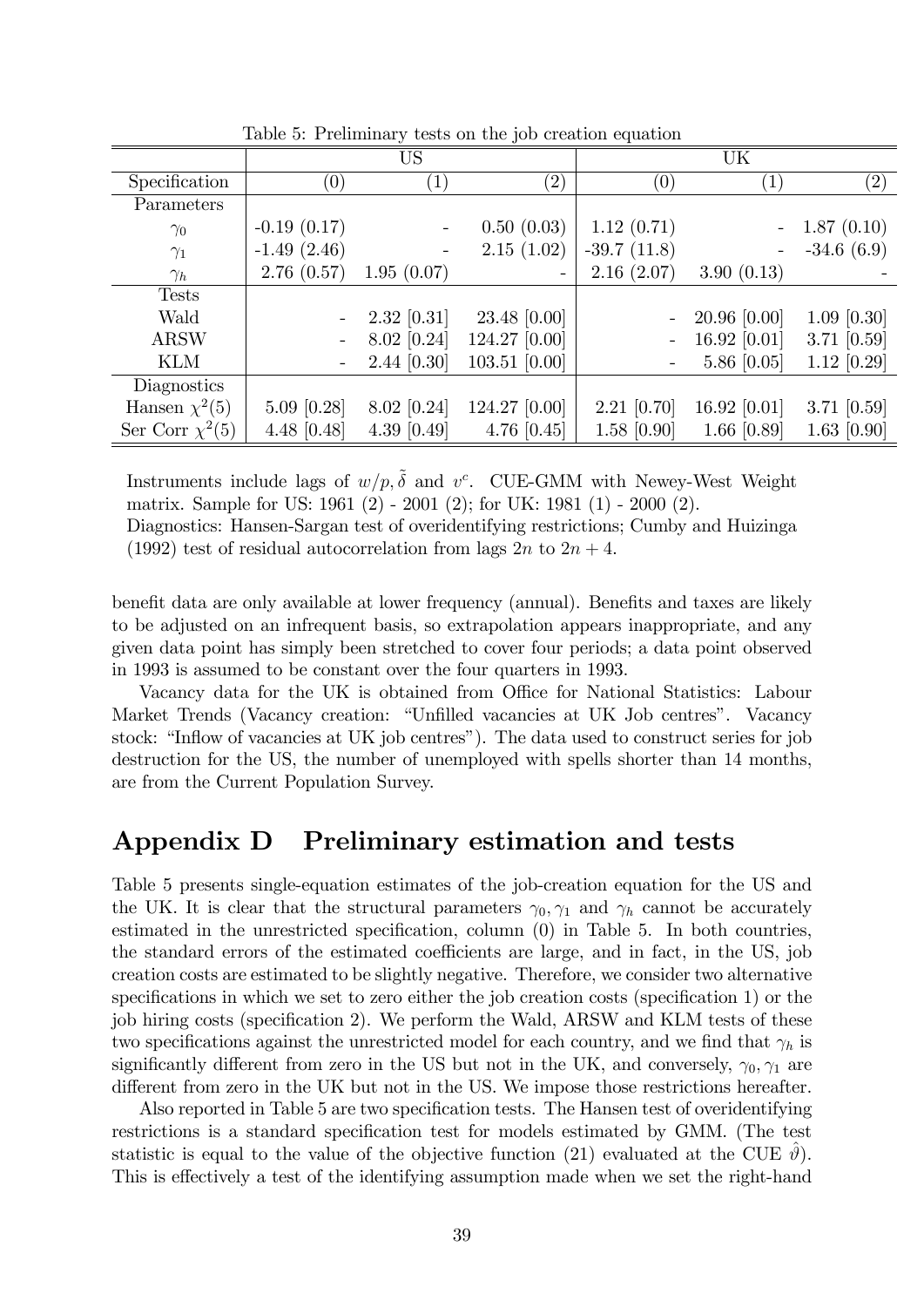|                    | <b>US</b>     |               | UK            |               |               |               |
|--------------------|---------------|---------------|---------------|---------------|---------------|---------------|
| Specification      | (0)           | (1)           | (2)           | (0)           | (1)           | (2)           |
| Parameters         |               |               |               |               |               |               |
| $\beta_0$          | $-0.91(0.24)$ | $-0.93(0.21)$ | $-0.87(0.08)$ | $-0.58(0.35)$ | $-0.58(0.34)$ | $-0.69(0.05)$ |
| $\beta_u$          | $-0.99(0.97)$ | $-0.39(0.20)$ | $-0.33(0.08)$ | $-0.39(0.83)$ | $-0.48(0.46)$ | $-0.62(0.16)$ |
| $\beta_v$          | $-0.08(0.19)$ | $-0.05(0.16)$ |               | 0.08(0.23)    | 0.06(0.19)    |               |
| $\beta_U$          | 0.21(0.33)    |               |               | $-0.02(0.14)$ |               |               |
| $\lambda_w$        | 0.89(0.04)    | 0.87(0.03)    | 0.88(0.03)    | 0.89(0.05)    | 0.89(0.05)    | 0.88(0.04)    |
| $b_{\Delta lny_1}$ | $-0.23(0.11)$ | $-0.20(0.10)$ | $-0.21(0.10)$ | $-0.18(0.09)$ | $-0.18(0.08)$ | $-0.18(0.08)$ |
| $b_{\Delta lny_2}$ | $-0.05(0.07)$ | $-0.03(0.07)$ | $-0.04(0.06)$ | $-0.25(0.10)$ | $-0.25(0.10)$ | $-0.26(0.10)$ |
| $b_{\Delta lny_3}$ | $-0.15(0.06)$ | $-0.14(0.05)$ | $-0.15(0.05)$ |               |               |               |
| $b_{\Delta lny_4}$ | 0.19(0.07)    | 0.19(0.07)    | 0.19(0.07)    |               |               |               |
| $b_{\tau}$         | 0.03(0.03)    | 0.05(0.02)    | 0.05(0.02)    |               |               |               |
| <b>Tests</b>       |               |               |               |               |               |               |
| Wald               |               | $0.41$ [0.52] | $0.52$ [0.77] |               | $0.02$ [0.90] | $0.12$ [0.94] |
| <b>ARSW</b>        |               | 1.84 [0.87]   | $1.93$ [0.93] |               | $9.48$ [0.22] | $9.61$ [0.29] |
| <b>KLM</b>         |               | $0.53$ [0.47] | $0.62$ [0.73] |               | $0.02$ [0.88] | $0.17$ [0.92] |
| Diagnostics        |               |               |               |               |               |               |
| Hansen             | $1.27$ [0.87] | 1.84 [0.87]   | $1.93$ [0.93] | $9.46$ [0.15] | $9.48$ [0.22] | $9.61$ [0.29] |
| Ser. Corr.         | 4.11 $[0.53]$ | 5.00 [0.42]   | $5.11$ [0.40] | $8.58$ [0.13] | 8.59 [0.13]   | $7.16$ [0.21] |

Table 6: Preliminary estimation and tests on the wage equation

The dependent variable is  $y = \log(w/p - b/p/\tau)$ . Instruments include lags of y,  $log(U/u)$ ,  $log(v/u)$ ,  $log(U)$  and  $log \tau$ . CUE-GMM with Newey-West Weight matrix. Standard errors in parentheses, p-values in square brackets. Tests of specifications (1) and (2) against nesting model (0). Sample for US: 1961 (2) - 2001 (2); for UK: 1981 (1) - 2000 (2).

Diagnostics: Hansen-Sargan test of overidentifying restrictions; Cumby and Huizinga (1992) test of residual autocorrelation from lags 1 to 5.

side of equation  $(10)$  to zero. For both the unrestricted specifications and the chosen restricted specifications (specification 1 for the US and specification 2 for the UK), the Hansen test does not reject the validity of our over-identifying assumption at over 20% level of significance. This conclusion is robust to increasing the instrument set. The tests of residual autocorrelation reported here are those proposed by Cumby and Huizinga (1992), using the West (1997) estimator of the weighting matrix, see Mavroeidis (2002) for details.

### Appendix E A log-linear bargaining wage equation

With the log-linear wage equation (36), matching frictions alone can never account for all unemployment as long as  $\beta_u \neq 0$ . With matching frictions the sole source of unemployment, theory implies that unemployment goes to zero as matching frictions become negligible. This holds whether wages are determined by the traditional Nash Bargaining Solution used by Blanchard and Diamond (1989), Mortensen and Pissarides (1994) and Pissarides (2000) or alternative bargaining procedures such as those in Hall (2005b) and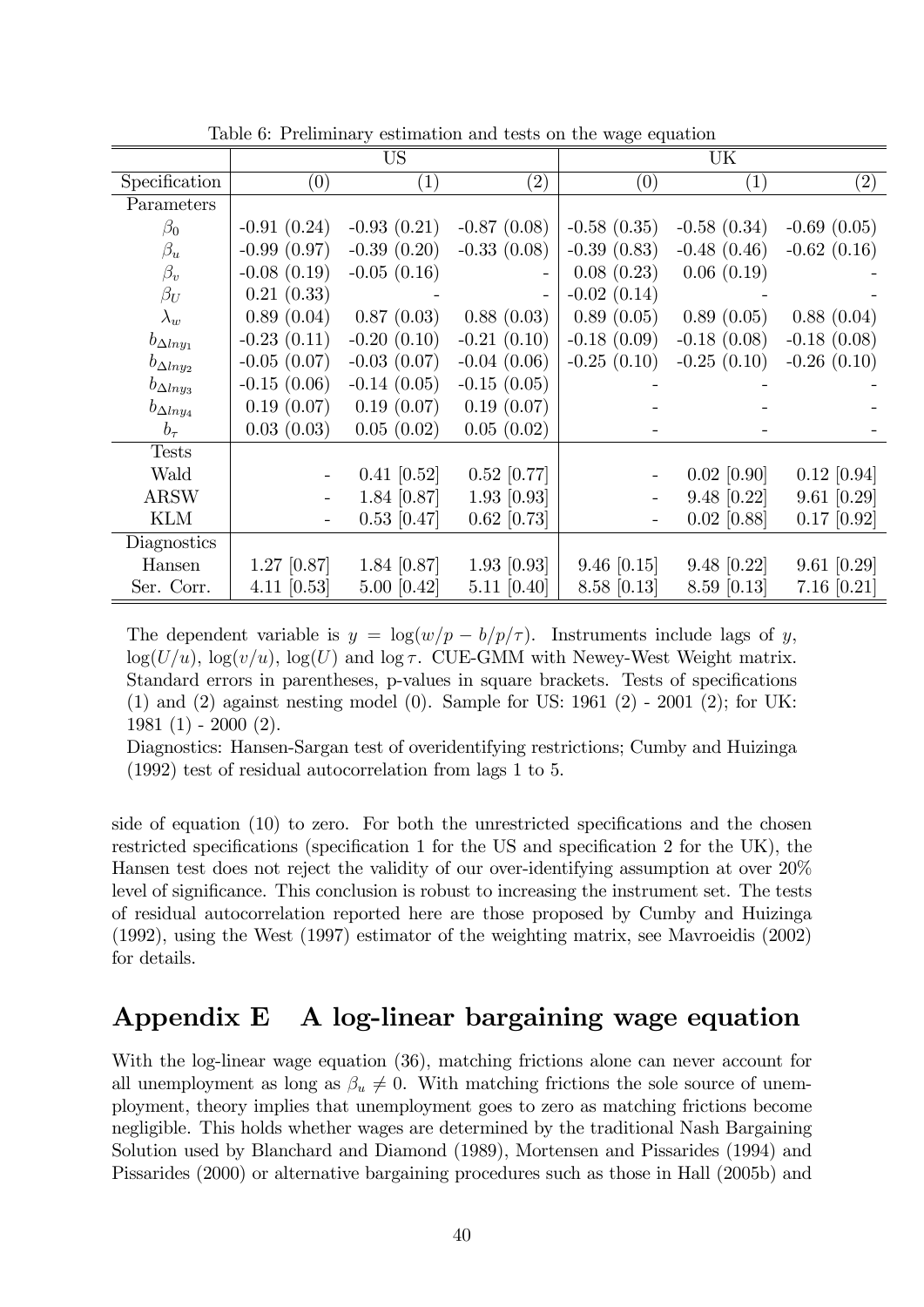Hall and Milgrom (2005). But, with  $\beta_u \neq 0$ , the right-hand side of (36) goes to (plus or minus) infinity as  $U_t \rightarrow 0$ , resulting in a non-feasible wage share. To check whether this seriously biases the conclusions we draw for the log-linear wage equation formulation, we also tried a different form (referred to as the *bargaining wage equation*) that does not have this property. In particular, instead of setting  $\beta_v = \beta_U = 0$  in (35), we set  $\beta_u = \beta_U = 0$ , resulting in the specification:

$$
\ln y_t = \bar{\lambda}_w \ln y_{t-1} + \left(1 - \bar{\lambda}_w\right) \left(\bar{\beta}_0 + \bar{\beta}_v \ln \frac{v_t}{u_t}\right) + SRD + \bar{\varepsilon}_t^w. \tag{54}
$$

(We use a bar to distinguish the parameters of the bargaining wage equation from the parameters of (36).) Since in the absence of matching frictions  $v_t/u_t=1$ , (54) is not inconsistent with matching frictions accounting for all unemployment. Indeed, it provides a straightforward way to test whether that is the case, at least in the long run. With no matching frictions, the long-run wage share from (54) is given by  $\ln y = \bar{\beta}_0$ . For long-run unemployment to be zero in the absence of matching frictions, the long-run job creation equation (38) would have to be satisfied at that wage share when the probability of a vacancy being matched at each date,  $m/v$ , is one.

System estimates for the bargaining specification  $(54)$  are given in Table 7, with standard errors in parentheses. As a specification test, we report the Hansen (1982) test of overidentifying restrictions based on the system estimates, with p-values in square brackets. Compared to the specification  $(36)$  reported in Table 1, the p-value of Hansen test drops from 0.48 for the US to 0.19 the bargaining specification. For the UK, the fit of the two specifications is very similar. The formulation  $(54)$  fits the data somewhat less well than  $(36).^{12}$ 

The final three rows of Table 7 report test statistics for the restriction that in the long run unemployment goes to zero as matching frictions become negligible, with p-values in square brackets. As noted above, the restriction corresponds to the long-run job creation equation (38) being satisfied at the wage share implied by (54) with  $m/u = m/v = 1$ . The long-run wage share is then given by  $\ln y = \bar{\beta}_0$  or, in view of (34),

$$
\frac{w}{p} = \frac{b}{p\tau} + e^{\bar{\beta}_0}.
$$

For the US, given that  $\gamma_0 = \gamma_1 = 0$ , the long-run job creation equation with  $m/v = 1$  is

$$
\frac{w}{p} = 1 - (1 - \delta \rho \theta) \gamma_h.
$$

The hypothesis that these are both satisfied by the same value of  $w/p$  is thus

$$
H_{US}: 1 - (1 - \delta \rho \theta) \gamma_h = \frac{b}{p\tau} + e^{\bar{\beta}_0}.
$$
\n
$$
(55)
$$

For the UK, given that  $\gamma_h = 0$ , the corresponding hypothesis is

$$
H_{UK}: 1 - \frac{1 - \delta \rho \theta}{\left(\delta \rho \theta\right)^n} \left[ \frac{1 - \left(\delta \rho \theta\right)^{n+1}}{1 - \delta \rho \theta} \gamma_0 + \gamma_1 \left(1 - \frac{\rho}{l}\right) \right] = \frac{b}{p\tau} + e^{\bar{\beta}_0}.
$$
 (56)

<sup>&</sup>lt;sup>12</sup>The GMM criterion function is larger for  $(54)$  than for  $(36)$ , albeit not significantly at the usual  $5\%$ level. Moreover, when both  $\ln (U/u)$  and  $\ln (v/u)$  are included in a single nesting model, the latter is the less significant regressor (in the sense that the hypothesis that it can be removed can be accepted with higher confidence). This holds for both  $t$  and the identification-robust tests.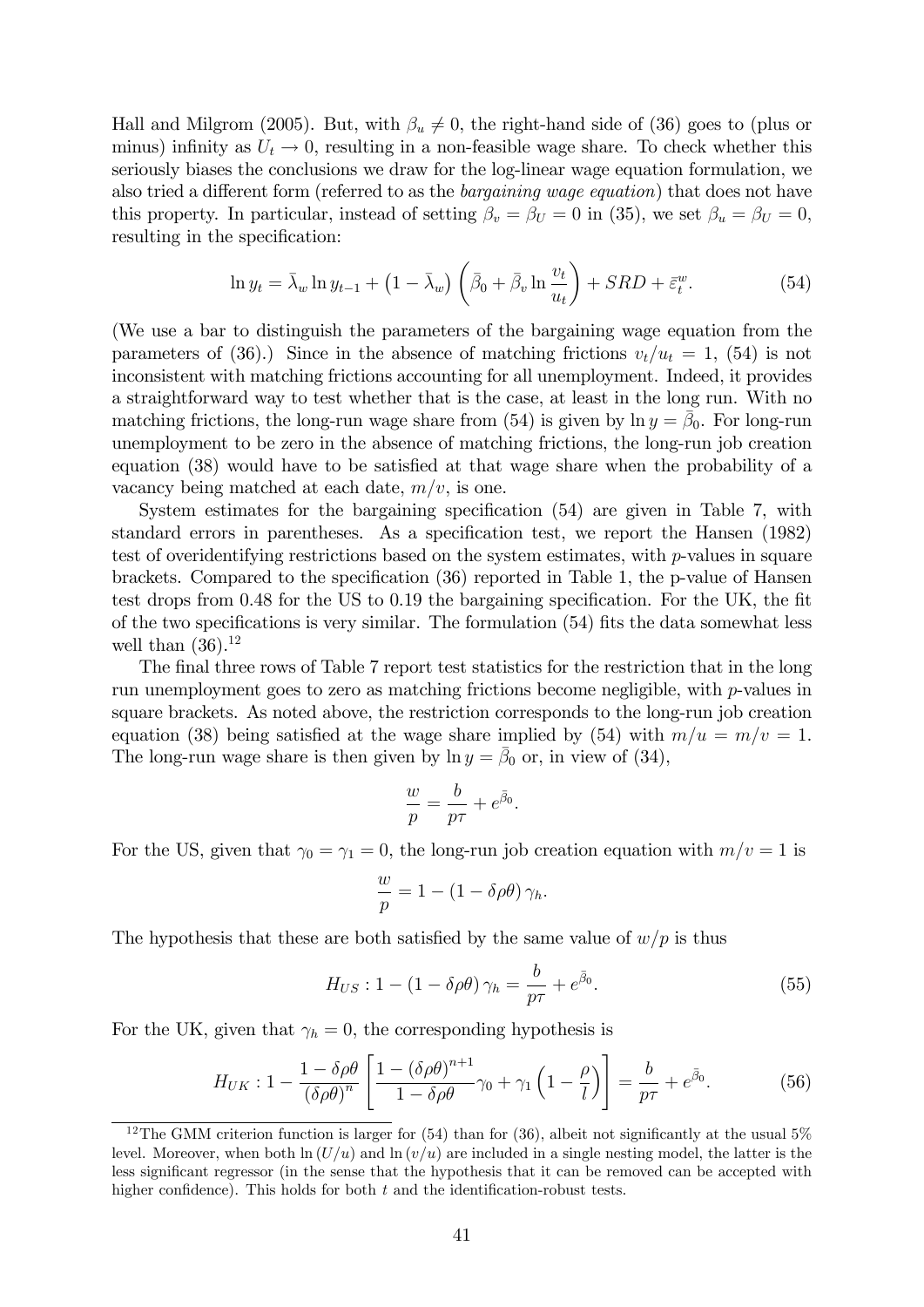|                               | US            | UK            |
|-------------------------------|---------------|---------------|
| Matching function             |               |               |
| $\log(\alpha_0)$              | $-0.96(0.05)$ | $-0.92(0.20)$ |
| $\alpha_1$                    | 0.16(0.03)    | 0.61(0.07)    |
| $\alpha_2$                    | 0.56(0.02)    | 0.25(0.05)    |
| $\lambda_m$                   | 0.72(0.03)    | 0.65(0.05)    |
| $a_{\Delta l n u}$            | $-0.48(0.04)$ | 0.31(0.10)    |
| Job-creation equation         |               |               |
| $\gamma_h$                    | 1.99(0.06)    |               |
| $\gamma_0$                    |               | 1.87(0.08)    |
| $\gamma_1$                    |               | $-32.7(5.54)$ |
| Bargaining wage equation      |               |               |
| $\beta_0$                     | $-0.49(0.03)$ | $-0.28(0.05)$ |
|                               | 0.32(0.12)    | 0.19(0.04)    |
|                               | 0.93(0.02)    | 0.86(0.04)    |
| $b_{\Delta lny_1}$            | $-0.23(0.09)$ | $-0.32(0.06)$ |
| $b_{\Delta lny_2}$            | $-0.07(0.06)$ | $-0.19(0.09)$ |
| $b_{\Delta lny_3}$            | $-0.15(0.05)$ |               |
| $b_{\Delta lny_4}$            | 0.20(0.07)    |               |
| $b_{\tau}$                    | 0.01(0.01)    |               |
| Hansen test                   | 16.02 [0.19]  | 15.26 [0.23]  |
| Tests for $H_{US}$ & $H_{UK}$ |               |               |
| Wald                          | 22.32 [0.00]  | $8.57$ [0.00] |
| <b>ARSW</b>                   | 20.79 [0.08]  | 49.61 [0.00]  |
| <b>KLM</b>                    | 4.88 $[0.03]$ | 34.37 [0.00]  |

Table 7: System estimates for bargaining wage equation

The model is estimated by Continuously Updated GMM with Newey-West Weight matrix. Standard errors in parentheses, p-values in square brackets.  $n = 3$  for the US and  $n = 2$  for the UK. Sample for US:  $1961Q2 - 2001Q2$ ; for UK:  $1981Q1 - 2000Q2$ . The number of over-identifying restrictions is 12 in all cases. Hypotheses specified in text. ARSW refers to the Anderson-Rubin-Stock-Wright test, KLM refers to the KLM test. p-values in square brackets.